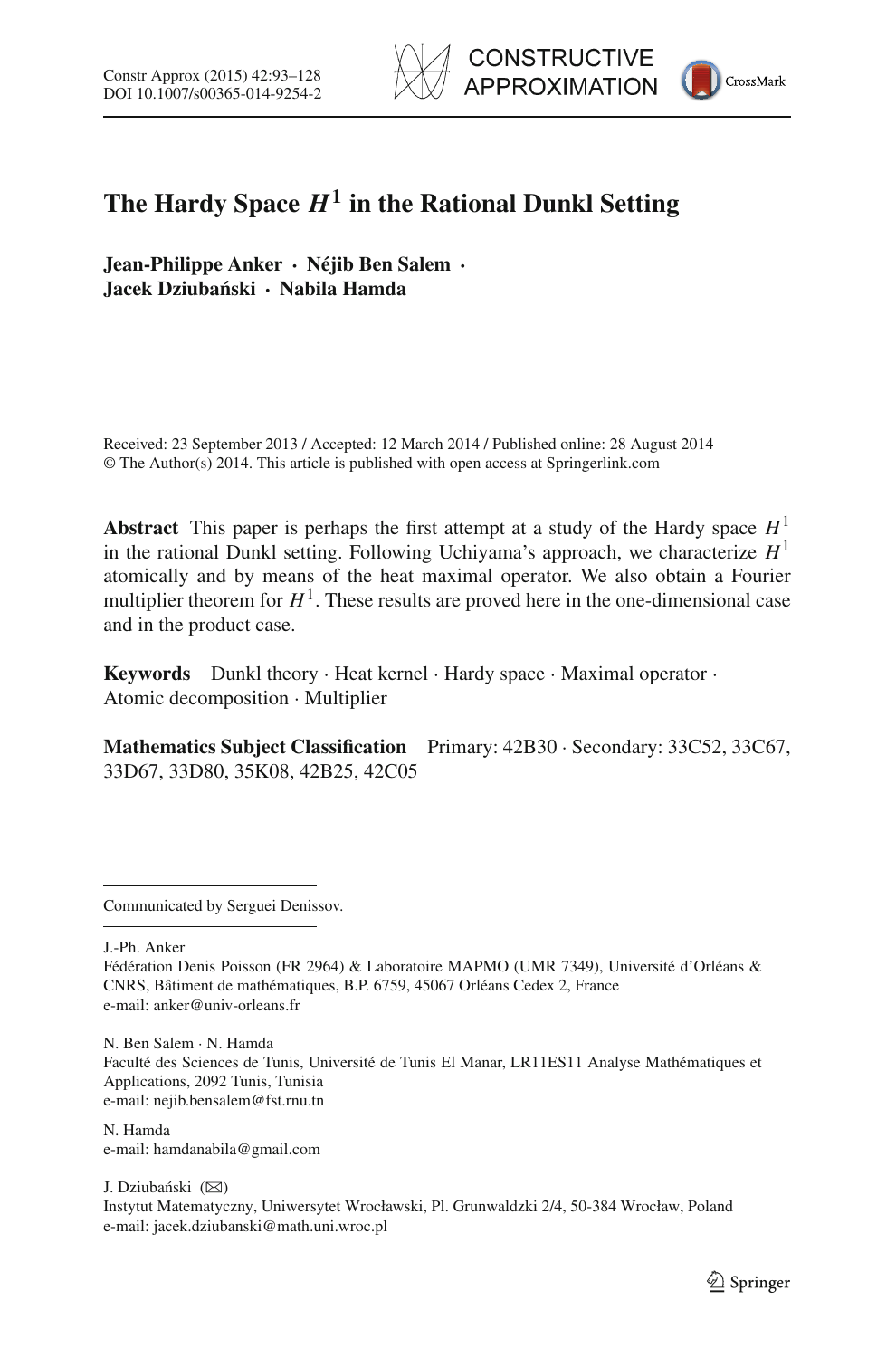# **1 Introduction**

Dunkl theory is a far reaching generalization of Euclidean Fourier analysis which includes most special functions related to root systems, such as spherical functions on Riemannian symmetric spaces. It started in the late 1980s with Dunkl's seminal article [\[7](#page-35-0)] and developed extensively afterwards. We refer to the lecture notes [\[18\]](#page-35-1) for the rational Dunkl theory, to the lecture notes [\[15\]](#page-35-2) for the trigonometric Dunkl theory, and to the books [\[4](#page-34-0)[,11](#page-35-3)] for the generalized quantum theories.

The theory of classical real Hardy spaces in  $\mathbb{R}^n$  originates from the study of holomorphic functions of one variable in the upper half-plane. We refer the reader to the original works of Stein and Weiss [\[22](#page-35-4)], Burkholder et al. [\[3\]](#page-34-1), and Fefferman and Stein [\[9\]](#page-35-5). An important contribution to this theory lies in the atomic decomposition introduced by Coifman [\[5\]](#page-34-2) and extended to spaces of homogeneous type by Coifman and Weiss [\[6](#page-34-3)] (see also [\[12](#page-35-6)]). More information can be found in the book [\[21](#page-35-7)] and references therein.

This paper deals with the real Hardy space  $H<sup>1</sup>$  in the rational Dunkl setting, where the underlying space is of homogeneous type in the sense of Coifman and Weiss. In such a setting, the theory of Hardy spaces goes back to the 1970s [\[6](#page-34-3),[12\]](#page-35-6). Here we follow Uchiyama's approach  $[25]$ , and we characterize the Hardy space  $H^1$  in two ways, by means of the heat maximal operator and atomically. The first characterization, which requires precise heat kernel estimates, has led us to a seemingly new observation, namely that the heat kernel has a rather slow decay in certain directions and is in particular not Gaussian in the present setting (see Remark [2.4\)](#page-7-0). The second characterization is used to prove a Fourier multiplier theorem for  $H<sup>1</sup>$ .

Throughout the paper, we shall restrict our considerations to the one-dimensional case and to the product case. This restriction is due to our present lack of knowledge in general about the behavior of the Dunkl kernel on the one hand and about generalized translations on the other hand.

Let us introduce some notation and state our main results. On  $\mathbb{R}^n$  we consider the Dunkl operators

$$
D_j f(\mathbf{x}) = \frac{\partial}{\partial x_j} f(\mathbf{x}) + \frac{k_j}{x_j} \left[ f(\mathbf{x}) - f(\sigma_j \mathbf{x}) \right] \qquad (j = 1, 2, \dots, n)
$$

<span id="page-1-1"></span>associated with the reflections

$$
\sigma_j(x_1, x_2, \dots, x_j, \dots, x_n) = (x_1, x_2, \dots, -x_j, \dots, x_n)
$$
 (1.1)

<span id="page-1-0"></span>and the multiplicities  $k_j \geq 0$ . Their joint eigenfunctions constitute the Dunkl kernel

$$
\mathbf{E}(\mathbf{x}, \mathbf{y}) = \prod_{j=1}^{n} E_{kj}(x_j, y_j), \qquad (1.2)
$$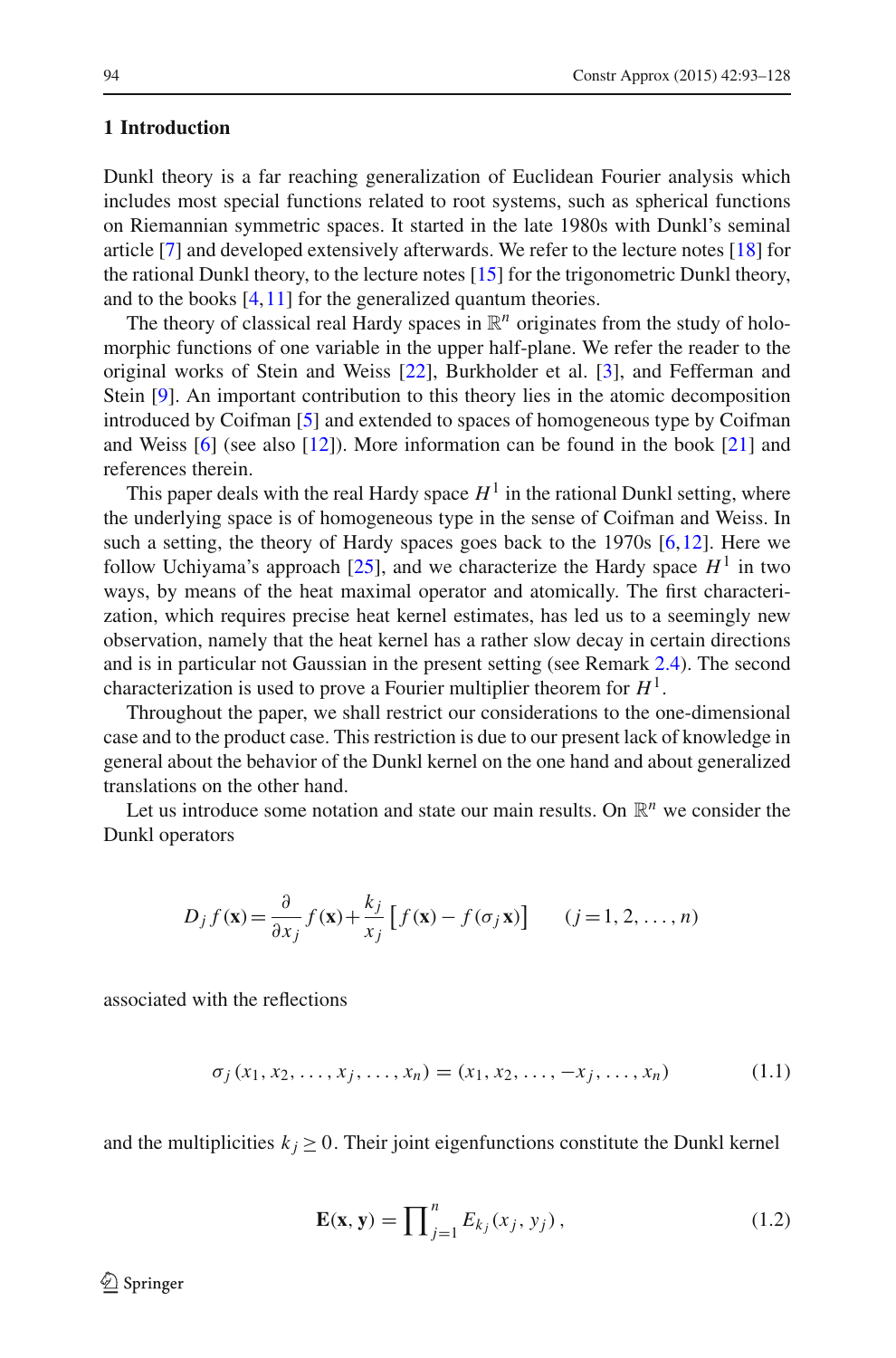<span id="page-2-0"></span>where

$$
E_k(x, y) = \frac{\Gamma(k + \frac{1}{2})}{\Gamma(k) \Gamma(\frac{1}{2})} \int_{-1}^{+1} du (1 - u)^{k-1} (1 + u)^k e^{xyu}
$$
  
=  $e^{xy} \frac{\Gamma(2k + 1)}{\Gamma(k) \Gamma(k + 1)} \int_0^1 dv v^{k-1} (1 - v)^k e^{-2xyv}$  (1.3)

(see for instance [\[18](#page-35-1), p. 107, Example 2.1]). Here  $_1F_1(a; b; z)$  is the confluent hypergeometric function which is also known as the Kummer function and denoted by  $M(a, b, z)$ . Notice that  $\mathbf{E}(\mathbf{x}, \mathbf{y}) = e^{\langle \mathbf{x}, \mathbf{y} \rangle}$  if all multiplicities  $k_i$  vanish.

Let us first define the Hardy space  $H^1$  by means of the heat maximal operator. The Dunkl Laplacian

$$
\mathbf{L}f(\mathbf{x}) = \sum_{j=1}^{n} D_j^2 f(\mathbf{x}) = \sum_{j=1}^{n} \left\{ \left( \frac{\partial}{\partial x_j} \right)^2 f(\mathbf{x}) + \frac{2k_j}{x_j} \frac{\partial}{\partial x_j} f(\mathbf{x}) - \frac{k_j}{x_j^2} \left[ f(\mathbf{x}) - f(\sigma_j \mathbf{x}) \right] \right\}
$$

is the infinitesimal generator of the heat semigroup

$$
e^{t\mathbf{L}} \quad (t>0),
$$

which acts by linear self-adjoint operators on  $L^2(\mathbb{R}^n, d\mu)$  and by linear contractions on  $L^p(\mathbb{R}^n, d\mu)$ , for every  $1 \leq p \leq \infty$ , where

$$
d\mu(\mathbf{x}) = d\mu_1(x_1) \cdots d\mu_n(x_n) = |x_1|^{2k_1} \cdots |x_n|^{2k_n} dx_1 \cdots dx_n.
$$
 (1.4)

<span id="page-2-2"></span>The heat semigroup consists of integral operators

$$
e^{tL} f(\mathbf{x}) = \int_{\mathbb{R}^n} d\mu(\mathbf{y}) \, \mathbf{h}_t(\mathbf{x}, \mathbf{y}) \, f(\mathbf{y})
$$

<span id="page-2-1"></span>associated with the heat kernel

$$
\mathbf{h}_t(\mathbf{x}, \mathbf{y}) = \mathbf{c}_{\mathbf{k}}^{-1} t^{-\frac{\mathbf{N}}{2}} e^{-\frac{|\mathbf{x}|^2 + |\mathbf{y}|^2}{4t}} \mathbf{E}\left(\frac{\mathbf{x}}{\sqrt{2t}}, \frac{\mathbf{y}}{\sqrt{2t}}\right),\tag{1.5}
$$

see, e.g., [\[17](#page-35-9)], where

$$
N = n + \sum_{j=1}^{n} 2k_j
$$
 (1.6)

is the homogeneous dimension and

<span id="page-2-3"></span>
$$
\mathbf{c}_{\mathbf{k}} = 2^{\frac{\mathbf{N}}{2}} \int_{\mathbb{R}^n} d\mu(\mathbf{x}) e^{-\frac{|\mathbf{x}|^2}{2}} = 2^{\mathbf{N}} \prod_{j=1}^n \Gamma\left(k_j + \frac{1}{2}\right).
$$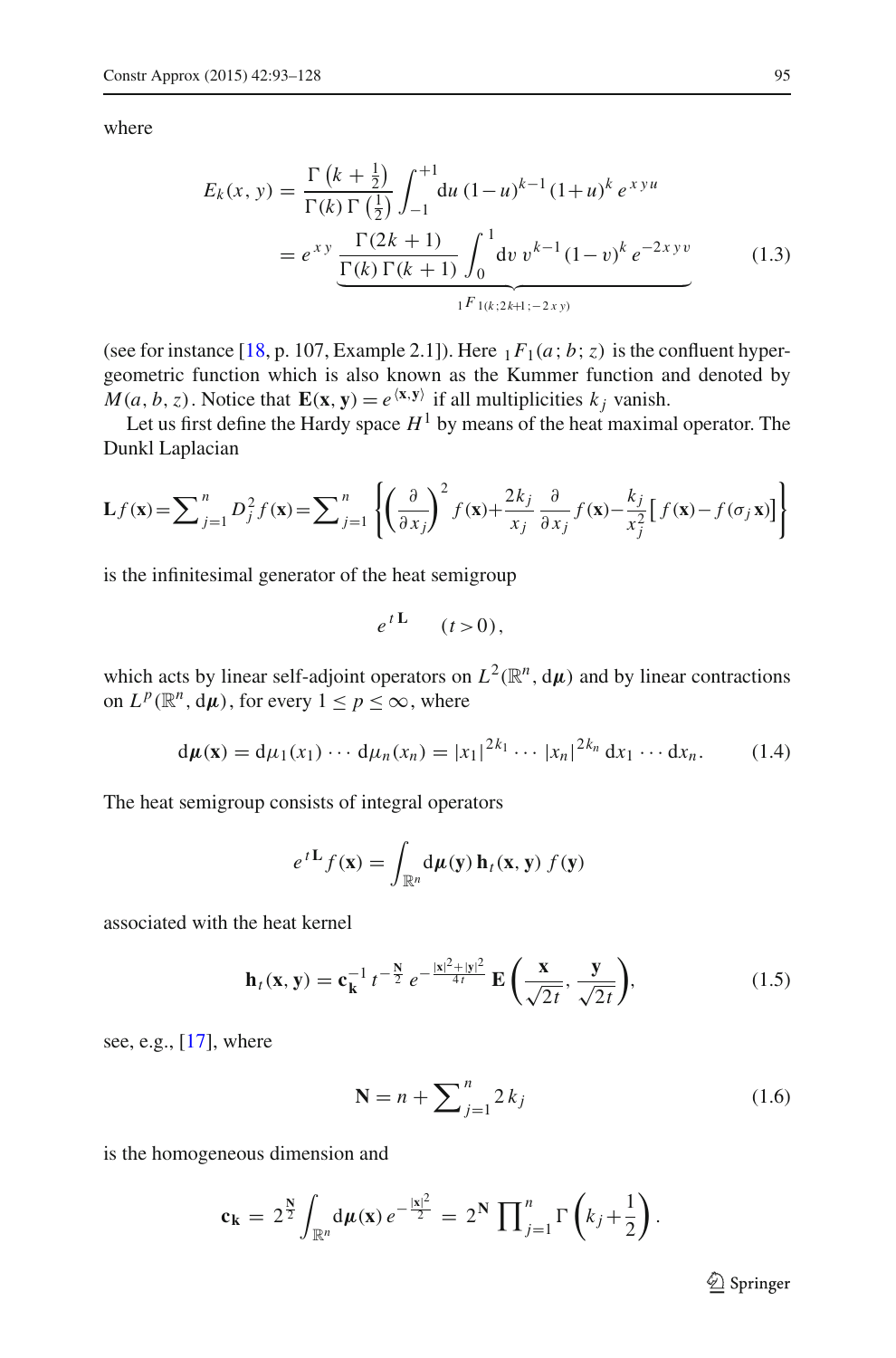From this point of view, the Hardy space  $H_{\text{max}}^1$  consists of all functions  $f \in L^1(\mathbb{R}^n, d\mu)$ whose maximal heat transform

$$
\mathbf{h}_{*}f(\mathbf{x}) = \sup_{t>0} \left| \int_{\mathbb{R}^n} d\mu(\mathbf{y}) \, \mathbf{h}_t(\mathbf{x}, \mathbf{y}) \, f(\mathbf{y}) \right| \tag{1.7}
$$

<span id="page-3-2"></span>belongs to  $L^1(\mathbb{R}^n, d\mu)$  and the norm is given by

$$
\|f\|_{H^1_{\max}} = \|\mathbf{h}_* f\|_{L^1(\mathrm{d}\mu)}.
$$

Let us turn next to the atomic definition of the Hardy space  $H^1$ . Notice that  $\mathbb{R}^n$ , equipped with the Euclidean distance  $d(\mathbf{x}, \mathbf{y}) = |\mathbf{x} - \mathbf{y}|$  and with the measure  $\mu$ , is a space of homogeneous type in the sense of Coifman and Weiss (see Appendix 1). Recall that an atom is a measurable function  $a : \mathbb{R}^n \to \mathbb{C}$  such that

- *a* is supported in a ball **B**,
- $\|\mathbf{a}\|_{L^{\infty}} \lesssim \mu(\mathbf{B})^{-1},$
- $\overline{\phantom{a}}$  $\frac{d\mu(\mathbf{x})}{dt^n}$  *a*(**x**) = 0.

By definition, the atomic Hardy space  $H_{\text{atom}}^1$  consists of all functions  $f \in L^1(\mathbb{R}^n, d\mu)$ that can be written as  $f = \sum_{\ell} \lambda_{\ell} a_{\ell}$ , where the  $a_{\ell}$ 's are atoms, the  $\lambda_{\ell}$ 's are complex numbers such that  $\sum_{\ell} |\lambda_{\ell}| < +\infty$ , and the norm is given by

<span id="page-3-1"></span>
$$
\|f\|_{H^1_{\text{atom}}} = \inf \sum_{\ell} |\lambda_{\ell}|,
$$

where the infimum is taken over all atomic decompositions of *f* .

Our first main result is the following theorem.

**Theorem 1.8** *The spaces*  $H_{\text{max}}^1$  *and*  $H_{\text{atom}}^1$  *coincide and their norms are equivalent, i.e., there exists a constant C* >0 *such that*

$$
C^{-1} \|f\|_{H^1_{\max}} \le \|f\|_{H^1_{\text{atom}}} \le C \|f\|_{H^1_{\max}}.
$$

<span id="page-3-0"></span>The Fourier transform in the Dunkl setting is given by

$$
\mathcal{F}f(\xi) = \mathbf{c}_{\mathbf{k}}^{-1} \int_{\mathbb{R}^n} d\mu(\mathbf{x}) f(\mathbf{x}) \mathbf{E}(\mathbf{x}, -i\xi).
$$
 (1.9)

It is an isometric isomorphism of  $L^2(\mathbb{R}^n, d\mu)$  onto itself and the inversion formula reads

$$
f(\mathbf{x}) = \mathcal{F}^2 f(-\mathbf{x}).
$$

Notice that, if all multiplicities  $k_j$  vanish, then [\(1.9\)](#page-3-0) boils down to the classical Fourier transform

$$
\widehat{f}(\boldsymbol{\xi}) = (2\pi)^{-\frac{n}{2}} \int_{\mathbb{R}^n} d\mathbf{x} f(\mathbf{x}) e^{-i \langle \mathbf{x}, \boldsymbol{\xi} \rangle}.
$$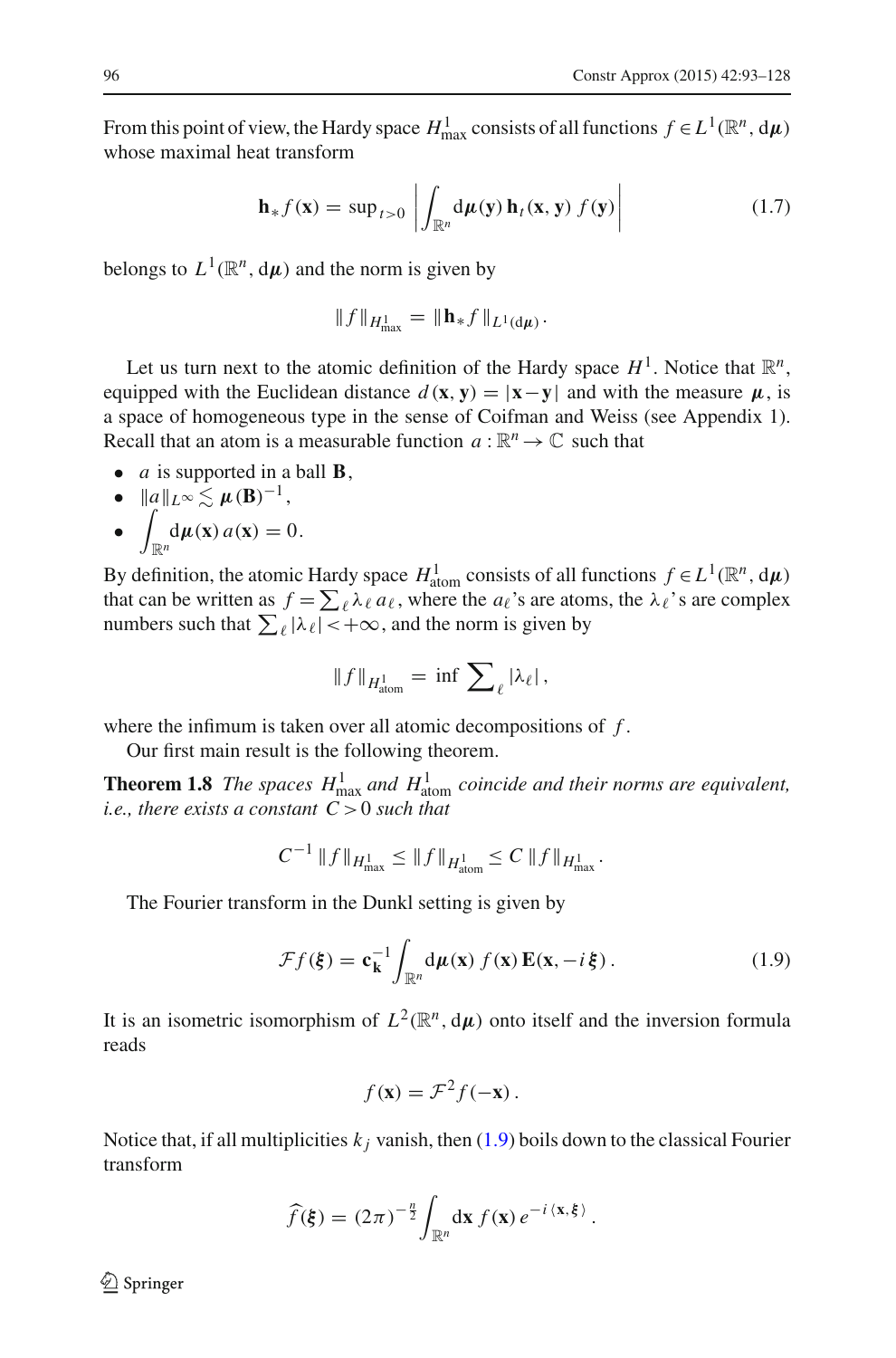<span id="page-4-1"></span>Our second main result is the following Hörmander type multiplier theorem (see  $[10]$  $[10]$  for the original multiplier theorem on  $L^p$  spaces).

**Theorem 1.10** *Let*  $\chi = \chi(\xi)$  *be a smooth radial function on*  $\mathbb{R}^n$  *such that* 

$$
\chi(\xi) = \begin{cases} 1 & \text{if } |\xi| \in \left[\frac{1}{2}, 2\right], \\ 0 & \text{if } |\xi| \notin \left(\frac{1}{4}, 4\right). \end{cases}
$$

*If a function*  $m = m(\xi)$  *on*  $\mathbb{R}^n$  *satisfies* 

$$
M = \sup_{t>0} \parallel \chi m(t.) \parallel_{W_2^{N/2+\epsilon}} < +\infty
$$

*for some*  $\epsilon > 0$ *, then the multiplier operator* 

$$
\mathcal{T}_m f = \mathcal{F}^{-1}\{m(\mathcal{F}f)\}\
$$

*is bounded on the Hardy space H*<sup>1</sup> *and*

$$
\|\mathcal{T}_m\|_{H^1\to H^1}\lesssim M.
$$

Here  $W_2^{\sigma}(\mathbb{R}^n)$  denotes the classical  $L^2$  Sobolev space on  $\mathbb{R}^n$ , whose norm is given by

$$
\|g\|_{W_2^{\sigma}} = \left\{ \int_{\mathbb{R}^n} d\mathbf{x} \, (1+|\mathbf{x}|^2)^{\sigma} \, |\widehat{g}(\mathbf{x})|^2 \right\}^{1/2}
$$

.

Notice that the multiplier *m* is continuous and bounded, as  $\frac{N}{2} + \epsilon > \frac{n}{2}$ .

Our paper is organized as follows. Section [2](#page-4-0) is devoted to the heat kernel in dimension 1. There we analyze its behavior thoroughly, and we remove a small part of it, in order to get Gaussian estimates similar to those in the Euclidean setting. These results are extended to the product case in Sect. [3.](#page-15-0) Section [4](#page-19-0) is devoted to the proof of Theorem [1.8](#page-3-1) and Sect. [5](#page-21-0) to the proof of Theorem [1.10.](#page-4-1) Section [1](#page-28-0) consists of three appendices. Appendix 1 contains information about the measure of balls, which is used throughout the paper. Appendices 2 and 3 are devoted to so-called folklore results in connection with Uchiyama's theorem, which have been used for instance in [\[8](#page-35-11)].

This paper results from two independent research projects, which were carried out by the first and third authors and by the second and fourth authors, respectively, and which have been merged into a joint article.

# <span id="page-4-0"></span>**2 Heat Kernel Estimates in Dimension 1**

<span id="page-4-2"></span>Consider first the one-dimensional Dunkl kernel  $E(x, y) = E_k(x, y)$ . As the case  $k = 0$  is trivial, we may assume that  $k > 0$ .

**Lemma 2.1** *(a)*  $E(x, y)$  *is a holomorphic function of*  $(x, y) \in \mathbb{C}^2$ .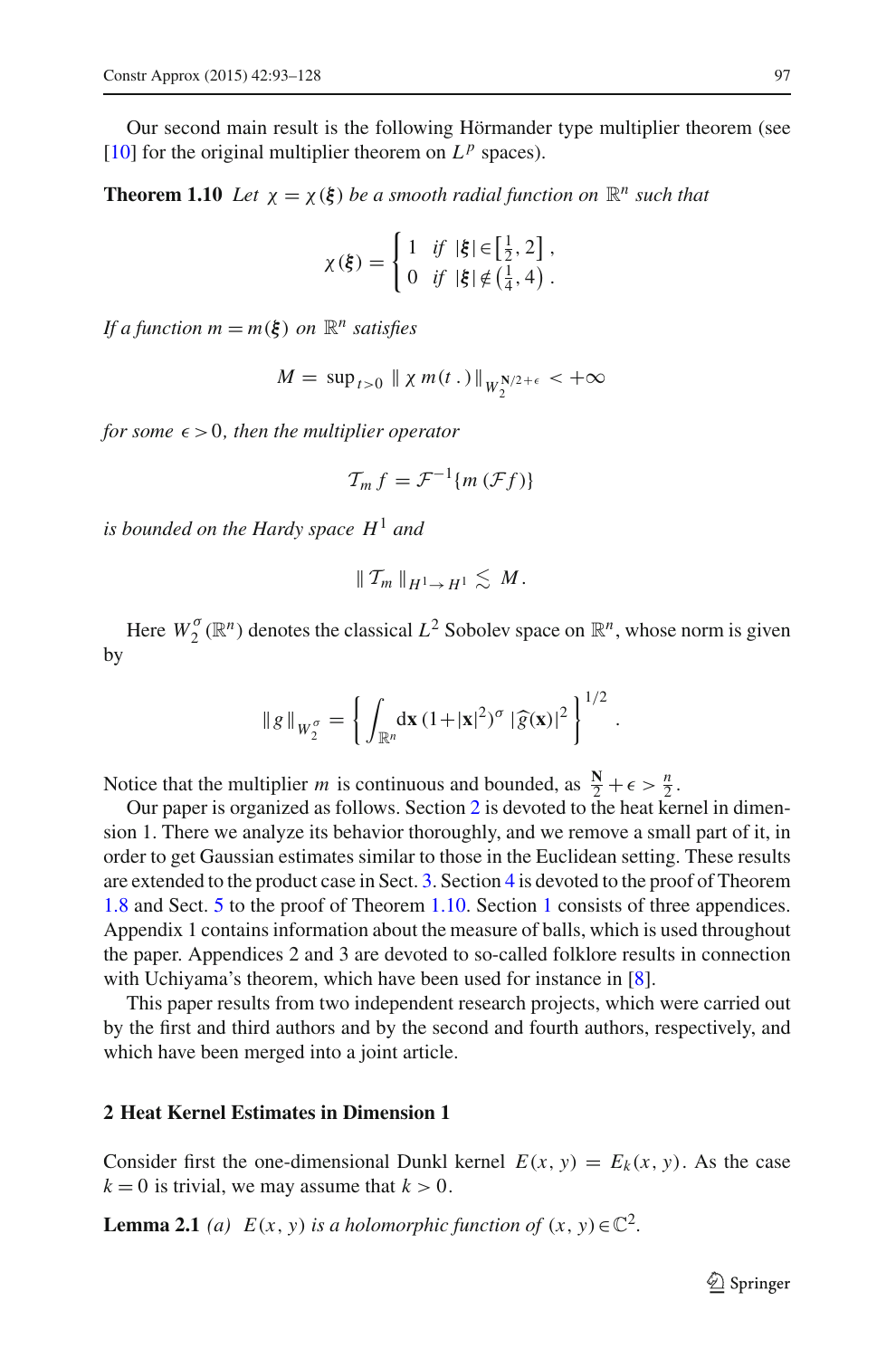- *(b)*  $E(x, y) > 0$  *for every*  $x, y \in \mathbb{R}$ .
- *(c) E*(*x*, *y*) *has the following symmetry and rescaling properties*:

$$
\begin{cases} E(x, y) = E(y, x) & \forall x, y \in \mathbb{C}, \\ E(\lambda x, y) = E(x, \lambda y) & \forall \lambda, x, y \in \mathbb{C}. \end{cases}
$$

*(d)* For every  $y \in \mathbb{C}$ ,  $x \mapsto E(x, y)$  *is an eigenfunction of the Dunkl operator* 

$$
Df(x) = f'(x) + \frac{k}{x} \{ f(x) - f(-x) \}
$$

*and of the Dunkl Laplacian*

$$
Lf(x) = D2 f(x) = f''(x) + \frac{2k}{x} f'(x) - \frac{k}{x^{2}} \{f(x) - f(-x)\}.
$$

*More precisely,*

$$
D_x E(x, y) = y E(x, y)
$$
 and  $L_x E(x, y) = y^2 E(x, y)$ .

 $(e)$  *As xy*  $\rightarrow$  0*,* 

$$
E(x, y) = 1 + \mathcal{O}(|xy|) .
$$

*(f)* As  $x y \rightarrow +\infty$ *,* 

$$
E(x, y) = \frac{2^{k} \Gamma(k + \frac{1}{2})}{\sqrt{\pi}} e^{xy} (xy)^{-k} \left\{ 1 - \frac{k^{2}}{2} \frac{1}{xy} + O\left(\frac{1}{x^{2}y^{2}}\right) \right\}.
$$

*(g)* As  $x y \rightarrow -\infty$ *,* 

$$
E(x, y) = \frac{2^{k-1}k\Gamma(k+\frac{1}{2})}{\sqrt{\pi}}e^{-xy}(-xy)^{-k-1}\left\{1+\frac{k^2-1}{2}\frac{1}{xy}+O\left(\frac{1}{x^2y^2}\right)\right\}.
$$

*Proof* The first four properties are known to hold in general. In dimension 1, they can also be deduced from the explicit expression  $(1.3)$ , as can  $(e)$ . As already observed in [\[20](#page-35-12), Section 2] (see also [\[18](#page-35-1), Example 5.1]), the asymptotics of  $E(x, y)$  at infinity follow from the asymptotics of the confluent hypergeometric function which read, let us say for  $0 < a < b$ ,

$$
{}_1F_1(a;b;z) \sim \frac{\Gamma(b)}{\Gamma(a)} e^z z^{a-b} \sum_{\ell=0}^{+\infty} \frac{(1-a)_\ell (b-a)_\ell}{\ell!} z^{-\ell}
$$

as  $z \rightarrow +\infty$  and

 $\bigcircled{2}$  Springer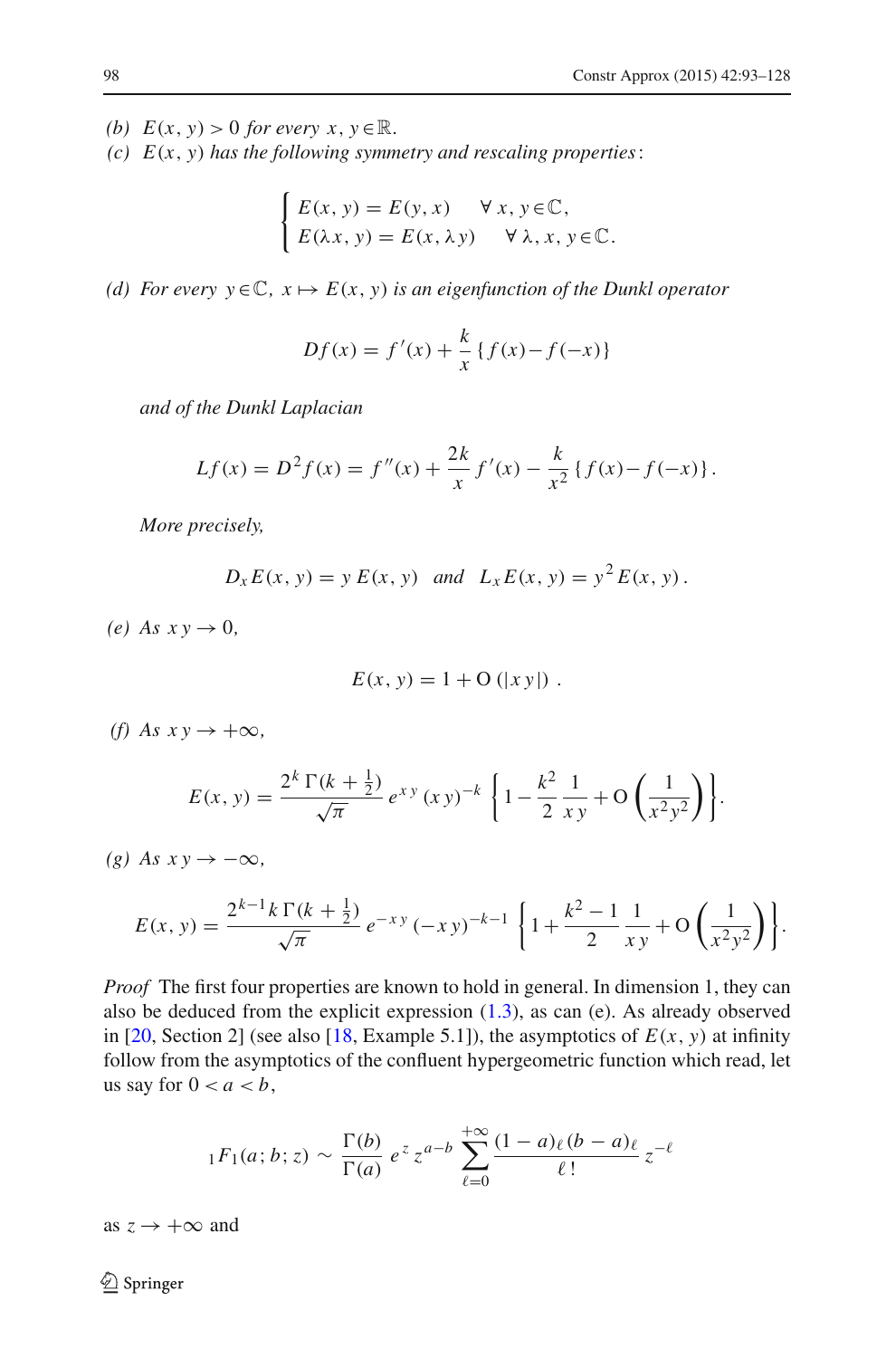$$
{}_{1}F_{1}(a;b;z) \sim \frac{\Gamma(b)}{\Gamma(b-a)}|z|^{-a} \sum_{\ell=0}^{+\infty} \frac{(a)_{\ell}(a-b+1)_{\ell}}{\ell!} |z|^{-\ell}
$$

as  $z \to -\infty$  (see for instance [\[1](#page-34-4), (13.5.1)] or [\[14](#page-35-13), (13.7.2)]).

<span id="page-6-0"></span>Consider next the one-dimensional heat kernel

$$
h_t(x, y) = c_k^{-1} t^{-k - \frac{1}{2}} e^{-\frac{x^2 + y^2}{4t}} E\left(\frac{x}{\sqrt{2t}}, \frac{y}{\sqrt{2t}}\right)
$$
  
=  $c_k^{-1} t^{-k - \frac{1}{2}} e^{-\frac{(x - y)^2}{4t}} {}_1F_1\left(k; 2k + 1; -\frac{xy}{t}\right)$ , (2.2)

<span id="page-6-1"></span>where  $c_k = 2^{2k+1} \Gamma(k + \frac{1}{2})$ .

 $\overline{\phantom{a}}$ 

**Proposition 2.3** *(a)*  $h_t(x, y)$  *is a*  $C^\infty$  *function of*  $(t, x, y) \in (0, +\infty) \times \mathbb{R}^2$ . *(b)*  $h_t(x, y) > 0$  *for every t* > 0 *and*  $x, y \in \mathbb{R}$ . *(c)*  $h_t(x, y)$  *has the following symmetry and rescaling properties:* 

$$
\begin{cases}\nh_t(x, y) = h_t(y, x) & \forall x, y \in \mathbb{R}, \\
h_{\lambda^2 t}(\lambda x, \lambda y) = |\lambda|^{-2k-1} h_t(x, y) & \forall \lambda \in \mathbb{R}^*, \forall t > 0, \forall x, y \in \mathbb{R}.\n\end{cases}
$$

*(d)*  $h_t(x, y)$  *satisfies the heat equation* 

$$
\begin{cases} \partial_t h_t(x, y) = L_y h_t(x, y), \\ \lim_{t \searrow 0} h_t(x, y) |y|^{2k} dy = \delta_x(y). \end{cases}
$$

*(e) The heat kernel has the following global behavior*:

$$
h_t(x, y) \asymp \begin{cases} t^{-k-\frac{1}{2}} e^{-\frac{x^2+y^2}{4t}} & \text{if } |xy| \le t, \\ t^{-\frac{1}{2}} (xy)^{-k} e^{-\frac{(x-y)^2}{4t}} & \text{if } xy \ge t, \\ t^{\frac{1}{2}} (-xy)^{-k-1} e^{-\frac{(x+y)^2}{4t}} & \text{if } -xy \ge t, \end{cases}
$$

*and the following asymptotics*:

$$
h_t(x, y) = \begin{cases} c_k^{-1} t^{-k - \frac{1}{2}} e^{-\frac{x^2 + y^2}{4t}} \left\{ 1 + O\left(\frac{|xy|}{t}\right) \right\} & \text{if } \frac{xy}{t} \to 0, \\ \frac{1}{2\sqrt{\pi}} e^{-\frac{(x - y)^2}{4t}} t^{-\frac{1}{2}} (xy)^{-k} \left\{ 1 - k^2 \frac{t}{xy} + O\left(\frac{t^2}{x^2 y^2}\right) \right\} & \text{if } \frac{xy}{t} \to +\infty, \\ \frac{k}{2\sqrt{\pi}} e^{-\frac{(x + y)^2}{4t}} t^{\frac{1}{2}} (-xy)^{-k-1} \left\{ 1 + O\left(-\frac{t}{xy}\right) \right\} & \text{if } \frac{xy}{t} \to -\infty. \end{cases}
$$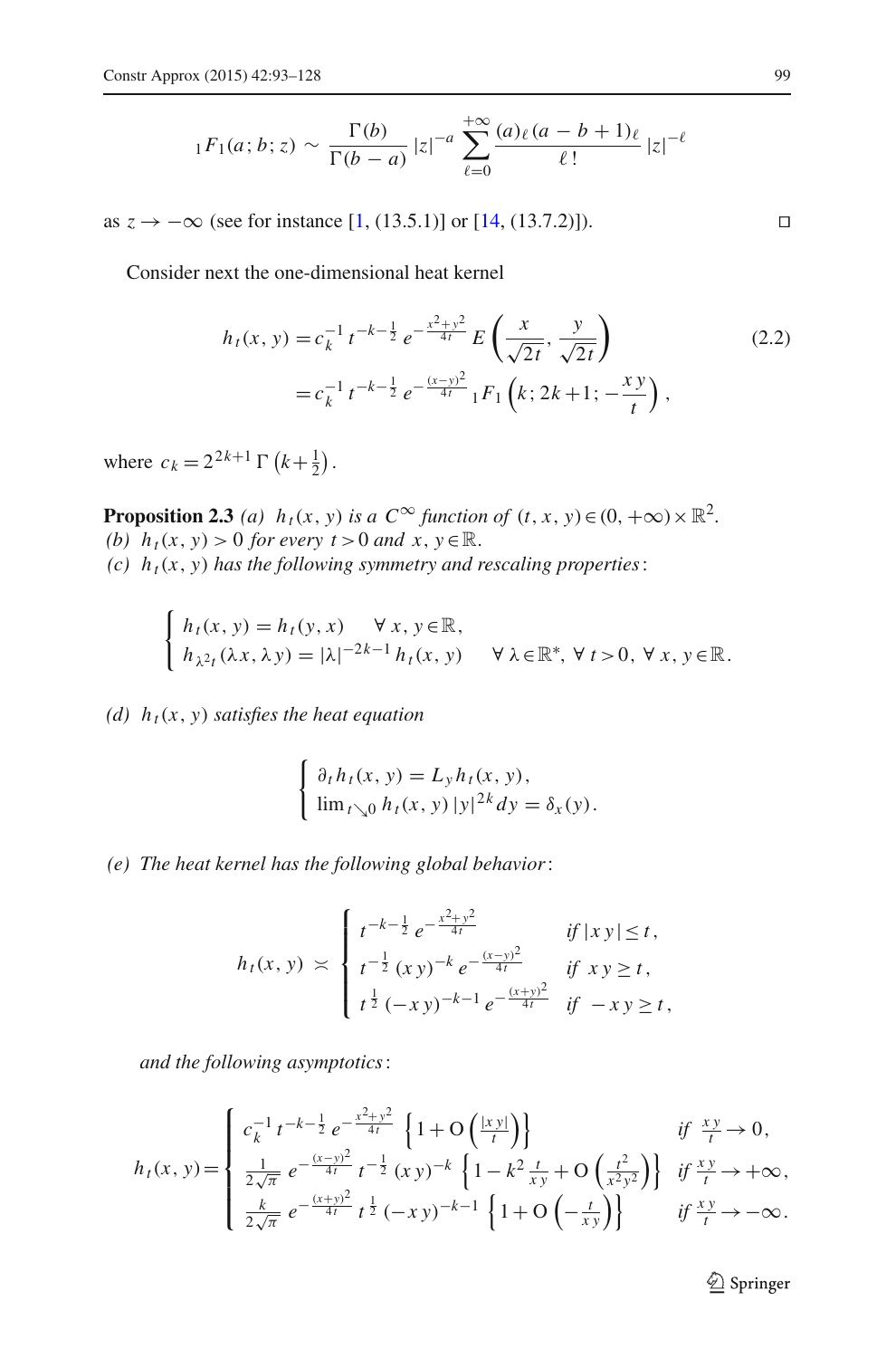*(f) The following gradient estimates hold for the heat kernel*:

$$
\begin{aligned}\n\left| \frac{\partial}{\partial y} h_t(x, y) \right| \\
&\lesssim \begin{cases}\n t^{-k - \frac{3}{2}} \left( |x| + |y| \right) e^{-\frac{x^2 + y^2}{4t}} & \text{if } |xy| \le t, \\
 \left\{ t^{-\frac{3}{2}} |x - y| + t^{-\frac{1}{2}} |y|^{-1} \right\} (xy)^{-k} e^{-\frac{(x - y)^2}{4t}} & \text{if } xy \ge t, \\
 \left\{ t^{-\frac{1}{2}} |x + y| + t^{\frac{1}{2}} (|x|^{-1} + |y|^{-1}) \right\} (-xy)^{-k-1} e^{-\frac{(x + y)^2}{4t}} & \text{if } -xy \ge t.\n \end{cases}\n\end{aligned}
$$

*Proof* The first five properties follow from the expression [\(2.2\)](#page-6-0) and from Lemma [2.1.](#page-4-2) Let us turn to the proof of (f). By differentiating  $(2.2)$  with respect to *y* and by using the well-known formula

$$
\frac{d}{dz} {}_1F_1(a;b;z) = \frac{a}{b} {}_1F_1(a+1;b+1;z)
$$

(see for instance [\[1,](#page-34-4) (13.4.8)] or [\[14](#page-35-13), (13.3.15)]), we get

$$
\frac{\partial}{\partial y} h_t(x, y) = c_k^{-1} t^{-k - \frac{1}{2}} e^{-\frac{(x - y)^2}{4t}} \left\{ \frac{x - y}{2t} \right\} IF_1(k; 2k + 1; -\frac{xy}{t})
$$

$$
-\frac{k}{2k + 1} \frac{x}{t} IF_1(k + 1; 2k + 2; -\frac{xy}{t}) \Bigg\}.
$$

<span id="page-7-0"></span>We conclude by using again the behavior of the confluent hypergeometric function.  $\Box$ 

*Remark 2.4* It follows from Proposition 2.3(e) and Appendix 1 that

$$
h_t(x, x) \asymp \mu (B(x, \sqrt{t}))^{-1}
$$
 and  $h_t(x, -x) \asymp \mu (B(x, \sqrt{t}))^{-1} \frac{t}{t + x^2}$ 

for every  $t > 0$  and  $x \in \mathbb{R}$ . Observe in particular that the heat kernel has no global Gaussian behavior and decays rather slowly in certain directions. This phenomenon is even more striking in the product case  $(3.1)$ , where

$$
\mathbf{h}_t(\mathbf{x}, \mathbf{y}) \asymp \mu \big( \mathbf{B}(\mathbf{x}, \sqrt{t}) \big)^{-1} \frac{t}{t + |\mathbf{x} - \mathbf{y}|^2}
$$

if  $t > 0$ ,  $\mathbf{x} \in \mathbb{R}^n$ , and  $\mathbf{y} = (-x_1, x_2, \ldots, x_n)$ .

Let us introduce a variant of the heat kernel with a Gaussian behavior. Given two smooth bump functions  $\chi_1$  and  $\chi_2$  on R such that

$$
\begin{cases}\n0 \le \chi_1 \le 1, \\
\chi_1 = 1 \text{ on } [-1, +\frac{1}{2}], \\
\sup p \chi_1 \subset [-2, +\frac{2}{3}],\n\end{cases}\n\text{ and }\n\begin{cases}\n0 \le \chi_2 \le 1, \\
\chi_2 = 1 \text{ on } [0, +\frac{1}{2}], \\
\sup p \chi_2 \subset [-1, +1],\n\end{cases}
$$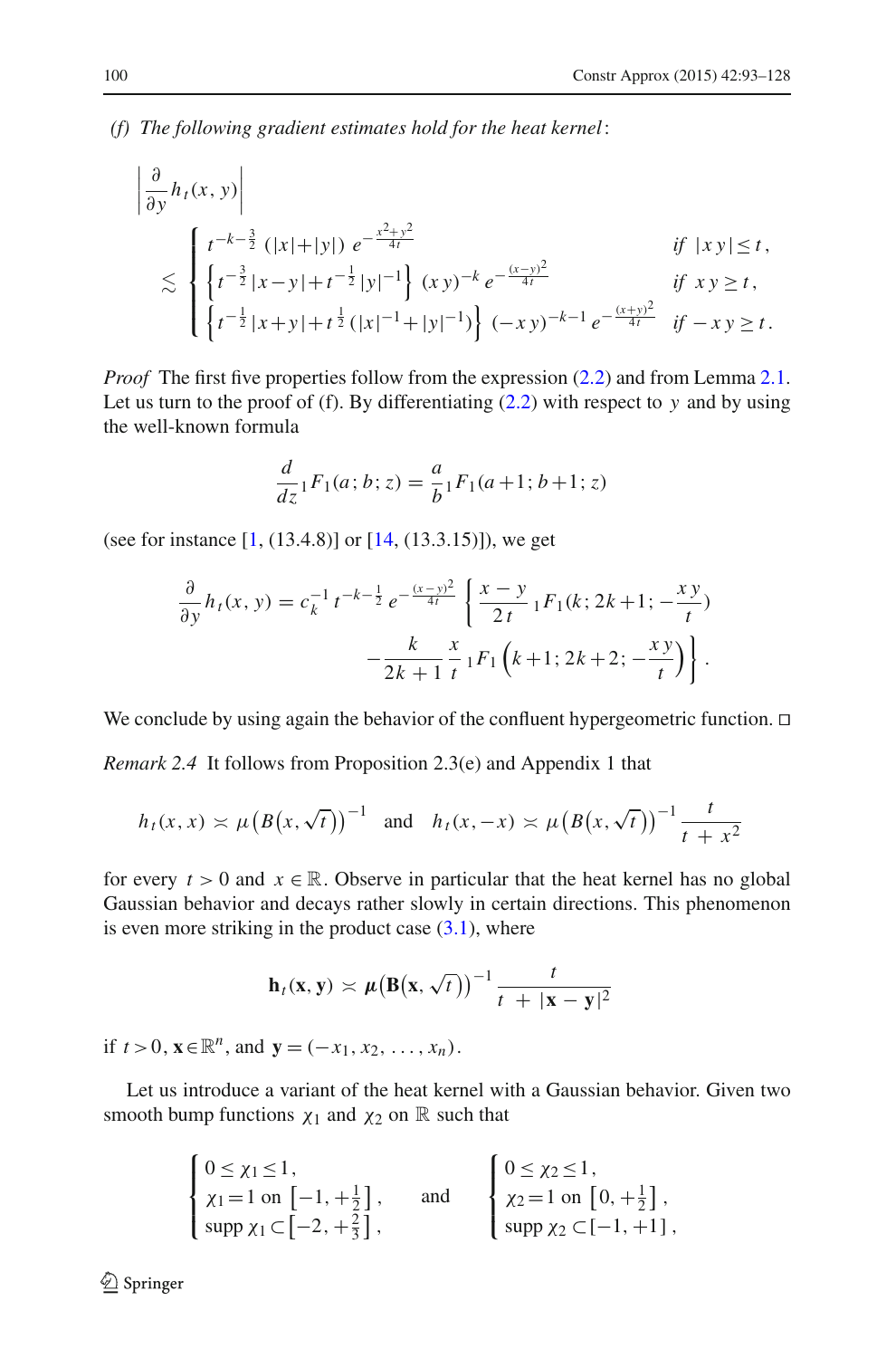consider the smooth cutoff function

$$
\chi_t(x, y) = \begin{cases} \chi_1\left(\frac{x+y}{x}\right) \chi_2\left(\frac{t}{x^2}\right) & \text{if } x \neq 0, \\ 0 & \text{if } x = 0, \end{cases}
$$

and the truncated heat kernel

$$
H_t(x, y) = \{1 - \chi_t(x, y)\} h_t(x, y), \quad \forall t > 0, \forall x, y \in \mathbb{R}.
$$

*Remark* 2.5 The truncated heat kernel  $H_t(x, y)$  inherits the following properties of the heat kernel  $h_t(x, y)$ :

- (a) Smoothness:  $H_t(x, y)$  is a  $C^\infty$  function of  $(t, x, y) \in (0, +\infty) \times \mathbb{R}^2$ .
- (b) Nonnegativity:  $H_t(x, y) \ge 0$  for every  $t > 0$  and  $x, y \in \mathbb{R}$ .
- (c) Rescaling:  $H_{\lambda^2}(\lambda x, \lambda y) = |\lambda|^{-2k-1} H_t(x, y)$  for every  $\lambda \in \mathbb{R}^*, t > 0$ , and  $x, y \in \mathbb{R}$ .
- (d) Approximation of identity:  $\lim_{t \searrow 0} H_t(x, y) |y|^{2k} dy = \delta_x(y)$  for every  $x, y \in \mathbb{R}$ .

<span id="page-8-0"></span>**Theorem 2.6** *The following estimates hold for the truncated heat kernel*  $H_t(x, y)$ *.* 

*(a) On-diagonal estimate* :

$$
H_t(x, x) \asymp \mu \left( B\big(x, \sqrt{t}\big)\right)^{-1} \quad \forall \ t > 0, \ \forall \ x \in \mathbb{R}.
$$

*(b) Off-diagonal Gaussian estimate* :

$$
0\leq H_t(x, y) \lesssim \mu\big(B\big(x, \sqrt{t}\big)\big)^{-1} e^{-\frac{(x-y)^2}{ct}} \quad \forall t>0, \forall x, y \in \mathbb{R}.
$$

*(c) Gradient estimate* :

$$
\left|\frac{\partial}{\partial y}H_t(x, y)\right|\lesssim t^{-\frac{1}{2}}\mu\left(B\big(x, \sqrt{t}\big)\right)^{-1}e^{-\frac{(x-y)^2}{ct}} \quad \forall \ t>0, \ \forall \ x, y \in \mathbb{R}.
$$

*(d) Lipschitz estimates*:

$$
|H_t(x, y) - H_t(x, y')| \lesssim \mu \left(B\big(x, \sqrt{t}\big)\right)^{-1} \frac{|y - y'|}{\sqrt{t}} \quad \forall \ t > 0, \ \forall \ x, y, y' \in \mathbb{R},
$$

*with the following improvement, if*  $|y-y'| \leq \frac{1}{2} |x-y|$ :

$$
|H_t(x, y) - H_t(x, y')| \lesssim \mu (B(x, \sqrt{t}))^{-1} e^{-\frac{(x-y)^2}{ct}} \frac{|y-y'|}{\sqrt{t}}.
$$

 $\mathcal{D}$  Springer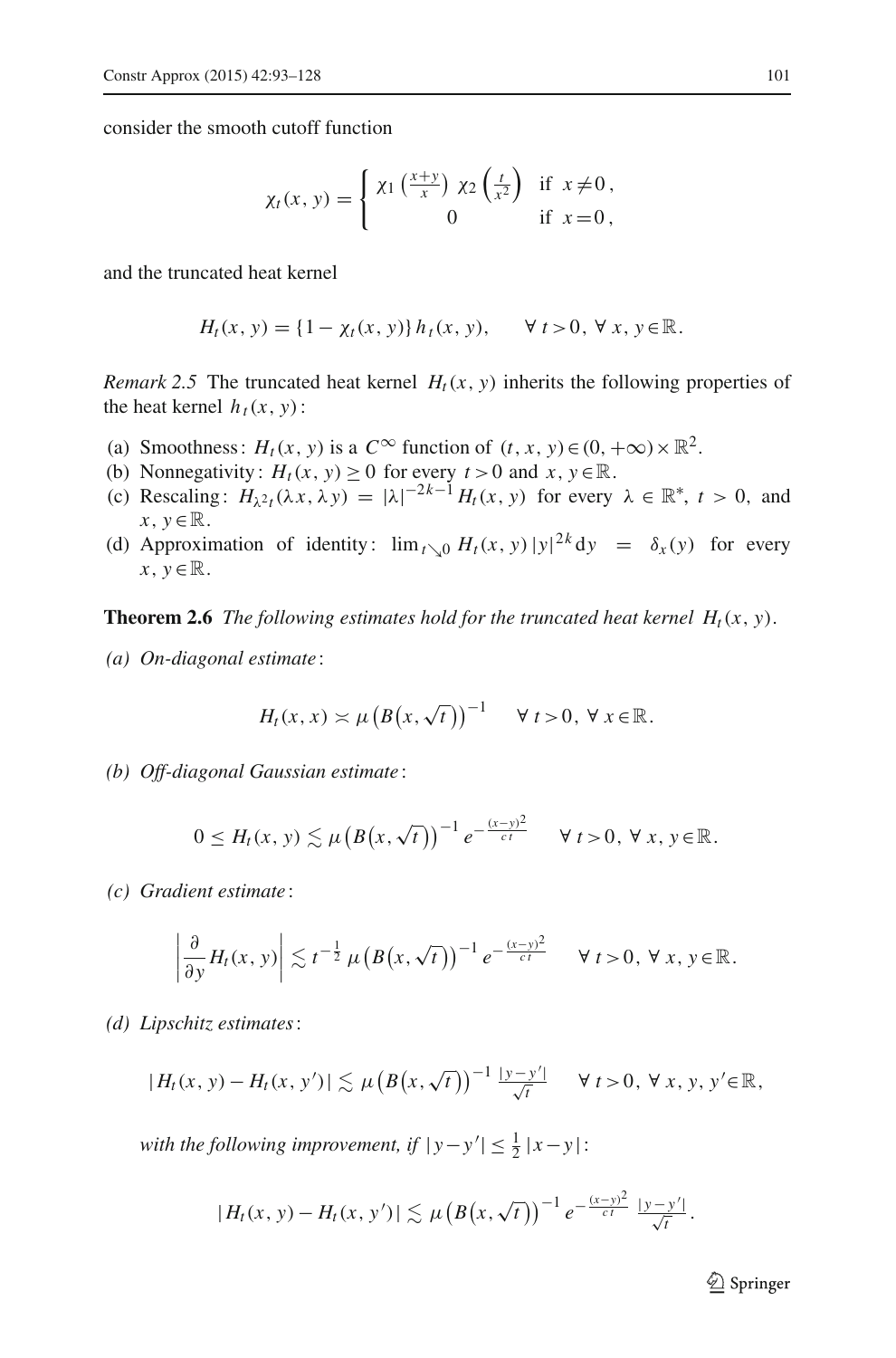*Here c denotes some positive constant and the ball measure has the following behavior, according to Appendix 1*:

$$
\mu\left(B\big(x,\sqrt{t}\big)\right) \asymp \begin{cases} t^{k+\frac{1}{2}} & \text{if } |x| \le \sqrt{t} \\ |x|^{2k}\sqrt{t} & \text{if } |x| \ge \sqrt{t} \end{cases}
$$

*Proof* As far as (a), (b), (c) are concerned, the case  $x = 0$  follows immediately from the previous heat kernel estimates. Thus we may assume that  $x \neq 0$  and reduce furthermore to  $x = 1$  by rescaling. (a) is immediate:

$$
H_t(1,1) = h_t(1,1) \asymp \left\{ \begin{array}{ll} t^{-\frac{1}{2}} & \text{if } t \leq 1 \\ t^{-k-\frac{1}{2}} & \text{if } t \geq 1 \end{array} \right\} \asymp \mu \left( B\big(1,\sqrt{t}\big)\right)^{-1}.
$$

Let us next prove  $(b)$  (Fig. [1\)](#page-9-0).

- **Case 1.** Assume that  $|y| \le t$ .
	- **Subcase 1.1.** Assume that *t* is bounded above, say  $t \leq \frac{1}{2}$ . Then

$$
H_t(1, y) \leq h_t(1, y) \asymp t^{-k - \frac{1}{2}} e^{-\frac{1 + y^2}{4t}} = t^{-\frac{1}{2}} e^{-\frac{(1 - y)^2}{8t}} t^{-k} e^{-\frac{1 + y^2}{8t}} e^{-\frac{y}{4t}}
$$

is bounded above by

$$
\mu\left(B\left(1,\sqrt{t}\right)\right)^{-1}e^{-\frac{(1-y)^2}{8t}}
$$

as  $t^{\frac{1}{2}} \approx \mu(B(1,\sqrt{t})), t^{-k} \lesssim e^{\frac{1}{8t}} \le e^{\frac{1+y^2}{8t}}$ , and  $e^{\frac{y}{4t}} \approx 1$ . • **Subcase 1.2.** Assume that *t* is bounded below, say  $t \ge \frac{1}{2}$ . Then

$$
H_t(1, y) \le h_t(1, y) \asymp t^{-k-\frac{1}{2}} e^{-\frac{1+y^2}{4t}} = t^{-k-\frac{1}{2}} e^{-\frac{(1-y)^2}{4t}} e^{-\frac{y}{2t}}
$$



<span id="page-9-0"></span>**Fig. 1** Cases and subcases considered in the proof of Theorem [2.6\(](#page-8-0)b)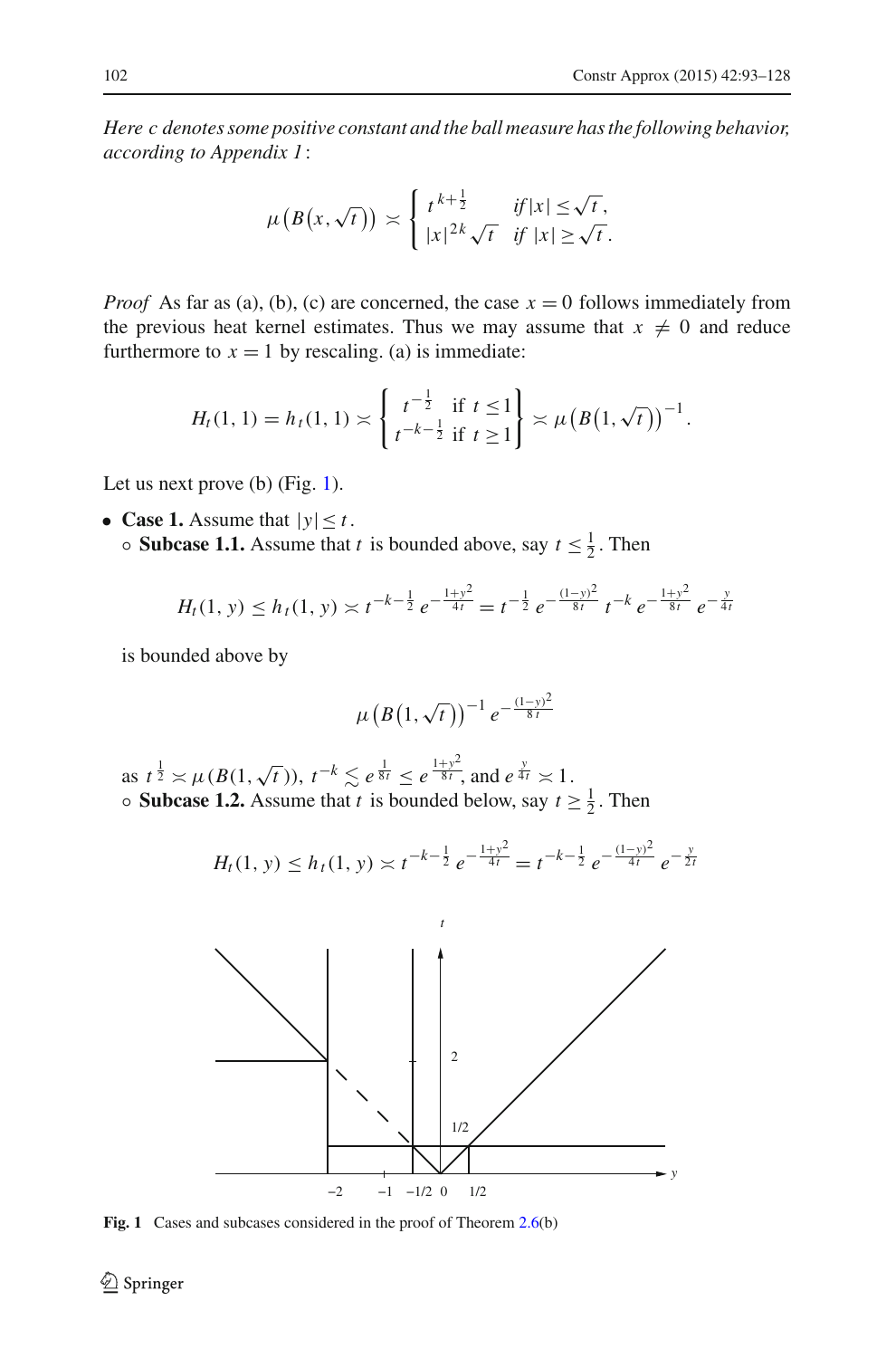with  $t^{k+\frac{1}{2}} \asymp \mu(B(1,\sqrt{t}))$  and  $e^{\frac{y}{2t}} \asymp 1$ .

• **Case 2.** Assume that *y* is close to  $-x = -1$ , say  $-2 \le y \le -\frac{1}{2}$ .  $\circ$  **Subcase 2.1.** If *t* ≤  $\frac{1}{2}$ (≤−*y*), then

$$
H_t(1, y) = 0.
$$

• **Subcase 2.2.** If *t* is bounded below, say  $t \ge \frac{1}{2}$ , we argue as in Subcase 1.2.

- **Case 3**. Assume that  $y \ge t$ .
	- **Subcase 3.1.** Assume that *t* is bounded below, say  $(y \ge t \ge \frac{1}{2}$ . Then

$$
H_t(1, y) \le h_t(1, y) \asymp t^{-\frac{1}{2}} y^{-k} e^{-\frac{(1-y)^2}{4t}} \le t^{-k-\frac{1}{2}} e^{-\frac{(1-y)^2}{4t}}
$$

with  $t^{k+\frac{1}{2}} \asymp \mu(B(1,\sqrt{t})).$ • **Subcase 3.2.** Assume that  $y \ge \frac{1}{2} \ge t$ . Then

$$
H_t(1, y) \le h_t(1, y) \asymp t^{-\frac{1}{2}} y^{-k} e^{-\frac{(1-y)^2}{4t}} \lesssim t^{-\frac{1}{2}} e^{-\frac{(1-y)^2}{4t}}
$$

with  $t^{\frac{1}{2}} \asymp \mu(B(1,\sqrt{t})).$ • **Subcase 3.3.** Assume that  $t \le y \le \frac{1}{2}$ . Then

$$
H_t(1, y) \le h_t(1, y) \asymp t^{-\frac{1}{2}} y^{-k} e^{-\frac{(1-y)^2}{4t}}
$$

is bounded above by

$$
\mu\left(B\left(1,\sqrt{t}\right)\right)^{-1}e^{-\frac{(1-y)^2}{8t}}
$$

as  $t^{\frac{1}{2}} \approx \mu(B(1,\sqrt{t}))$  and  $y^{-k} \le t^{-k} \le e^{\frac{1}{32t}} \le e^{\frac{(1-y)^2}{8t}}$ .

• **Case 4**. Assume that  $y \leq -t$  (< 0) and that *y* stays away from  $-1$ , say  $y \notin$  $\left(-2, -\frac{1}{2}\right)$ . Notice that  $(1+y)^2 \ge \frac{(1-y)^2}{9}$  if and only if  $y \notin \left(-2, -\frac{1}{2}\right)$ . ◦ **Subcase 4.1.** Assume that 2 ≤ *t* ≤−*y* . Then

$$
H_t(1, y) \le h_t(1, y) \asymp t^{\frac{1}{2}} (-y)^{-k-1} e^{-\frac{(1+y)^2}{4t}} \le t^{-k-\frac{1}{2}} e^{-\frac{(1-y)^2}{36t}}
$$

with  $t^{k+\frac{1}{2}} \asymp \mu(B(1,\sqrt{t})).$ ◦ **Subcase 4.2.** Assume that *t* ≤ 2 ≤−*y* . Then

$$
H_t(1, y) \le h_t(1, y) \asymp t^{\frac{1}{2}} (-y)^{-k-1} e^{-\frac{(1+y)^2}{4t}} \lesssim t^{-\frac{1}{2}} e^{-\frac{(1-y)^2}{36t}}
$$

with  $t^{\frac{1}{2}} \asymp \mu(B(1,\sqrt{t})).$ 

 $\mathcal{D}$  Springer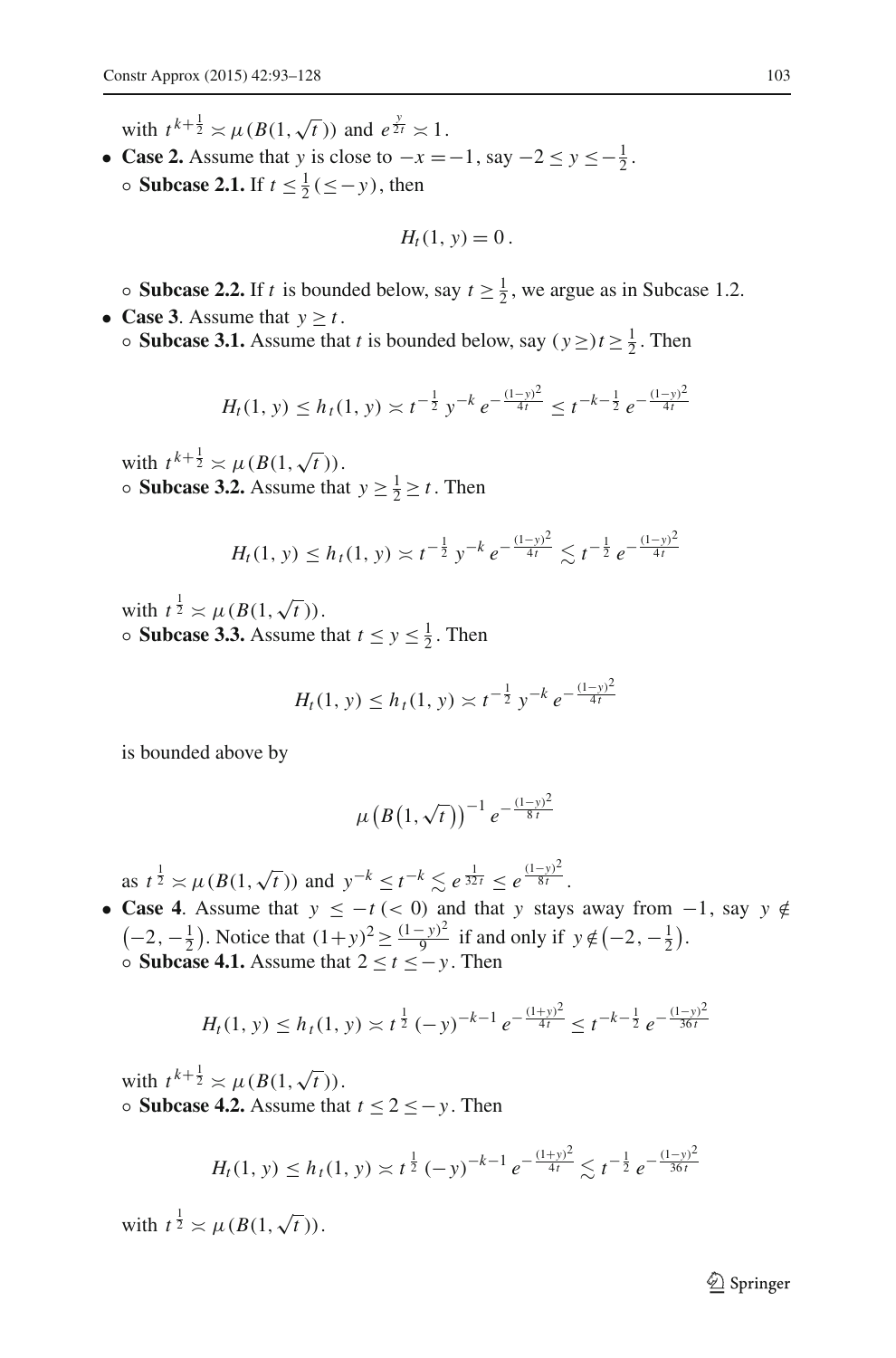◦ **Subcase 4.3.** Assume that *<sup>t</sup>* ≤−*<sup>y</sup>* <sup>≤</sup> <sup>1</sup> <sup>2</sup> . Then

$$
H_t(1, y) \le h_t(1, y) \asymp t^{\frac{1}{2}} (-y)^{-k-1} e^{-\frac{(1+y)^2}{4t}} \le t^{-k-\frac{1}{2}} e^{-\frac{(1+y)^2}{8t}} e^{-\frac{(1-y)^2}{72t}}
$$

is bounded above by

$$
\mu(B(1,\sqrt{t}))^{-1} e^{-\frac{(1-y)^2}{72t}}
$$

as  $t^{\frac{1}{2}} \approx \mu(B(1,\sqrt{t}))$  and  $t^{-k} \lesssim e^{\frac{1}{32t}} \leq e^{\frac{(1+y)^2}{8t}}$ .

The proof of (c) follows the same pattern. To begin with, observe that the derivative

$$
\frac{\partial}{\partial y} \left\{ 1 - \underbrace{\chi_1(1+y) \chi_2(t)}_{\chi_t(1,y)} \right\} = - \chi'_1(1+y) \chi_2(t)
$$

of the cut-off is bounded and vanishes unless  $y \in (-3, -2) \cup (-\frac{1}{2}, 0)$  and  $t \leq 1$ . According to the subcases 1.1, 4.2, and 4.3 above, the contribution of  $\frac{\partial}{\partial y}$  {1− *χ<sub>t</sub>*(1, *y*)} *h<sub>t</sub>*(1, *y*) to  $\frac{\partial}{\partial y}$ *H<sub>t</sub>*(1, *y*) is bounded by

$$
\mu\big(B\big(1,\sqrt{t}\big)\big)^{-1}e^{-\frac{(1-y)^2}{ct}} \leq t^{-\frac{1}{2}}\,\mu\big(B\big(1,\sqrt{t}\big)\big)^{-1}\,e^{-\frac{(1-y)^2}{ct}}.
$$

Thus it remains to estimate the contribution of  $\{1 - \chi_t(1, y)\}\frac{\partial}{\partial y}h_t(1, y)$ .

• **Case 1.** Assume that  $|y| \le t$ . • **Subcase 1.1.** Assume that  $t \leq \frac{1}{2}$ . Then

$$
\{1 - \chi_t(1, y)\} \left| \frac{\partial}{\partial y} h_t(1, y) \right| \lesssim t^{-k - \frac{3}{2}} (1 + |y|) e^{-\frac{1 + y^2}{4t}}
$$
  
bounded  

$$
\lesssim t^{-k - \frac{1}{2}} e^{-\frac{1 + y^2}{8t}} e^{-\frac{y}{4t}} t^{-1} e^{-\frac{(1 - y)^2}{8t}}
$$

$$
\lesssim t^{-\frac{1}{2}} \mu \left(B(1, \sqrt{t})\right)^{-1} e^{-\frac{(1 - y)^2}{8t}}.
$$

• **Subcase 1.2.** Assume that  $t \ge \frac{1}{2}$ . Then

$$
\{1 - \chi_t(1, y)\} \left| \frac{\partial}{\partial y} h_t(1, y) \right| \lesssim t^{-k - \frac{3}{2}} (1 + |y|) e^{-\frac{1 + y^2}{4t}}
$$
  
\nbounded  
\n
$$
\lesssim t^{-k-1} e^{-\frac{(1 - y)^2}{8t}} \overbrace{\left(\frac{1 + y^2}{t}\right)^{\frac{1}{2}} e^{-\frac{1 + y^2}{8t}} e^{-\frac{y}{4t}}}
$$
  
\n
$$
\lesssim t^{-\frac{1}{2}} \mu \left(B(1, \sqrt{t})\right)^{-1} e^{-\frac{(1 - y)^2}{8t}}.
$$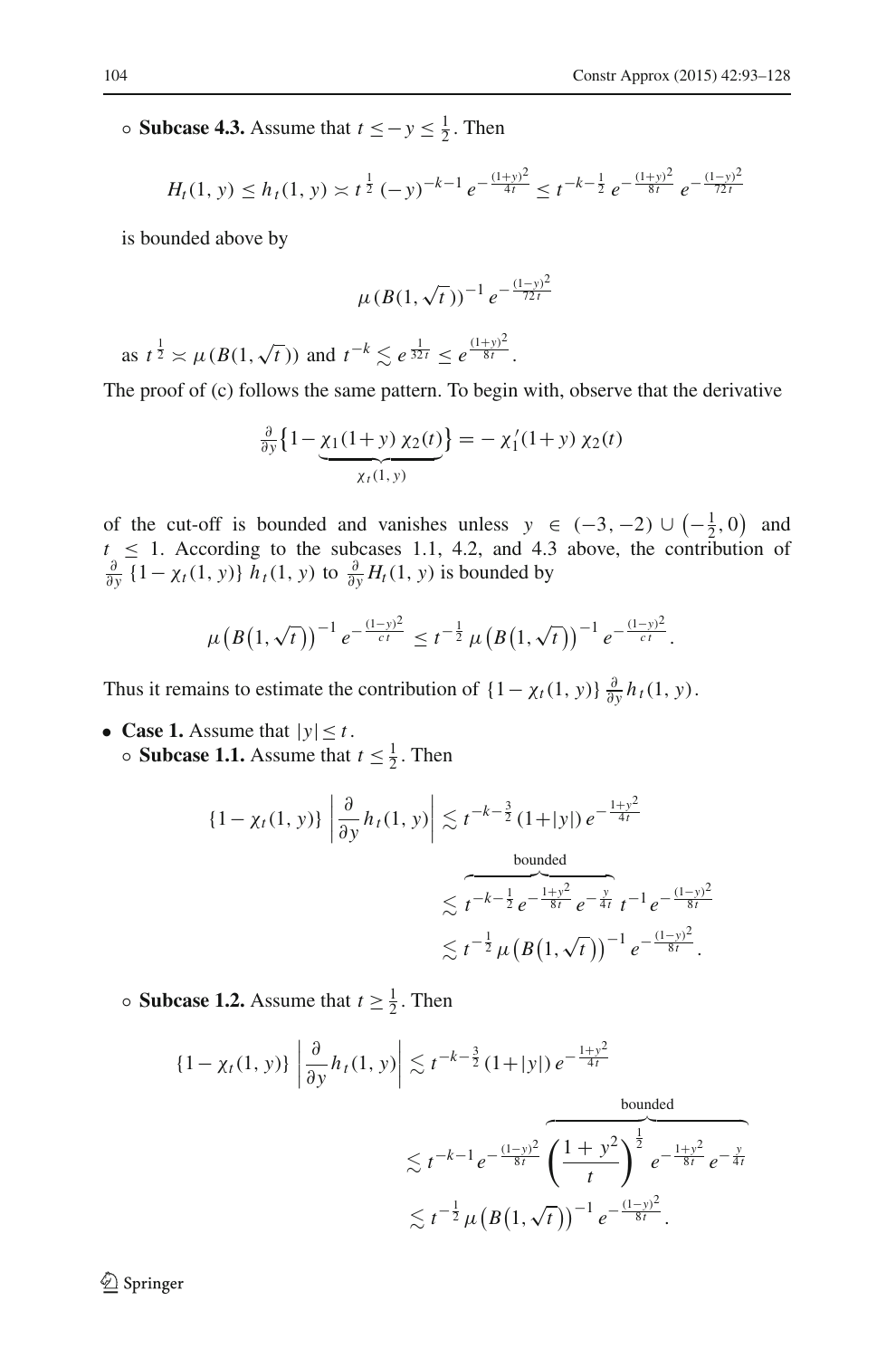• **Case 2.** Assume that  $-2 \le y \le -\frac{1}{2}$ .  $\circ$  **Subcase 2.1.** If *t* ≤  $\frac{1}{2}$ (≤−*y*), then

$$
\{1 - \chi_t(1, y)\}\frac{\partial}{\partial y}h_t(1, y) = 0.
$$

• **Subcase 2.2.** If *t* is bounded below, say  $t \ge \frac{1}{2}$ , we argue as in Subcase 1.2. • **Case 3**. Assume that  $y > t$ .

• **Subcase 3.1.** Assume that  $(y \ge t \ge \frac{1}{2})$ . Then

$$
\{1 - \chi_t(1, y)\} \left| \frac{\partial}{\partial y} h_t(1, y) \right| \lesssim \left\{ t^{-\frac{3}{2}} |1 - y| + t^{-\frac{1}{2}} y^{-1} \right\} y^{-k} e^{-\frac{(1 - y)^2}{4t}} \n\lesssim t^{-k-1} e^{-\frac{(1 - y)^2}{8t}} \underbrace{\left\{ 1 + \frac{|1 - y|}{\sqrt{t}} e^{-\frac{(1 - y)^2}{8t}} \right\}}_{\text{bounded}} \n\lesssim t^{-\frac{1}{2}} \mu \left( B(1, \sqrt{t}) \right)^{-1} e^{-\frac{(1 - y)^2}{8t}}.
$$

• **Subcase 3.2.** Assume that  $y \ge \frac{1}{2} \ge t$ . Then

$$
\left\{1 - \chi_t(1, y)\right\} \left| \frac{\partial}{\partial y} h_t(1, y) \right| \lesssim \left\{ t^{-\frac{3}{2}} |1 - y| + t^{-\frac{1}{2}} y^{-1} \right\} y^{-k} e^{-\frac{(1 - y)^2}{4t}} \n\lesssim t^{-1} e^{-\frac{(1 - y)^2}{8t}} \underbrace{\left\{ \sqrt{t} + \frac{|1 - y|}{\sqrt{t}} e^{-\frac{(1 - y)^2}{8t}} \right\}}_{\text{bounded}} \n\lesssim t^{-\frac{1}{2}} \mu \left( B(1, \sqrt{t}) \right)^{-1} e^{-\frac{(1 - y)^2}{8t}}.
$$

• **Subcase 3.3.** Assume that  $t \le y \le \frac{1}{2}$ . Then

$$
\{1 - \chi_t(1, y)\} \left| \frac{\partial}{\partial y} h_t(1, y) \right| \lesssim \left\{ t^{-\frac{3}{2}} |1 - y| + t^{-\frac{1}{2}} y^{-1} \right\} y^{-k} e^{-\frac{(1 - y)^2}{4t}}
$$
  

$$
\lesssim t^{-1} e^{-\frac{(1 - y)^2}{8t}} \underbrace{t^{-k - \frac{1}{2}} e^{-\frac{1}{32t}}}_{\text{bounded}}
$$
  

$$
\lesssim t^{-\frac{1}{2}} \mu \left( B(1, \sqrt{t}) \right)^{-1} e^{-\frac{(1 - y)^2}{8t}}.
$$

• **Case 4**. Assume that  $y \leq -t \leq 0$  and that  $y \notin \left(-2, -\frac{1}{2}\right)$ . Recall that  $(1+y)^2 \geq 0$  $\frac{(1-y)^2}{9}$  if and only if  $y \notin (-2, -\frac{1}{2})$ .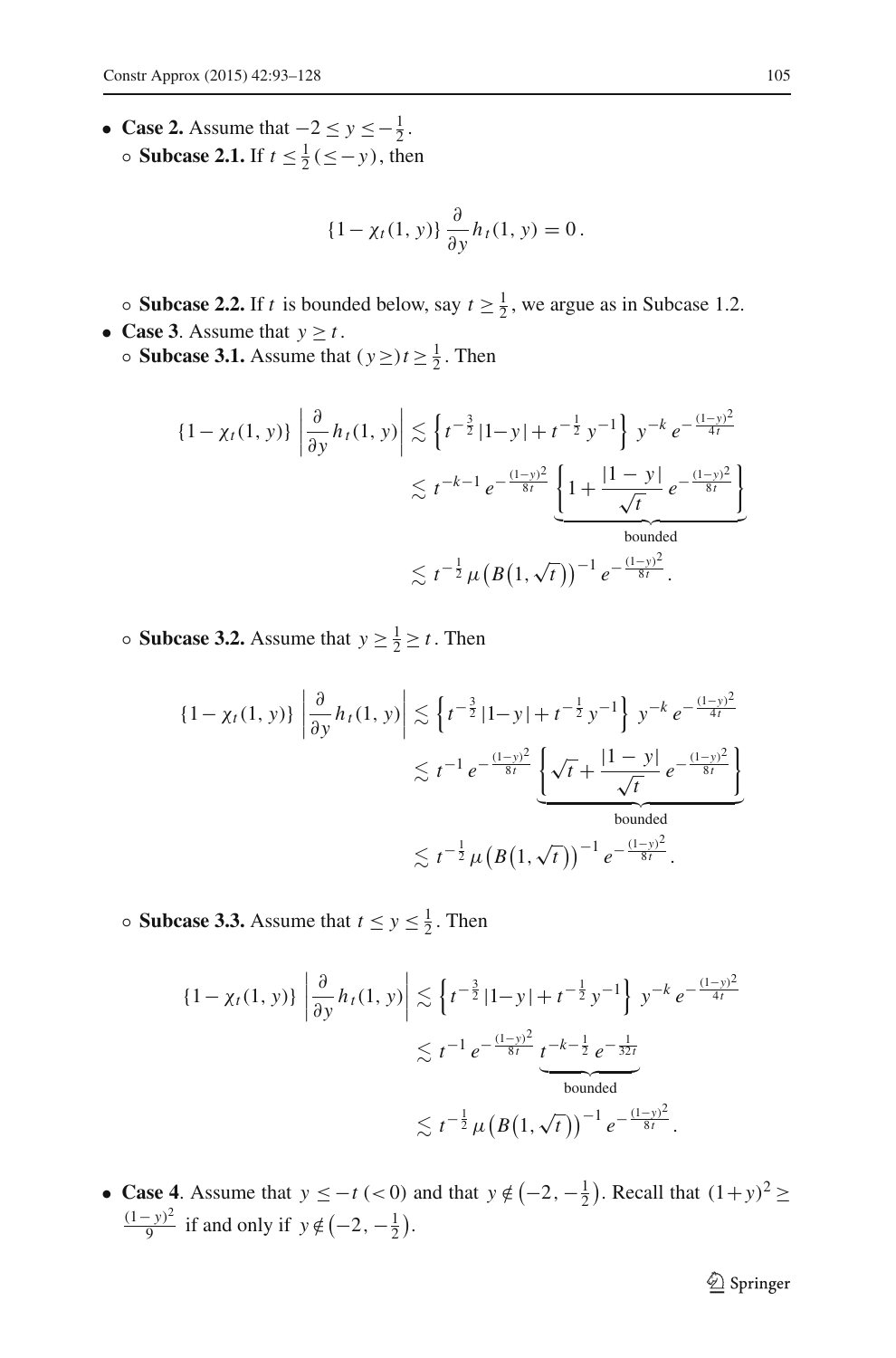◦ **Subcase 4.1.** Assume that 2 ≤ *t* ≤−*y* . Then

$$
\{1 - \chi_t(1, y)\} \left| \frac{\partial}{\partial y} h_t(1, y) \right| \lesssim \left\{ t^{-\frac{1}{2}} |1 + y| + t^{\frac{1}{2}} \frac{1 + |y|}{|y|} \right\} |y|^{-k-1} e^{-\frac{(1+y)^2}{4t}} \n\lesssim t^{-k-1} e^{-\frac{(1+y)^2}{8t}} \underbrace{\frac{|1 + y|}{\sqrt{t}} e^{-\frac{(1+y)^2}{8t}}}_{\text{bounded}} \n\lesssim t^{-\frac{1}{2}} \mu \left( B(1, \sqrt{t}) \right)^{-1} e^{-\frac{(1-y)^2}{72t}}.
$$

◦ **Subcase 4.2.** Assume that *t* ≤ 2 ≤−*y* . Then

$$
\{1 - \chi_t(1, y)\} \left| \frac{\partial}{\partial y} h_t(1, y) \right| \lesssim \left\{ t^{-\frac{1}{2}} |1 + y| + t^{\frac{1}{2}} \frac{1 + |y|}{|y|} \right\} |y|^{-k-1} e^{-\frac{(1+y)^2}{4t}} \n\lesssim t^{-1} e^{-\frac{(1+y)^2}{8t}} \underbrace{\left\{ \frac{|1 + y|}{\sqrt{t}} e^{-\frac{(1+y)^2}{8t}} + \sqrt{t} \right\}}_{\text{bounded}} \n\lesssim t^{-\frac{1}{2}} \mu \left( B(1, \sqrt{t}) \right)^{-1} e^{-\frac{(1-y)^2}{72t}}.
$$

◦ **Subcase 4.3.** Assume that *<sup>t</sup>* ≤−*<sup>y</sup>* <sup>≤</sup> <sup>1</sup> <sup>2</sup> . Then

$$
\chi_t(1, y) \left| \frac{\partial}{\partial y} h_t(1, y) \right| \lesssim \left\{ t^{-\frac{1}{2}} |1 + y| + t^{\frac{1}{2}} \frac{1 + |y|}{|y|} \right\} |y|^{-k-1} e^{-\frac{(1 + y)^2}{4t}} \n\lesssim t^{-1} e^{-\frac{(1 + y)^2}{8t}} \underbrace{t^{-k-\frac{1}{2}} e^{-\frac{1}{32t}}}_{\text{bounded}} \n\lesssim t^{-\frac{1}{2}} \mu \left( B(1, \sqrt{t}) \right)^{-1} e^{-\frac{(1 - y)^2}{72t}}.
$$

Finally, (d) is an immediate consequence of (c). For every  $y'' \in [y, y']$ , we have indeed

$$
e^{-\frac{(x-y'')^2}{ct}} \leq 1.
$$

Moreover, if  $|y-y'| \le \frac{1}{2}|x-y|$ , then  $|x-y''| \ge |x-y| - |y-y''| \ge |x-y| - |y-y'| \ge$  $\frac{1}{2}$  |  $x - y$  |, hence

$$
e^{-\frac{(x-y'')^2}{ct}} \leq e^{-\frac{(x-y)^2}{4ct}}.
$$

 $\Box$ 

<span id="page-13-0"></span>*Remark 2.7* Contrarily to  $h_t(x, y)$ ,  $H_t(x, y)$  is not symmetric in the space variables *x*, *y*. Nevertheless, according to the following result, we may replace  $\mu(B(x,\sqrt{t}))$ by  $\mu(B(y, \sqrt{t}))$  in the estimates (b), (c) and in the second estimate (d).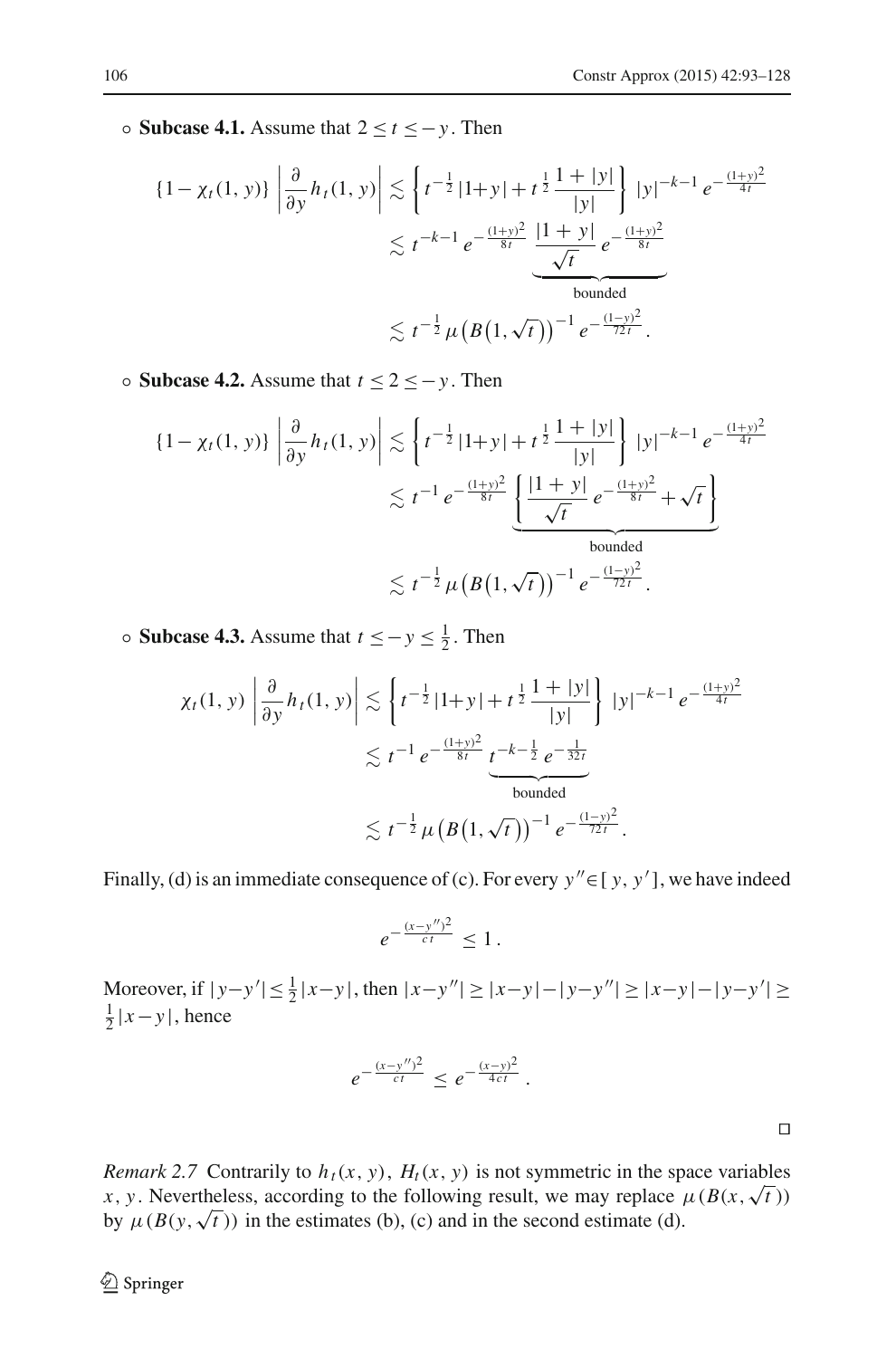**Lemma 2.8** *For every*  $\varepsilon > 0$ *, there exists*  $C > 0$  *such that* 

$$
\frac{\mu\left(B\big(x,\sqrt{t}\big)\right)}{\mu\left(B\big(y,\sqrt{t}\big)\right)} \leq C e^{\varepsilon \frac{(x-y)^2}{t}}, \quad \forall x, y \in \mathbb{R}, \forall t > 0.
$$

*Proof* By rescaling (see Appendix 1), we can reduce to the case  $t = 1$ . The estimate

$$
\frac{\mu(B(x, 1))}{\mu(B(y, 1))} \lesssim e^{\varepsilon (x-y)^2}
$$

is obvious if *x* and *y* are bounded or if  $|x|/|y|$  is bounded from above. In the remaining case, let us say, when  $|x| \ge 1+2|y|$ , we have  $|x| \le |x-y|+|y| \le |x-y|+\frac{1}{2}|x|$ , hence <sup>|</sup>*x*| ≤ <sup>2</sup> <sup>|</sup>*x*−*y*|. Furthermore, as <sup>|</sup>*x*−*y*|≥|*x*|−|*y*| ≥ 1, we have <sup>|</sup>*x*| ≤ <sup>2</sup> (*x*−*y*)2. Thus

$$
\frac{\mu(B(x, 1))}{\mu(B(y, 1))} \lesssim \mu(B(x, 1)) \asymp (|x|+1)^{2k} \lesssim e^{\frac{\varepsilon}{2}|x|} \lesssim e^{\varepsilon (x-y)^2}.
$$

<span id="page-14-0"></span> $\Box$ 

The next proposition, which will be used in the proof of Theorem [1.8,](#page-3-1) shows that the truncated heat kernel  $H_t(x, y)$  captures the main features of the heat kernel  $h_t(x, y)$ .

**Proposition 2.9** *The maximal operator*

$$
Q_* f(x) = \sup_{t>0} \left| \int_{\mathbb{R}} d\mu(y) Q_t(x, y) f(y) \right|,
$$

*associated with the error*

$$
Q_t(x, y) = h_t(x, y) - H_t(x, y) = \chi_t(x, y) h_t(x, y) \ge 0,
$$

*is bounded from*  $L^1(\mathbb{R}, d\mu)$  *into itself.* 

*Proof* It suffices to check that

$$
\sup\ny\in\mathbb{R}\int_{\mathbb{R}}d\mu(x)\,\sup\nt>0\,Q_t(x, y) < +\infty.
$$

The case  $y = 0$  is trivial, as  $\chi_t(x, 0)$  and hence  $Q_t(x, 0)$  vanish, for every  $t > 0$  and *x* ∈ R. Consider next the case  $y \in \mathbb{R}^*$ , which reduces to  $y = 1$  by rescaling. Then  $\chi_t(x, 1)$  and  $Q_t(x, 1)$  vanish, unless  $t < 9$  and  $-3 < x < -\frac{1}{3}$ , and in this range (see Proposition [2.3\)](#page-6-1)

$$
h_t(x, 1) \asymp t^{\frac{1}{2}} e^{-\frac{(x+1)^2}{4t}}
$$

 $\mathcal{D}$  Springer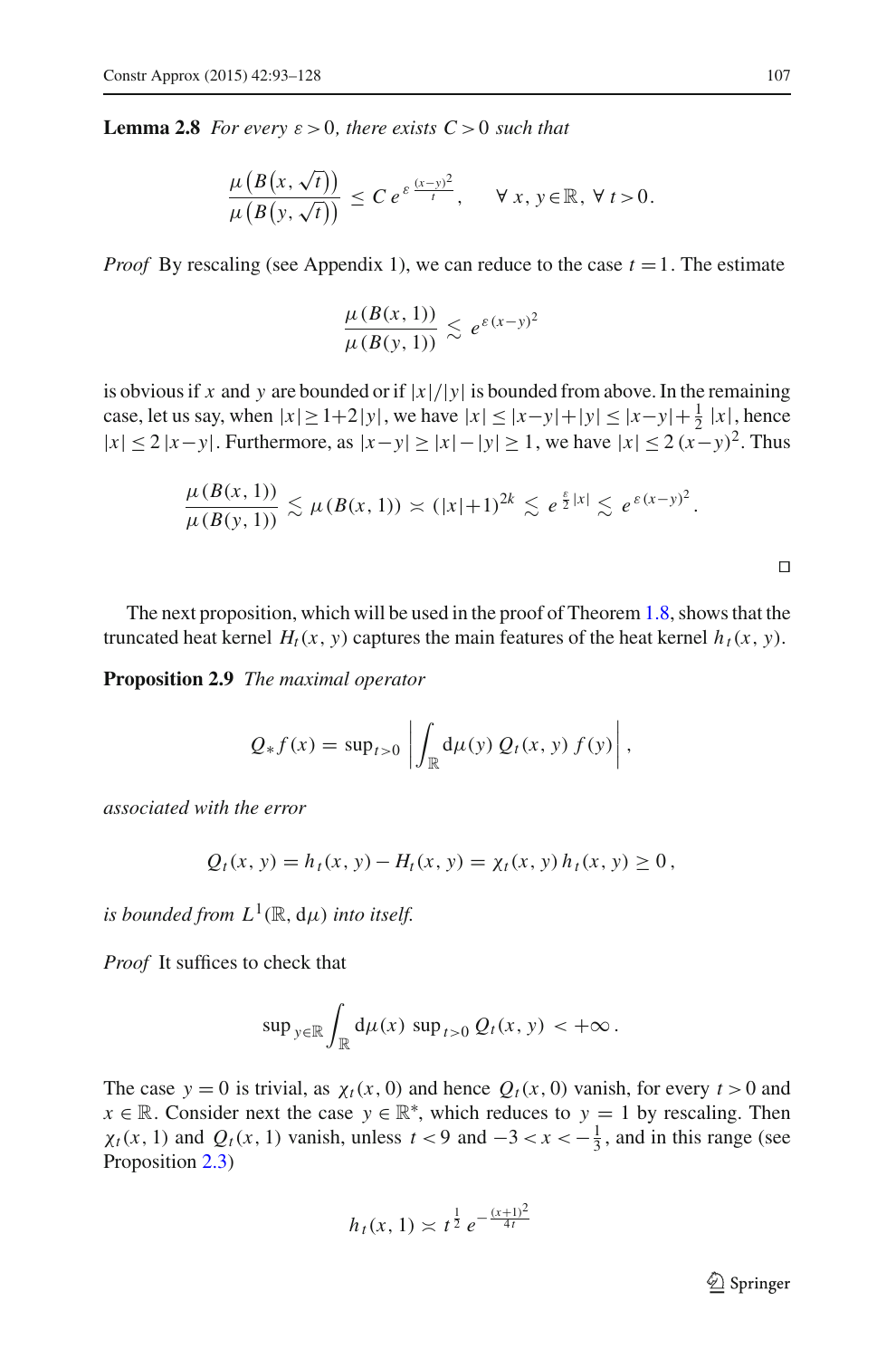$\Box$ 

is bounded. Hence

$$
\int_{\mathbb{R}} d\mu(x) \, \sup_{t>0} Q_t(x,1) \lesssim \int_{-3}^{-\frac{1}{3}} dx \, \sup_{0
$$

## <span id="page-15-0"></span>**3 Heat Kernel Estimates in the Product Case**

According to  $(1.5)$  and  $(1.2)$ , the heat kernel in the product case splits up into onedimensional heat kernels:

$$
\mathbf{h}_t(\mathbf{x}, \mathbf{y}) = \prod_{j=1}^n h_t^{(j)}(x_j, y_j).
$$
 (3.1)

<span id="page-15-1"></span>By expanding

$$
h_t^{(j)}(x_j, y_j) = \underbrace{\{1 - \chi_t(x_j, y_j)\} h_t^{(j)}(x_j, y_j)}_{H_t^{(j)}(x_j, y_j)} + \underbrace{\chi_t(x_j, y_j) h_t^{(j)}(x_j, y_j)}_{Q_t^{(j)}(x_j, y_j)},
$$

we get

$$
\mathbf{h}_t(\mathbf{x}, \mathbf{y}) = \mathbf{H}_t(\mathbf{x}, \mathbf{y}) + \mathbf{P}_t(\mathbf{x}, \mathbf{y}).
$$

Here

$$
\mathbf{H}_t(\mathbf{x}, \mathbf{y}) = \prod_{j=1}^n H_t^{(j)}(x_j, y_j)
$$

and  $P_t(x, y)$  is the sum of all possible products

$$
\widetilde{\mathbf{P}}_t(\mathbf{x},\mathbf{y})=\prod_{j=1}^n p_t^{(j)}(x_j,y_j),
$$

where each factor  $p_t^{(j)}(x_j, y_j)$  is equal to  $H_t^{(j)}(x_j, y_j)$  or  $Q_t^{(j)}(x_j, y_j)$ , and at least one factor  $p_t^{(j)}(x_j, y_j)$  is equal to  $Q_t^{(j)}(x_j, y_j)$ . Notice the rescaling property

$$
\mathbf{h}_{\lambda^2 t}(\lambda \mathbf{x}, \lambda \mathbf{y}) = |\lambda|^{-N} \mathbf{h}_t(\mathbf{x}, \mathbf{y}) \quad \forall \ \lambda \in \mathbb{R}^*, \ \forall \ t > 0, \ \forall \ \mathbf{x}, \mathbf{y} \in \mathbb{R}^n,
$$

<span id="page-15-2"></span>and similarly for the other product kernels. The following estimates follow from the one-dimensional case (see Theorem [2.6](#page-8-0) and Remark [2.7\)](#page-13-0).

**Theorem 3.2** *(a) On-diagonal estimate* :

$$
\mathbf{H}_t(\mathbf{x},\mathbf{x}) \asymp \mu \big(\mathbf{B}\big(\mathbf{x},\sqrt{t}\big)\big)^{-1}, \qquad \forall \ t > 0, \ \forall \ \mathbf{x} \in \mathbb{R}^n.
$$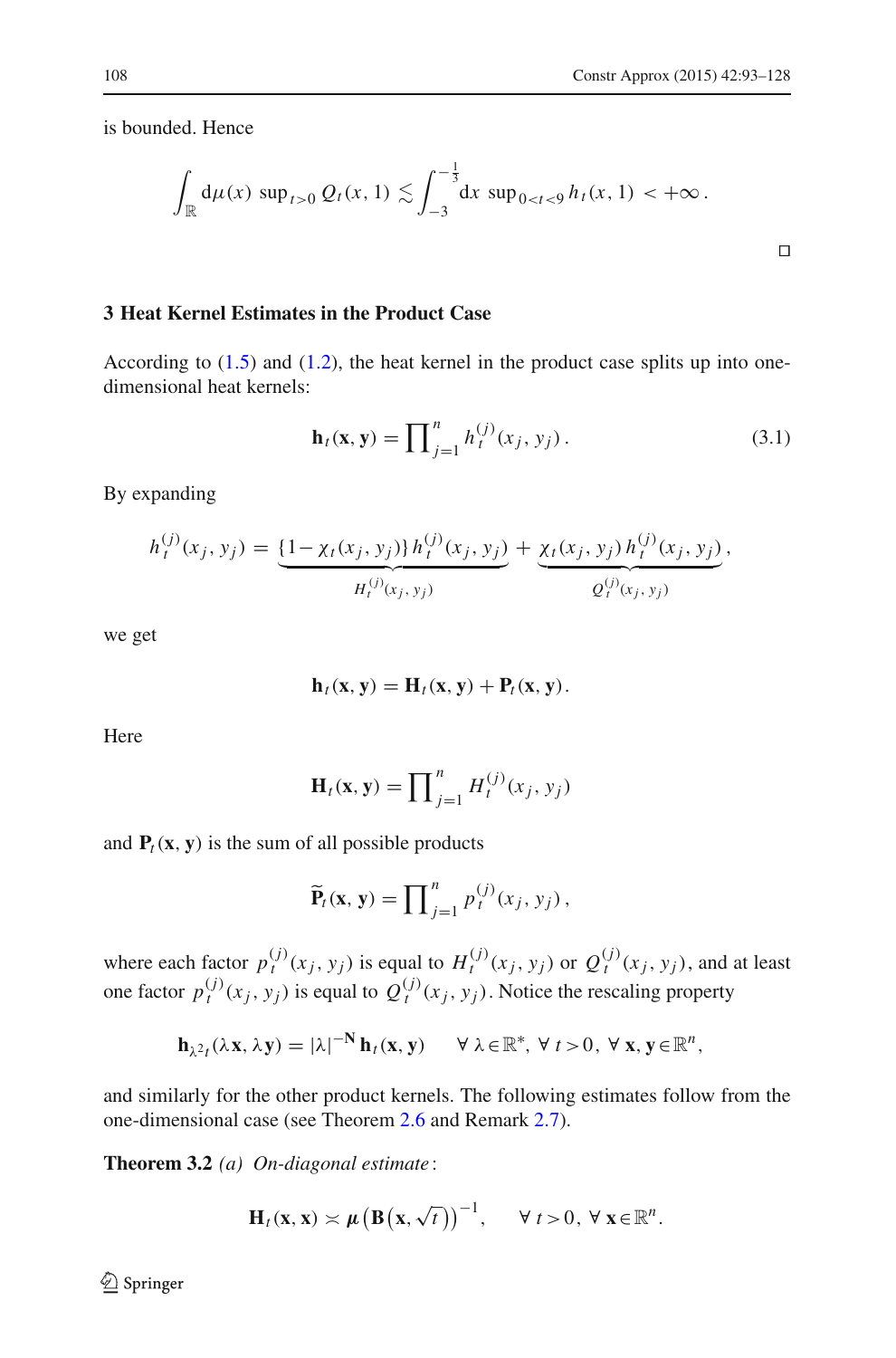*(b) Off-diagonal Gaussian estimate* :

$$
0 \leq \mathbf{H}_t(\mathbf{x}, \mathbf{y}) \lesssim \max \left\{ \mu \left( \mathbf{B} \left( \mathbf{x}, \sqrt{t} \right) \right), \, \mu \left( \mathbf{B} \left( \mathbf{y}, \sqrt{t} \right) \right) \right\}^{-1} e^{-\frac{\|\mathbf{x} - \mathbf{y}\|^2}{ct}}
$$

*for every*  $t > 0$  *and for every*  $\mathbf{x}, \mathbf{y} \in \mathbb{R}^n$ .

*(c) Gradient estimate* :

$$
|\nabla_{\mathbf{y}} \mathbf{H}_t(\mathbf{x}, \mathbf{y})| \lesssim t^{-\frac{1}{2}} \max \left\{ \mu \left( \mathbf{B} \left( \mathbf{x}, \sqrt{t} \right) \right), \, \mu \left( \mathbf{B} \left( \mathbf{y}, \sqrt{t} \right) \right) \right\}^{-1} e^{-\frac{\|\mathbf{x} - \mathbf{y}\|^2}{ct}}
$$

*for every t* > 0 *and* **x**,  $\mathbf{y} \in \mathbb{R}^n$ . *(d) Lipschitz estimates*:

$$
|\mathbf{H}_t(\mathbf{x}, \mathbf{y}) - \mathbf{H}_t(\mathbf{x}, \mathbf{y}')| \lesssim \mu \big(\mathbf{B}(\mathbf{x}, \sqrt{t})\big)^{-1} \frac{|\mathbf{y} - \mathbf{y}'|}{\sqrt{t}},
$$

*for every t* > 0 *and* **x**, **y**, **y'**  $\in \mathbb{R}^n$ , with the following improvement, if  $|\mathbf{y}-\mathbf{y}'| \le$  $\frac{1}{2}$  |**x**−**y**|:

$$
|\mathbf{H}_t(\mathbf{x}, \mathbf{y}) - \mathbf{H}_t(\mathbf{x}, \mathbf{y'})| \lesssim \max \left\{ \mu \left( \mathbf{B} \left( \mathbf{x}, \sqrt{t} \right) \right), \mu \left( \mathbf{B} \left( \mathbf{y}, \sqrt{t} \right) \right) \right\}^{-1} e^{-\frac{|\mathbf{x} - \mathbf{y}|^2}{ct}} \frac{|\mathbf{y} - \mathbf{y'}|}{\sqrt{t}}.
$$

Let us turn to the analog of Proposition [2.9](#page-14-0) in the product case.

<span id="page-16-0"></span>**Proposition 3.3** *The maximal operator*

$$
\mathbf{P}_{*} f(\mathbf{x}) = \sup_{t>0} \left| \int_{\mathbb{R}^{n}} d\mu(\mathbf{y}) \, \mathbf{P}_{t}(\mathbf{x}, \mathbf{y}) \, f(\mathbf{y}) \right|
$$

*is bounded from*  $L^1(\mathbb{R}^n, d\mu)$  *into itself.* 

*Proof* We will show again that

$$
\sup\n\mathbf{y}\in\mathbb{R}^n}\int_{\mathbb{R}^n}\mathrm{d}\boldsymbol{\mu}(\mathbf{x})\,\sup\n<_{t>0}\mathbf{P}_t(\mathbf{x},\mathbf{y})\,<\,+\infty\,,
$$

but the proof will be more involved in the product case than in the one-dimensional case. Let us begin with some observations. First of all, by using the symmetries

$$
H_t^{(j)}(x_j, y_j) = H_t^{(j)}(-x_j, -y_j) \text{ and } Q_t^{(j)}(x_j, y_j) = Q_t^{(j)}(-x_j, -y_j)
$$

and by interchanging variables, we may reduce to products of the form

$$
\widetilde{\mathbf{P}}_t(\mathbf{x}, \mathbf{y}) = \underbrace{\mathcal{Q}_t^{(1)}(x_1, y_1) \cdots \mathcal{Q}_t^{(n')}(x_{n'}, y_{n'})}_{\mathbf{Q}_t'(\mathbf{x}', \mathbf{y}')}\underbrace{\mathbf{H}_t^{(n'+1)}(x_{n'+1}, y_{n'+1}) \cdots \mathbf{H}_t^{(n)}(x_n, y_n)}_{\mathbf{H}_t''(\mathbf{x}'', \mathbf{y}'')}
$$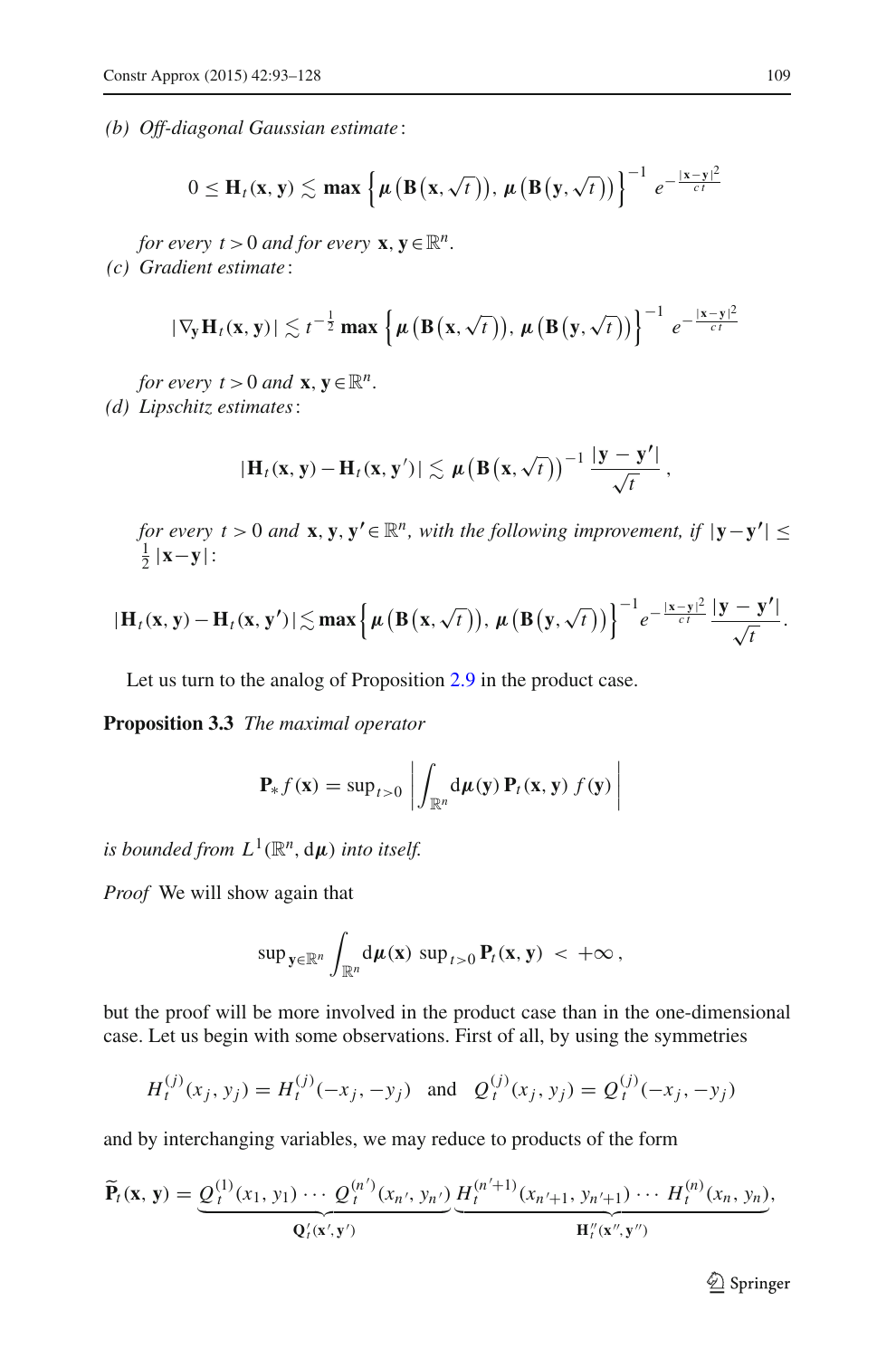where  $1 \le n' \le n$  and  $0 \le y_1 \le \cdots \le y_n'$ . Next we may assume that, for every  $1 \leq j \leq n',$ 

$$
y_j > 0
$$
,  $-3y_j < x_j < -\frac{1}{3}y_j$  and  $x_j^2 > t$ ,

because otherwise  $\chi_t(x_j, y_j)$  and hence  $Q_t^{(j)}(x_j, y_j)$  vanish. By rescaling, we may reduce to the case  $y_1 = 1$ . Consequently, *t* is bounded by  $x_1^2 < 9y_1^2 = 9$  and each factor  $Q_t^{(j)}(x_j, y_j)$  is bounded by

$$
t^{\frac{1}{2}}(-x_jy_j)^{-k_j-1}e^{-\frac{(x_j+y_j)^2}{4t}}\mathbb{I}_{(-3y_j,-\frac{1}{3}y_j)}(x_j) \lesssim t^{\frac{1}{2}}y_j^{-2k_j-2}\mathbb{I}_{(-3y_j,-\frac{1}{3}y_j)}(x_j).
$$

Thus, on the one hand, the integral

$$
\mathbf{I}'(\mathbf{y}') = \int_{\mathbb{R}^{n'}} d\mu'(\mathbf{x}') \sup_{t>0} t^{-\frac{n'}{2}} \mathbf{Q}'_t(\mathbf{x}', \mathbf{y}')
$$
  
\$\lesssim \int\_{-3}^{-\frac{1}{3}} d\mu\_1(x\_1) y\_2^{-2k\_2 - 2} \int\_{-3y\_2}^{-\frac{1}{3}y\_2} d\mu\_2(x\_2) \cdots y\_{n'}^{-2k\_{n'}-2} \int\_{-3y\_{n'}}^{-\frac{1}{3}y\_{n'}} d\mu\_{n'}(x\_n')\$

is bounded, uniformly in **y** . On the other hand, let us prove the uniform boundedness of

$$
\mathbf{I}''(\mathbf{y}'') = \int_{\mathbb{R}^{n''}} d\mu''(\mathbf{x}'') \, \sup_{0 < t < 9} t^{\frac{n'}{2}} \, \mathbf{H}_t''(\mathbf{x}'', \mathbf{y}'') \, ,
$$

when  $n'' = n - n' > 0$ . For this purpose, let us deduce from the Gaussian estimate

$$
\mathbf{H}''_t\left(\mathbf{x}'',\mathbf{y}''\right) \lesssim \boldsymbol{\mu}''\big(\mathbf{B}\big(\mathbf{y}'',\sqrt{t}\big)\big)^{-1} e^{-\frac{\|\mathbf{x}''-\mathbf{y}''\|^2}{ct}}
$$

that

$$
\sup\nolimits_{0
$$

Assume first that  $|\mathbf{x}'' - \mathbf{y}''| \ge \sqrt{t}$  with  $0 < t < 9$ . Then, by using [\(6.2\)](#page-29-0),

$$
\begin{aligned} t^{\frac{n'}{2}}\,\mathbf{H}''_t\left(\mathbf{x}'',\mathbf{y}''\right) &\lesssim t^{\frac{n'}{2}}\,\frac{\boldsymbol{\mu}''\big(\mathbf{B}\big(\mathbf{y}'',\left|\mathbf{x}''-\mathbf{y}''\right|\big)\big)}{\boldsymbol{\mu}''\big(\mathbf{B}\big(\mathbf{y}'',\left|\mathbf{x}''-\mathbf{y}''\right|\big)\big)^{-1}\,e^{-\frac{\big|\mathbf{x}''-\mathbf{y}''\big|^2}{c\,t}}\\ &\lesssim \big|\mathbf{x}''\!-\mathbf{y}''\big|\underbrace{\bigg(\frac{\big|\mathbf{x}''-\mathbf{y}''\big|}{\sqrt{t}}\bigg)^{\!\mathbf{N}''}}_{\lesssim 1} \,e^{-\frac{\big|\mathbf{x}''-\mathbf{y}''\big|^2}{2c\,t}}\,\boldsymbol{\mu}''\big(\mathbf{B}\big(\mathbf{y}'',\left|\mathbf{x}''\!-\mathbf{y}''\right|\big)\big)^{-1}e^{-\frac{\big|\mathbf{x}''-\mathbf{y}''\big|^2}{18c}}_{\quad \ \ \, 1}.\end{aligned}
$$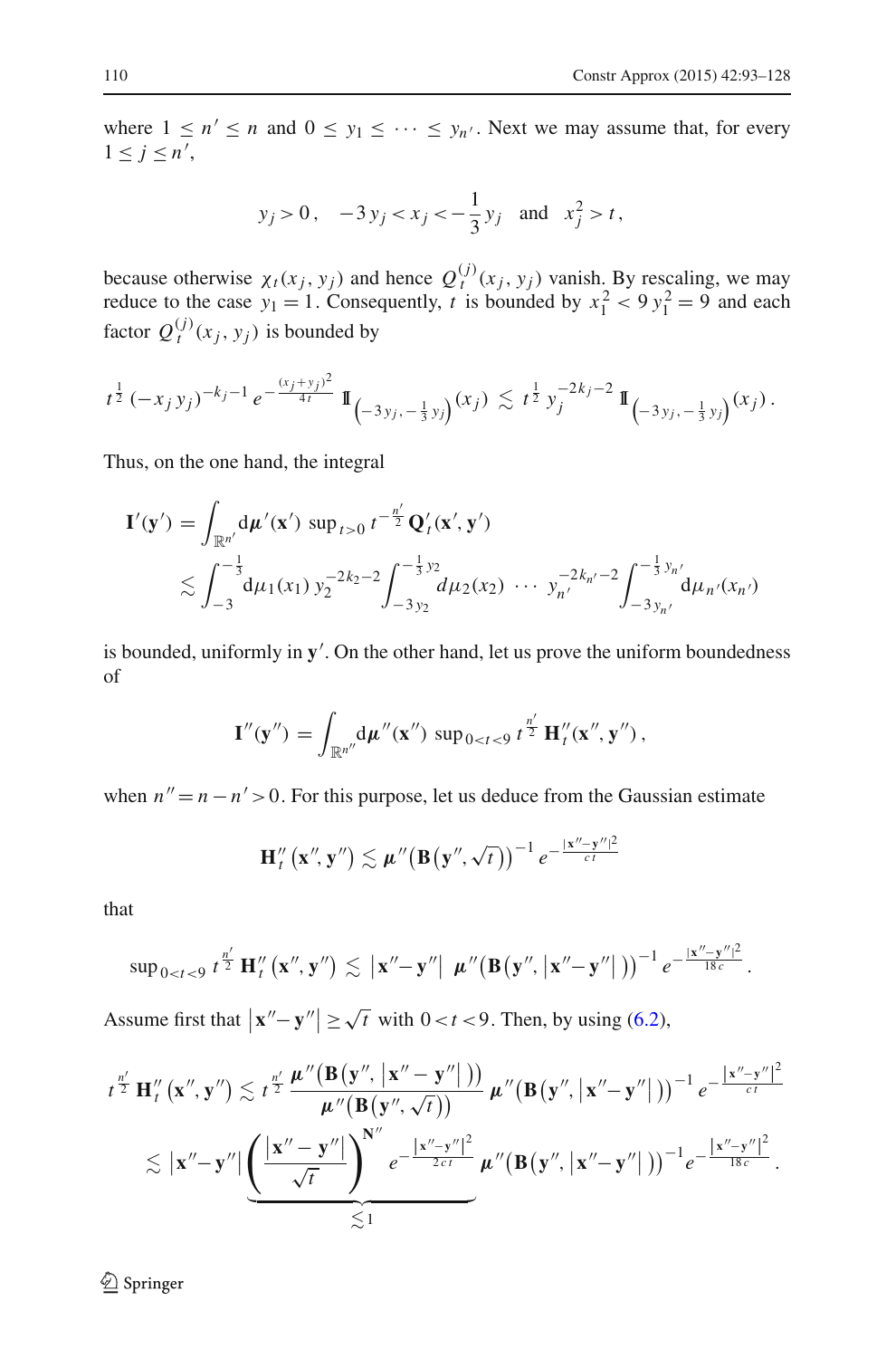Assume next that  $0 < |x'' - y''| \le \sqrt{t} \le 3$ . Then, by using [\(6.2\)](#page-29-0) again,

$$
t^{\frac{n'}{2}} \mathbf{H}''_t(\mathbf{x}'', \mathbf{y}'') \lesssim t^{\frac{n'}{2}} \frac{\overbrace{\boldsymbol{\mu}''(\mathbf{B}(\mathbf{y}'', \mathbf{x}'' - \mathbf{y}''))}^{\pi''}}{\boldsymbol{\mu}''(\mathbf{B}(\mathbf{y}'', \sqrt{t}))} \boldsymbol{\mu}''(\mathbf{B}(\mathbf{y}'', \mathbf{x}'' - \mathbf{y}'')))^{-1} e^{-\frac{|\mathbf{x}'' - \mathbf{y}''|^2}{ct}} \n\lesssim t^{\frac{n'-1}{2}} \frac{\left(\frac{|\mathbf{x}'' - \mathbf{y}''|}{\sqrt{t}}\right)^{n''-1}}{\sqrt{t}} |\mathbf{x}'' - \mathbf{y}''| \boldsymbol{\mu}''(\mathbf{B}(\mathbf{y}'', \mathbf{x}'' - \mathbf{y}'')))^{-1} e^{-\frac{|\mathbf{x}'' - \mathbf{y}''|^2}{18c}}}{\simeq 1}.
$$

Now that we have estimated  $t^{\frac{n'}{2}} \mathbf{H}''_t(\mathbf{x}'', \mathbf{y}'')$ , let us split up the integral

$$
\mathbf{I}''(\mathbf{y}'') = \sum\nolimits_{j \in \mathbb{Z}} \mathbf{I}''_j(\mathbf{y}'')
$$

according to the decomposition  $\mathbb{R}^{n}$ <sup>''</sup>  $\set{0} = \bigsqcup_{j \in \mathbb{Z}} \left\{ \mathbf{x}'' \in \mathbb{R}^{n}^{n} \mid 2^{j-\frac{1}{2}} \leq |\mathbf{x}'' - \mathbf{y}''| < 2^{j+\frac{1}{2}} \right\}$  $\alpha_j$ .

Let us show that

$$
|\mathbf{I}''_j(\mathbf{y}'')| \lesssim 2^{-|j|}.
$$

If  $j \geq 0$ , we have indeed

$$
\mathbf{I}_{j}''\left(\mathbf{y}''\right) \lesssim \int_{\Omega_{j}} d\mu''\left(\mathbf{x}''\right) \underbrace{\mu''\left(\mathbf{B}\left(\mathbf{y}'',\left|\mathbf{x}''-\mathbf{y}''\right|\right)\right)^{-1}}_{\asymp \mu''\left(\mathbf{B}\left(\mathbf{y}'',2^{j}\right)\right)^{-1}} \underbrace{\left|\mathbf{x}''-\mathbf{y}''\right| e^{-\frac{\left|\mathbf{x}''-\mathbf{y}''\right|^{2}}{18c}}}_{\lesssim 2^{-j}}}{\lesssim \underbrace{\frac{\mu''\left(\Omega_{j}\right)}{\mu''\left(\mathbf{B}\left(\mathbf{y}'',2^{j}\right)\right)}}_{\lesssim 1} 2^{-j},
$$

and, if  $j \leq 0$ ,

$$
\mathbf{I}_{j}''\left(\mathbf{y}''\right) \lesssim \int_{\Omega_{j}} d\mu''\left(\mathbf{x}''\right) \underbrace{\mu''\left(\mathbf{B}\left(\mathbf{y}'',\left|\mathbf{x}''-\mathbf{y}''\right|\right)\right)^{-1}}_{\asymp \mu''\left(\mathbf{B}\left(\mathbf{y}'',2^{j}\right)\right)^{-1}} \underbrace{\left|\mathbf{x}''-\mathbf{y}''\right|}_{\lesssim 2^{j}} \underbrace{e^{-\frac{\left|\mathbf{x}''-\mathbf{y}''\right|^{2}}{18c}}}_{\lesssim 1}
$$
\n
$$
\lesssim \underbrace{\frac{\mu''\left(\Omega_{j}\right)}{\mu''\left(\mathbf{B}\left(\mathbf{y}'',2^{j}\right)\right)}}_{\lesssim 1} 2^{j}.
$$

By summing up over  $j \in \mathbb{Z}$ , we obtain the uniform boundedness of **I**<sup>*n*</sup> (**y**<sup>*n*</sup>)  $\Box$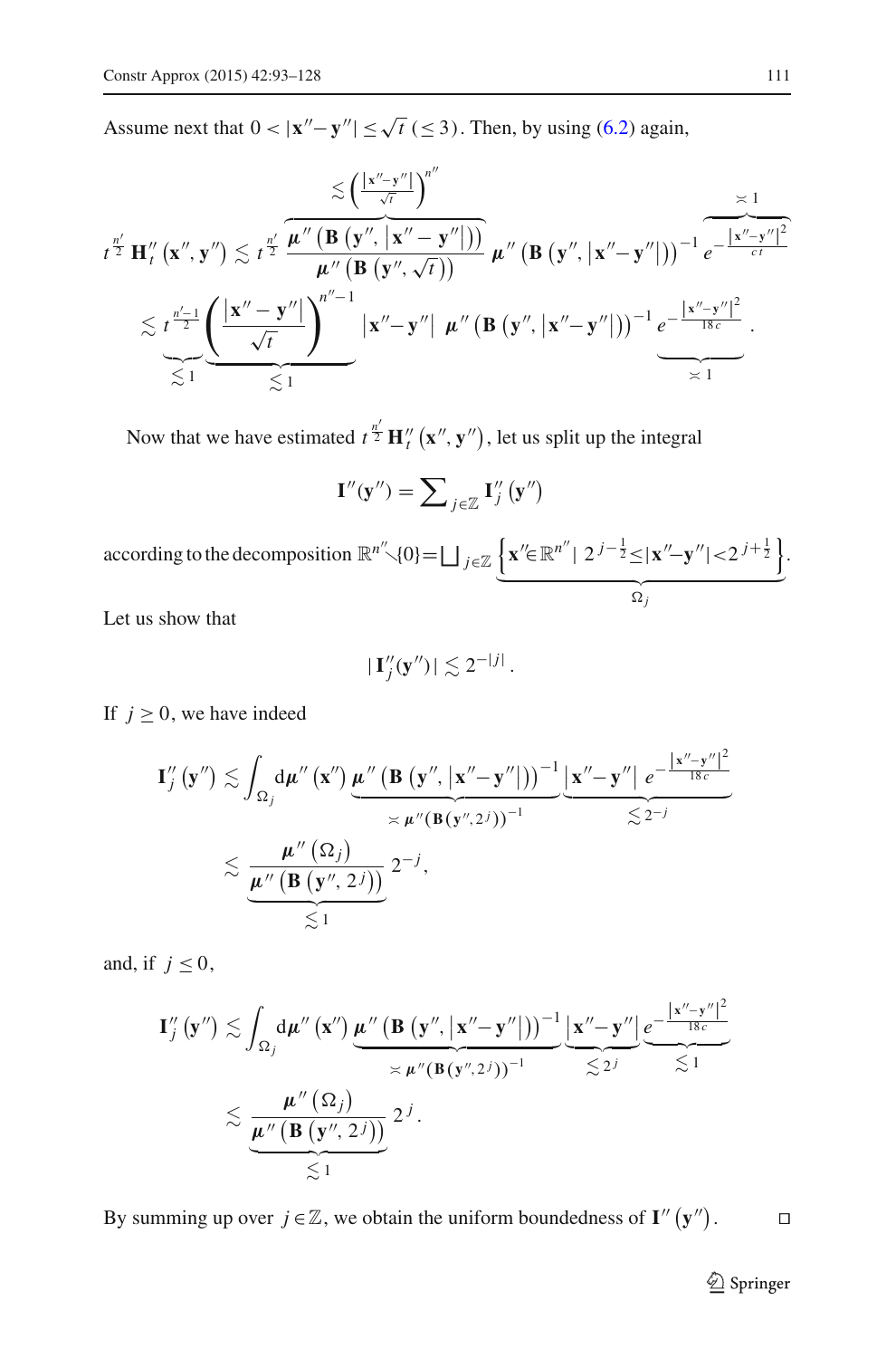#### <span id="page-19-0"></span>**4 Proof of Theorem [1.8](#page-3-1)**

<span id="page-19-3"></span>Theorem [1.8](#page-3-1) relies on the following result due to Uchiyama [\[25\]](#page-35-8).

**Theorem 4.1** *Assume that a set X is equipped with*

• *<sup>a</sup>* quasi-distance *d, i.e., a distance except that the triangular inequality is replaced by the weaker condition*

$$
\widetilde{d}(x, y) \le A \{ \widetilde{d}(x, z) + \widetilde{d}(z, y) \} \quad \forall x, y, z \in X,
$$

• *a measure* μ *whose values on quasi-balls satisfy*

$$
\frac{r}{A} \le \mu \left( \widetilde{B}(x,r) \right) \le r \quad \forall x \in X, \forall r > 0,
$$

• *a continuous kernel*  $K_r(x, y) \ge 0$  *such that, for every r* > 0 *and*  $x, y, y' \in X$ ,

$$
\begin{aligned}\n&\circ K_r(x, x) \ge \frac{1}{Ar}, \\
&\circ K_r(x, y) \le r^{-1} \left( 1 + \frac{\tilde{d}(x, y)}{r} \right)^{-1-\delta}, \\
&\circ \left| K_r(x, y) - K_r(x, y') \right| \le r^{-1} \left( 1 + \frac{\tilde{d}(x, y)}{r} \right)^{-1-2\delta} \left( \frac{\tilde{d}(y, y')}{r} \right)^{\delta} \quad \text{when} \\
&\tilde{d}(y, y') \le \frac{r + \tilde{d}(x, y)}{4A}.\n\end{aligned}
$$

*Here*  $A \geq 1$  *and*  $\delta > 0$ *. Let us introduce the following definitions*:

• *an* atom *is a measurable function*  $a: X \to \mathbb{C}$  *such that* 

a is supported in a quasi-ball 
$$
\widetilde{B}
$$
,  $||a||_{L^{\infty}(X, d\mu)} \lesssim \mu(\widetilde{B})^{-1}$  and  $\int_{X} d\mu \ a = 0$ ,

• *the* atomic Hardy space  $H^1_{\text{atom}}(X, \mu, \tilde{d})$  *consists of all functions*  $f \in L^1(X, d\mu)$ *which can be written as*

$$
f = \sum_{\ell} \lambda_{\ell} a_{\ell}, \qquad (4.2)
$$

<span id="page-19-1"></span>where the  $a_\ell$ 's are atoms and the  $\lambda_\ell$ 's are complex numbers such that  $\sum_\ell |\lambda_\ell|$  < +∞*,*

• *the* atomic norm *is given by*

$$
\|f\|_{H^1_{\text{atom}}(X,\,\mu,\,\widetilde{d}\,)} = \inf \,\sum_{\ell} |\lambda_{\ell}|\,,\tag{4.3}
$$

<span id="page-19-2"></span>*where the infimum is taken over all representations* [\(4.2\)](#page-19-1)*,*

• *the* maximal Hardy space  $H_{\text{max}}^1(X, \mu, K_r)$  *consists of all functions*  $f \in L^1(X, d\mu)$ *such that*

$$
K_* f(x) = \sup_{r>0} \left| \int_X d\mu(y) K_r(x, y) f(y) \right|
$$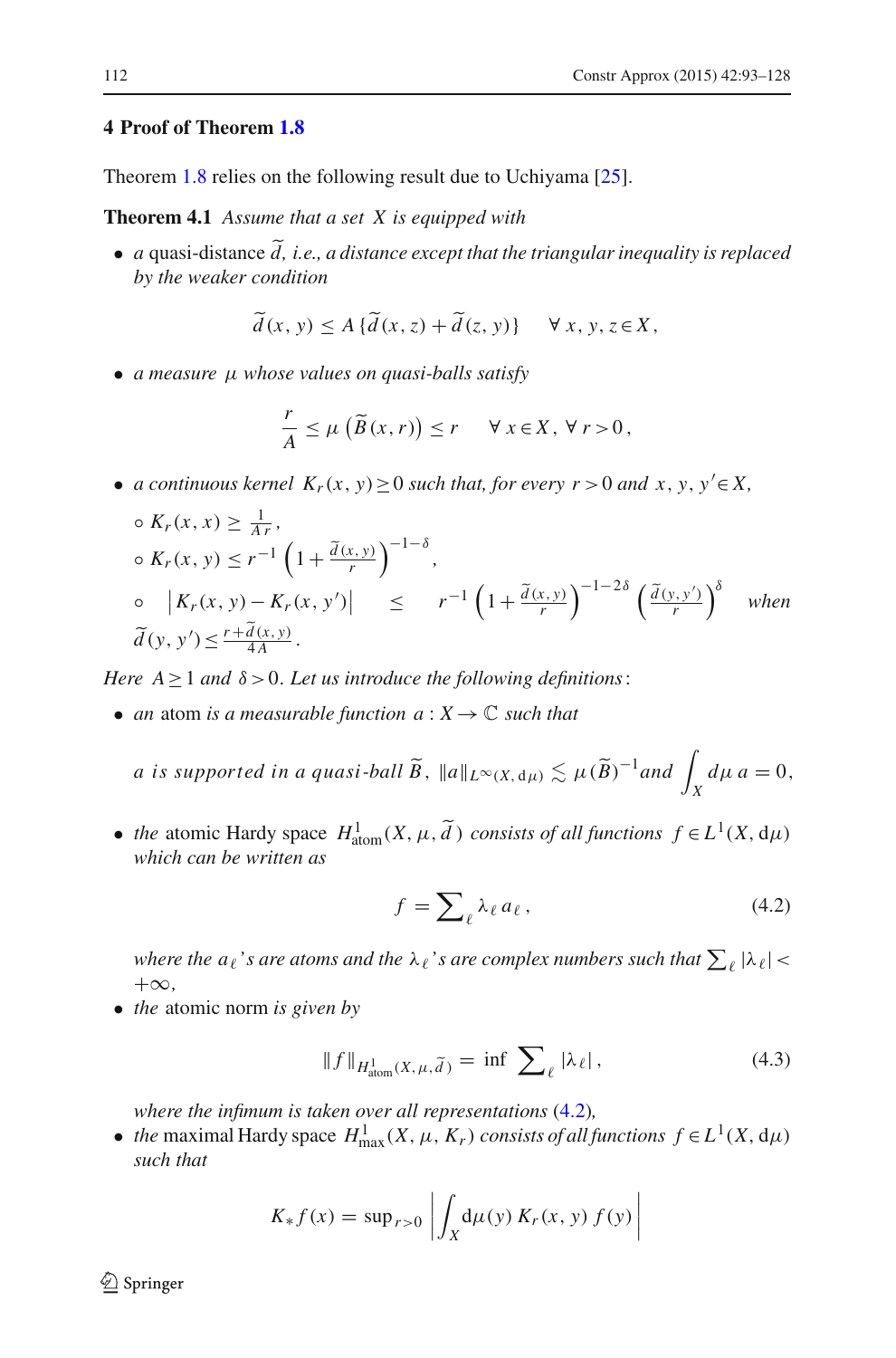*belongs to*  $L^1(X, du)$ *.* 

*Then*  $H^1_{\text{atom}}(X, \mu, \tilde{d})$  *coincides with*  $H^1_{\text{max}}(X, \mu, K_r)$ *, and* [\(4.3\)](#page-19-2) *is comparable to the* maximal norm  $||K_* f||_{L^1(X, d\mu)}$ .

We now adapt Uchiyama's Theorem to our setting. For  $X = \mathbb{R}^n$ , equipped with the Euclidean distance  $d(\mathbf{x}, \mathbf{y}) = |\mathbf{x} - \mathbf{y}|$  and the measure [\(1.4\)](#page-2-2), set

$$
\widetilde{d}(\mathbf{x}, \mathbf{y}) = \inf \boldsymbol{\mu}(\mathbf{B}) \qquad \forall \mathbf{x}, \mathbf{y} \in \mathbb{R}^n,
$$

<span id="page-20-0"></span>where the infimum is taken over all closed balls **B** containing **x** and **y**, and

$$
K_r(\mathbf{x}, \mathbf{y}) = \mathbf{H}_t(\mathbf{x}, \mathbf{y}), \qquad \forall \ r > 0, \ \forall \ \mathbf{x}, \mathbf{y} \in \mathbb{R}^n,
$$
 (4.4)

where  $t = t(\mathbf{x}, r)$  is defined by  $\mu\left(\mathbf{B}\left(\mathbf{x}, \sqrt{t}\right)\right) = r$ . In Appendices 2 and 3, we check that  $(X, \mu, \tilde{d}, K_r)$  satisfy the assumptions of Uchiyama's theorem with  $\delta = \frac{1}{N}$ . Actually the conditions in Theorem [4.1](#page-19-3) are obtained up to constants, and they can be achieved by considering suitable multiples of  $\mu$  and  $K_r(\mathbf{x}, \mathbf{y})$ . Thus the conclusion of Uchiyama's theorem holds for the quasi-distance *d* and for the maximal operator  $K_*$ .

On the one hand, *d* and  $\tilde{d}$  define the same atomic Hardy space  $H_{\text{atom}}^1$ , with equivalent norms, as balls and quasi-balls are comparable. Let us elaborate. For every **x**, **y**∈ $\mathbb{R}^n$  and *t* > 0, we have

$$
|\mathbf{x}-\mathbf{y}| \le \sqrt{t} \implies \tilde{d}(\mathbf{x}, \mathbf{y}) \le r \implies |\mathbf{x}-\mathbf{y}| \lesssim \sqrt{t}
$$

where  $r = \mu \left( \mathbf{B}(\mathbf{x}, \sqrt{t}) \right)$ . The first implication is an immediate consequence of the definition of *d* and the second one is obtained by combining Lemma [6.4\(](#page-30-0)b) in<br>Agreed in 2 with  $(6, 2)$  in Agreed in 1. Hence, there with a constant  $\alpha$ , 0 web that Appendix 2 with  $(6.2)$  in Appendix 1. Hence, there exists a constant  $c > 0$  such that

$$
\mathbf{B}(\mathbf{x},\sqrt{t})\subset\widetilde{\mathbf{B}}(\mathbf{x},r)\subset\mathbf{B}(\mathbf{x},c\sqrt{t}),
$$

and these sets have comparable measures, according to Appendix 1.

On the other hand, the maximal operators *K*<sup>∗</sup> and **H**<sup>∗</sup> coincide, and they define the same maximal Hardy space  $H_{\text{max}}^1$ , with equivalent norms, as the heat maximal operator **h**<sup>∗</sup> (see [\(1.7\)](#page-3-2)), according to Propositions [2.9](#page-14-0) and [3.3.](#page-16-0) Indeed, for every  $f \in L^1(\mathbb{R}^n, d\mu)$ , the integrals

$$
\int_{\mathbb{R}^n} d\mu(\mathbf{x}) \, \mathbf{h}_* f(\mathbf{x}) \quad \text{and} \quad \int_{\mathbb{R}^n} d\mu(\mathbf{x}) \, \mathbf{H}_* f(\mathbf{x})
$$

differ at most by a multiple of  $|| f ||_{L^1(\mathbb{R}^n, d\mu)}$ , which is itself controlled by either integral above, as  $\mathbf{h}_t(\mathbf{x}, \mathbf{y}) d\mu(\mathbf{y})$  and  $\mathbf{H}_t(\mathbf{x}, \mathbf{y}) d\mu(\mathbf{y})$  are approximations of the identity.

In conclusion, the atomic Hardy space  $H_{\text{atom}}^1$  associated with Euclidean balls coincides with the Hardy space  $H_{\text{max}}^1$  defined by the heat maximal operator  $\mathbf{h}_*$ .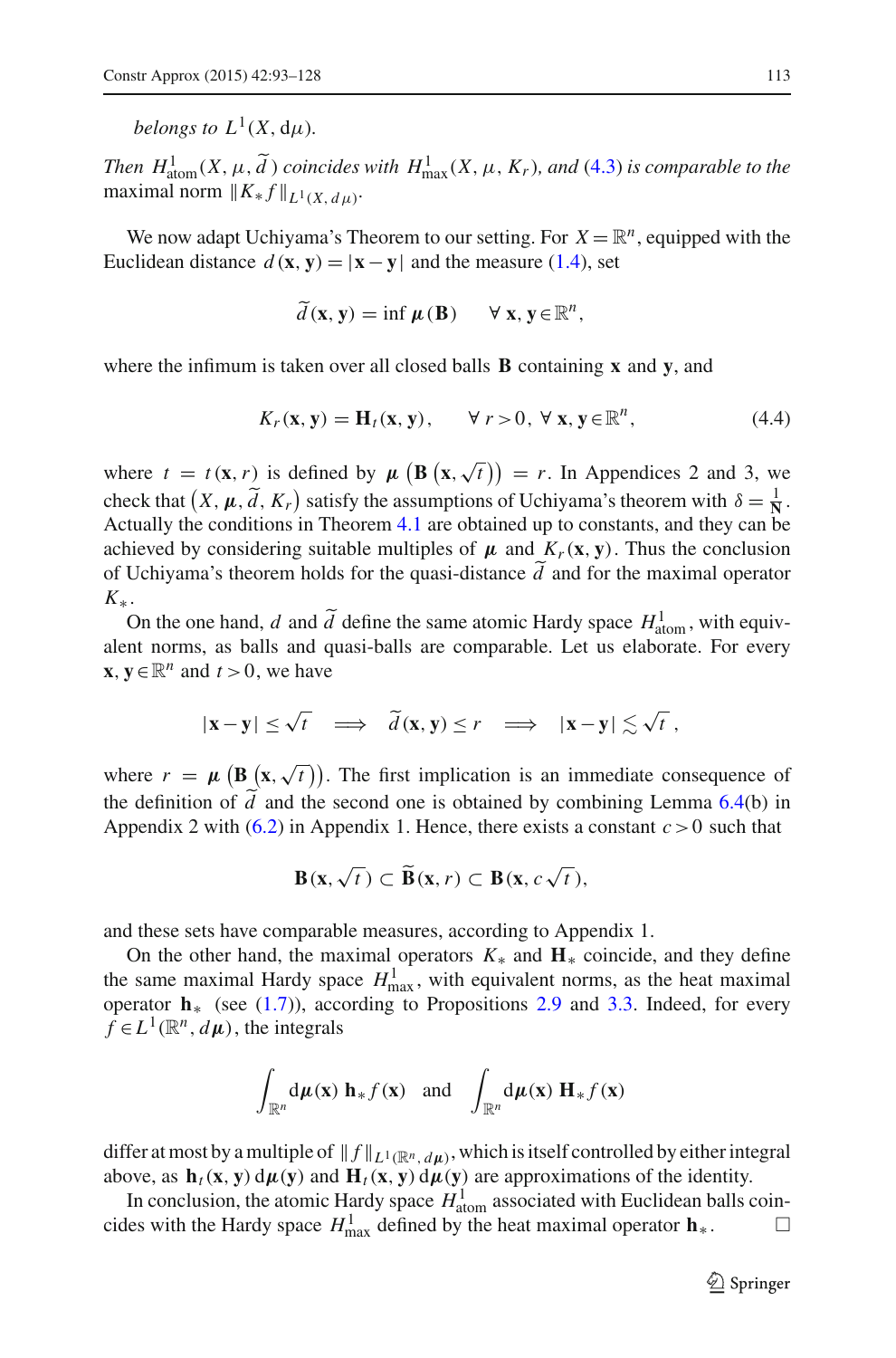## <span id="page-21-0"></span>**5 Proof of Theorem [1.10](#page-4-1)**

The proof of Theorem [1.10](#page-4-1) requires some weighted estimates in Dunkl analysis, which are well-known in the Euclidean setting corresponding to  $\mathbf{k} = \mathbf{0}$ . Let us first prove a weak analog of the Euclidean estimate

$$
\|(1+|\xi|)^\sigma \widehat{f}(\xi)\|_{L^1(d\xi)} \lesssim \|f\|_{W_2^{\sigma+n/2+\epsilon}}.
$$

<span id="page-21-1"></span>**Lemma 5.1** *For every*  $\ell \in \mathbb{N}$  *and*  $r > 0$ *, there is a constant*  $C = C_{\ell, r} > 0$  *such that* 

$$
\sup_{\xi \in \mathbb{R}^n} (1+|\xi|)^{\ell} |\mathcal{F}f(\xi)| \le C \|f\|_{C^{\ell}}
$$

*for every*  $f \in C^{\ell}(\mathbb{R}^n)$  *with* supp  $f \subset \mathbf{B}(0, r)$ *.* 

*Proof* By using the Riemann–Lebesgue lemma for the Fourier transform [\(1.9\)](#page-3-0), we get

$$
\sup_{\xi \in \mathbb{R}^n} (1+|\xi|)^{\ell} |\mathcal{F}f(\xi)| \lesssim \sup_{\xi \in \mathbb{R}^n} \left(1+\sum_{j=1}^n |\xi_j|^{\ell}\right) |\mathcal{F}f(\xi)|
$$
  

$$
\leq \|f\|_{L^1(\mathrm{d}\mu)} + \sum_{j=1}^n \|D_j^{\ell}f\|_{L^1(\mathrm{d}\mu)}.
$$

The last expression is bounded by  $|| f ||_{C^{\ell}}$  as, by induction on  $\ell$ , supp $(D_j^{\ell} f) \subset B(0, r)$ and  $||D_j^{\ell} f||_{L^{\infty}} \lesssim ||f||$  $C^{\ell}$  .

<span id="page-21-2"></span>**Corollary 5.2** *For every*  $\ell \in \mathbb{N}$ *, r* > 0*, and*  $\epsilon$  > 0*, there is a constant*  $C = C_{\ell,r,\epsilon} > 0$ *such that*

$$
||(1+|\xi|)^{\ell-N/2-\epsilon}\mathcal{F}f(\xi)||_{L^2(d\mu(\xi))}\leq C||f||_{W_2^{\ell+n/2+\epsilon}},
$$

*for every*  $f \in W_2^{\ell+n/2+\epsilon}(\mathbb{R}^n)$  *with* supp  $f \subset \mathbf{B}(0,r)$ *, where* **N** *denotes the homogeneous dimension* [\(1.6\)](#page-2-3)*.*

*Proof* This result is deduced from Lemma [5.1,](#page-21-1) by using on the left-hand side the finiteness of the integral

$$
\int_{\mathbb{R}^n} \mathrm{d}\mu(\xi) \, (1+|\xi|)^{-N-2\epsilon}
$$

and on the right-hand side the Euclidean Sobolev embedding theorem.

**Proposition 5.3** *For every*  $\sigma > 0$ *, r* > 0*, and*  $\epsilon > 0$ *, there is a constant*  $C = C_{\sigma,r,\epsilon} > 0$ *such that*

$$
\|(1+|\xi|)^\sigma \mathcal{F}f(\xi)\|_{L^2(\mathrm{d}\mu(\xi))} \leq C\,\|f\|_{W^{\sigma+\epsilon}_2}
$$

*for every*  $f \in W_2^{\sigma + \epsilon}(\mathbb{R}^n)$  *with* supp  $f \subset \mathbf{B}(0, r)$ *.*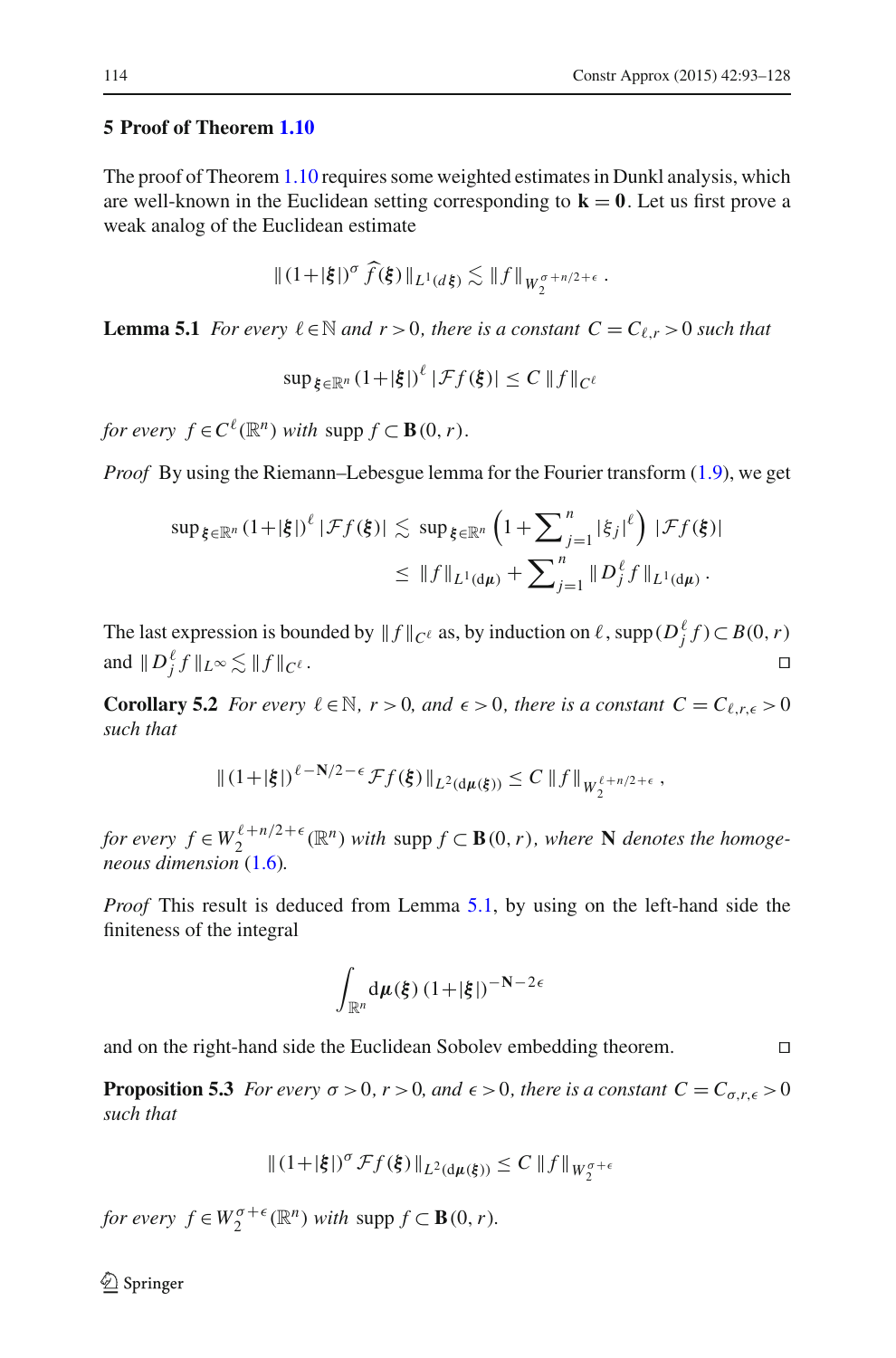*Proof* Let  $\chi \in C_c^{\infty}(\mathbb{R}^n)$ . Following an argument due to Mauceri and Meda [\[13](#page-35-14)], this result is obtained by interpolation between the *L*<sup>2</sup> estimate

$$
\|\mathcal{F}(\chi f)\|_{L^2(\mathrm{d}\mu)} = \mathrm{const.} \|\chi f\|_{L^2(\mathrm{d}\mu)} \lesssim \|f\|_{L^2(\mathrm{d}x)},
$$

which is deduced from Plancherel's formula, and the following estimate for  $\ell \in \mathbb{N}$ large, which is deduced from Corollary [5.2:](#page-21-2)

$$
\|(1+|\xi|)^{\ell-N/2-\epsilon'}\mathcal{F}(\chi f)(\xi)\|_{L^2(d\mu(\xi))} \lesssim \|\chi f\|_{W_2^{\ell+n/2+\epsilon'}} \lesssim \|f\|_{W_2^{\ell+n/2+\epsilon'}}.
$$

By using the Cauchy–Schwarz inequality, we deduce finally the following result.

**Corollary 5.4** *For every*  $\sigma > 0$ *,*  $r > 0$ *, and*  $\epsilon > 0$ *, there is a constant*  $C = C_{\sigma,r,\epsilon} > 0$ *such that*

<span id="page-22-0"></span>
$$
\int_{\mathbb{R}^n} d\mu(\xi) \left(1+|\xi|\right)^{\sigma} |\mathcal{F}f(\xi)| \leq C \|f\|_{W_2^{\sigma+N/2+\epsilon}}
$$

*for every*  $f \in W_2^{\sigma + \mathbf{N}/2 + \epsilon}(\mathbb{R}^n)$  *with* supp  $f \subset \mathbf{B}(0, r)$ *.* 

Let us next prove analogs in the Dunkl setting of the Euclidean estimates

$$
\int_{\mathbb{R}^n} d\mathbf{x} (1+|\mathbf{x}|)^{\delta} |f * g(\mathbf{x})| \leq \int_{\mathbb{R}^n} d\mathbf{z} (1+|\mathbf{z}|)^{\delta} |f(\mathbf{z})| \int_{\mathbb{R}^n} d\mathbf{y} (1+|\mathbf{y}|)^{\delta} |g(\mathbf{y})|
$$

and

$$
\int_{\mathbb{R}^n \setminus \mathbf{B}(\mathbf{y},r)} d\mathbf{x} |f(\mathbf{x}-\mathbf{y})| \lesssim r^{-\delta} ||(1+|\mathbf{x}|)^{\delta} f(\mathbf{x})||_{L^1(\mathrm{d}\mathbf{x})}.
$$

Recall that Dunkl translations are defined via the Fourier transform [\(1.9\)](#page-3-0) by

$$
(\tau_{\mathbf{y}}f)(\mathbf{x}) = \mathbf{c}_{\mathbf{k}}^{-1} \int_{\mathbb{R}^n} d\mu(\xi) \mathcal{F}f(\xi) \mathbf{E}(\mathbf{x}, i\xi) \mathbf{E}(\mathbf{y}, i\xi)
$$

(see [\[17,](#page-35-9)[19](#page-35-15)[,23](#page-35-16)[,24](#page-35-17)]) and have an explicit integral representation

$$
(\tau_{\mathbf{y}}f)(\mathbf{x}) = \int_{\mathbb{R}^n} d \nu_{\mathbf{x},\mathbf{y}}(\mathbf{z}) f(\mathbf{z})
$$

in dimension 1 (see  $[2,16,23]$  $[2,16,23]$  $[2,16,23]$  $[2,16,23]$ ) and hence in the product case. Specifically,

$$
d\nu_{\mathbf{x},\mathbf{y}}(\mathbf{z}) = d\nu_{x_1,y_1}^{(1)}(z_1)\cdots d\nu_{x_n,y_n}^{(n)}(z_n),
$$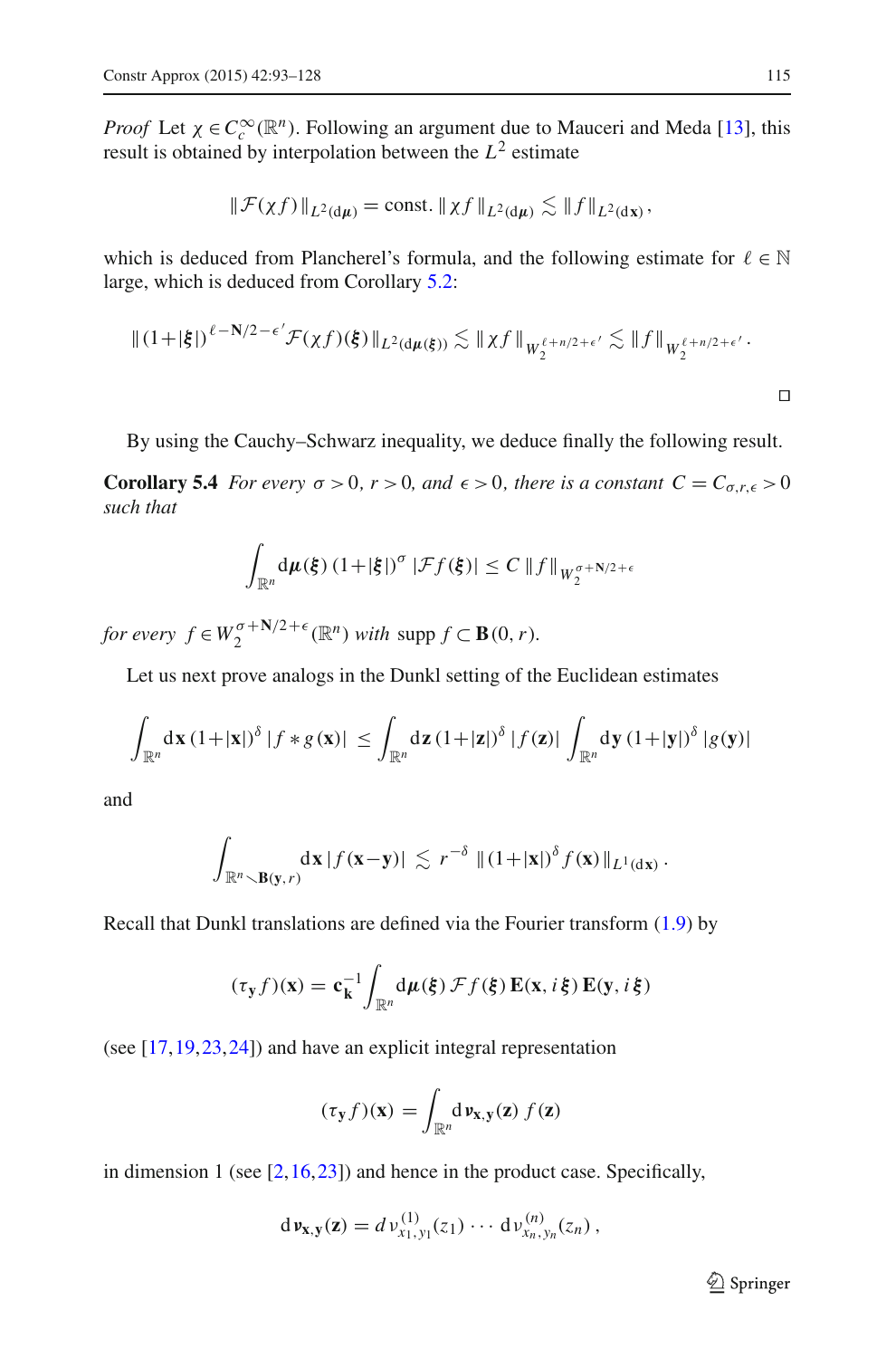where

$$
d\nu_{x_j, y_j}^{(j)}(z_j) = \begin{cases} \nu_j(x_j, y_j, z_j) |z_j|^{2k_j} dz_j & \text{if } x_j, y_j \in \mathbb{R}^*, \\ d\delta_{y_j}(z_j) & \text{if } x_j = 0, \\ d\delta_{x_j}(z_j) & \text{if } y_j = 0, \end{cases}
$$

and

$$
v_j(x_j, y_j, z_j) = \frac{\Gamma(k_j + \frac{1}{2})}{\sqrt{\pi} 2^{2k_j} \Gamma(k_j)} \frac{(x_j + y_j + z_j)(-x_j + y_j + z_j)(x_j - y_j + z_j)}{x_j y_j z_j} \times \frac{\{(|x_j| + |y_j| + |z_j|)(-|x_j| + |y_j| + |z_j|)(|x_j| - |y_j| + |z_j|)(|x_j| + |y_j| - |z_j|)\}^{k_j - 1}}{|x_j y_j z_j|^{2k_j - 1}}
$$
  
×  $\mathbb{I}_{\left[||x_j| - |y_j||, |x_j| + |y_j|\right]}(|z_j|).$ 

Thus  $v_{x,y}$  is a signed measure which is supported in the product

$$
\mathcal{I}_{\mathbf{x},\mathbf{y}}=\mathcal{I}_{x_1,\,y_1}\times\,\cdots\times\,\mathcal{I}_{x_n,\,y_n}
$$

of the one-dimensional sets

$$
\mathcal{I}_{x_j, y_j} = \left\{ z_j \in \mathbb{R} \mid \left| |x_j| - |y_j| \right| \le |z_j| \le |x_j| + |y_j| \right\}
$$

$$
= \left[ -|x_j| - |y_j|, -\left| |x_j| - |y_j| \right| \right] \cup \left[ \left| |x_j| - |y_j| \right|, |x_j| + |y_j| \right]
$$

and which is generically given by

$$
d\nu_{\mathbf{x},\mathbf{y}}(\mathbf{z}) = \underbrace{v_1(x_1, y_1, z_1) \cdots v_n(x_n, y_n, z_n)}_{\mathbf{y}(\mathbf{x},\mathbf{y},\mathbf{z})} d\mu(\mathbf{z}).
$$

Moreover, it is known (see  $[2, 16, 23]$  $[2, 16, 23]$  $[2, 16, 23]$  $[2, 16, 23]$ ) that

$$
\sup\nolimits_{x,y\in\mathbb{R}^n}|\nu_{x,y}|(\mathbb{R}^n)<+\infty.
$$

<span id="page-23-0"></span>**Lemma 5.5** *For every*  $\delta \geq 0$ ,  $L^1((1+|x|)^{\delta} d\mu(x))$  *is an algebra with respect to the Dunkl convolution product*

$$
f * g(\mathbf{x}) = \int_{\mathbb{R}^n} d\mu(\mathbf{y}) \left( \tau_{-\mathbf{y}} f\right)(\mathbf{x}) g(\mathbf{y}).
$$

*Proof* By using the symmetries

$$
\nu(x, -y, z) = \nu(-z, -y, -x) = \nu(z, y, x),
$$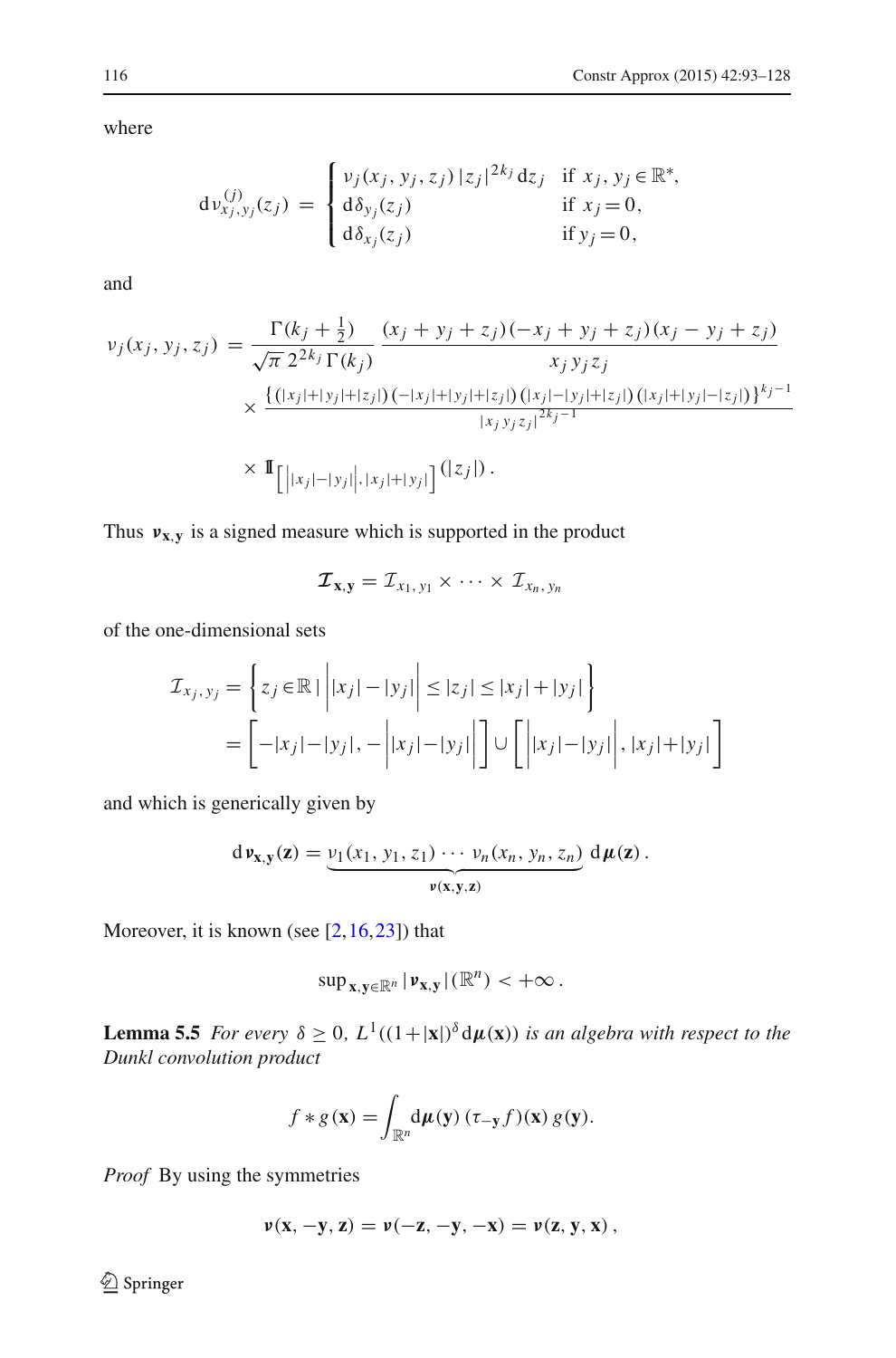we have

$$
f * g(\mathbf{x}) = \int_{\mathbb{R}^n} d\mu(\mathbf{z}) f(\mathbf{z}) \int_{\mathbb{R}^n} d\mu(\mathbf{y}) g(\mathbf{y}) \nu(\mathbf{z}, \mathbf{y}, \mathbf{x}).
$$

We conclude by estimating

$$
\int_{\mathcal{I}_{z,y}} d\mu(x) \ (1+|x|)^\delta \ |\nu(z,y,x)| \lesssim (1+|z|)^\delta \ (1+|y|)^\delta \ .
$$

<span id="page-24-0"></span>**Lemma 5.6** *For every*  $\delta > 0$ *, there is a constant*  $C > 0$  *such that, for every*  $y \in \mathbb{R}^n$ *and*  $r > 0$ *,* 

$$
\int_{\mathbb{R}^n \setminus \mathcal{O}(\mathbf{y},r)} d\mu(\mathbf{x}) \left| (\tau_{-\mathbf{y}}f)(\mathbf{x}) \right| \leq C r^{-\delta} \|f\|_{L^1((1+|\mathbf{x}|)^{\delta} d\mu(\mathbf{x}))},
$$

*where*

$$
\mathcal{O}(\mathbf{y}, r) = \left\{ \mathbf{x} \in \mathbb{R}^n \mid \left| |x_j| - |y_j| \right| \le r, \ \forall \ 1 \le j \le n \right\}
$$

*is the orbit of the cube*  $\mathbf{Q}(\mathbf{y}, r) = \prod_{j=1}^{n} B(y_j, r)$  *under the group generated by the reflections* [\(1.1\)](#page-1-1)*.*

*Proof* As  $\mathbb{R}^n \setminus \mathcal{O}(\mathbf{y}, r)$  is contained in the union of the sets

$$
A_j = \{ \mathbf{x} \in \mathbb{R}^n \mid | |x_j| - |y_j| | > r \} \qquad (j = 1, \dots, n),
$$

we have

$$
\int_{\mathbb{R}^n\setminus\mathcal{O}(\mathbf{y},r)}\mathrm{d}\mu(\mathbf{x})\big|(\tau_{-\mathbf{y}}f)(\mathbf{x})\big|\leq \sum_{j=1}^n\int_{A_j}\mathrm{d}\mu(\mathbf{x})\int_{\mathcal{I}_{\mathbf{x},\mathbf{y}}}\mathrm{d}\mu(\mathbf{z})\,|\nu(\mathbf{x},-\mathbf{y},\mathbf{z})|\,\left|f(\mathbf{z})\right|.
$$

As

$$
|\mathbf{z}| \ge |z_j| \ge \left| |x_j| - |y_j| \right| > r
$$

when **x**∈ *A<sub>j</sub>* and **z**∈*I*<sub>**x**,**y**</sub>, the latter expression is bounded above by

$$
r^{-\delta}\int_{\mathbb{R}^n}\!\mathrm{d}\mu(\mathbf{z})\,\left|\mathbf{z}\right|^{\delta}\,\left|f(\mathbf{z})\right|\int_{\mathbb{R}^n}\!\mathrm{d}\mu(\mathbf{x})\left|\nu(\mathbf{x},-\mathbf{y},\mathbf{z})\right|.
$$

We conclude by using the uniform estimate

$$
\int_{\mathbb{R}^n} d\mu(\mathbf{x}) |\nu(\mathbf{x}, -\mathbf{y}, \mathbf{z})| = \int_{\mathbb{R}^n} d\mu(\mathbf{x}) |\nu(\mathbf{z}, \mathbf{y}, \mathbf{x})| \leq C.
$$

 $\Box$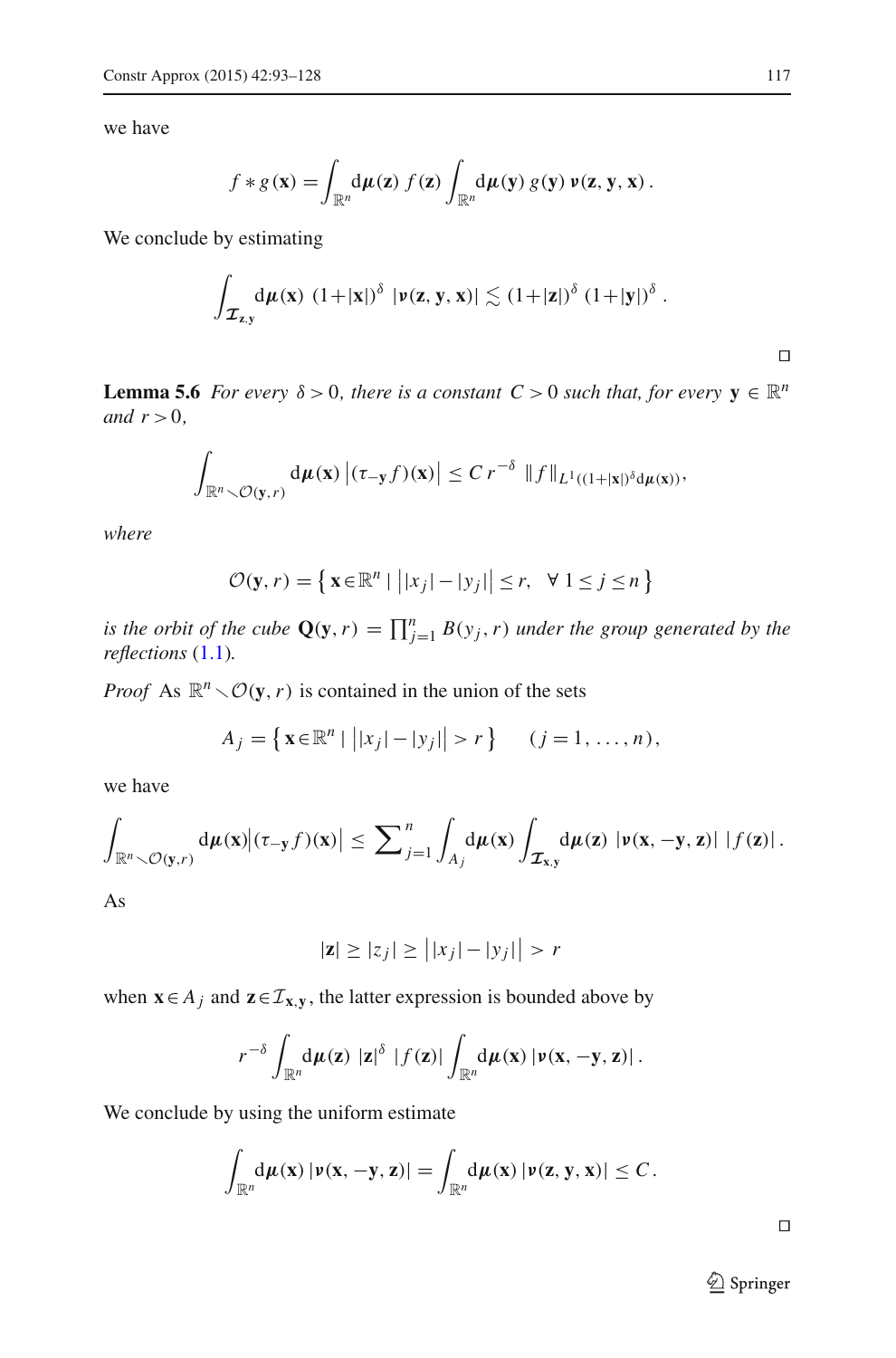<span id="page-25-0"></span>Let us turn to the proof of Theorem [1.10,](#page-4-1) which consists in estimating

$$
\|\mathbf{h}_*(\mathcal{T}_m a)\|_{L^1(d\mu)} \lesssim M \tag{5.7}
$$

for every atom *a* in the Hardy space  $H^1 = H^1_{\text{atom}}$ . By rescaling, it suffices to prove [\(5.7\)](#page-25-0) for any atom *a* associated with a unit ball  $\mathbf{B}(\mathbf{z}, 1)$ . As  $\mathbf{h}_*$  and  $\mathcal{T}_m$  are bounded on  $L^2(\mathbb{R}^n, d\mu)$ , we have

$$
\|\mathbf{h}_{*}(\mathcal{T}_{m}a)\|_{L^{1}(\mathcal{O}(\mathbf{z},2),\mathrm{d}\mu)}\lesssim M.
$$

<span id="page-25-1"></span>Thus it remains to show that

$$
\|\mathbf{h}_*(\mathcal{T}_m a)\|_{L^1(\mathbb{R}^n\setminus\mathcal{O}(\mathbf{z},2),\,\mathrm{d}\mu)} \lesssim M\,. \tag{5.8}
$$

For this purpose, let us introduce a dyadic partition of unity on the Dunkl transform side. More precisely, given a smooth radial function  $\psi$  on  $\mathbb{R}^n$  such that

$$
\operatorname{supp}\psi\subset\{\xi\in\mathbb{R}^n\mid\frac{1}{2}\leq|\xi|\leq 2\}\quad\text{and}\quad\sum_{\ell\in\mathbb{Z}}\psi(2^{-\ell}\xi)^2=1,\quad\forall\ \xi\in\mathbb{R}^n\smallsetminus\{0\}\,,
$$

let us split up

$$
e^{-t|\xi|^2}m(\xi) = \sum_{\ell \in \mathbb{Z}} \psi(2^{-\ell}\xi) e^{-t|\xi|^2} \psi(2^{-\ell}\xi) m(\xi).
$$

Set

$$
m_{t,\ell}(\xi) = \overbrace{\psi_{t,\ell}(\xi)}^{w_{t,\ell}(\xi)} \overbrace{\psi(\xi) m(2^{\ell}\xi)}^{m_{\ell}(\xi)},
$$
  

$$
f_{t,\ell} = \mathcal{F}^{-1}(m_{t,\ell}) = \underbrace{\mathcal{F}^{-1}(\psi_{t,\ell})}_{g_{t,\ell}} * \underbrace{\mathcal{F}^{-1}(m_{\ell})}_{w_{\ell}}.
$$

Then  $e^{-t |\xi|^2} m(\xi) = \sum_{\ell \in \mathbb{Z}} m_{\ell,\ell}(2^{-\ell} \xi)$ . Consider the convolution kernel

$$
F_{t,\ell}(\mathbf{x}, \mathbf{y}) = \tau_{-\mathbf{y}} \mathcal{F}^{-1} \left\{ m_{t,\ell}(2^{-\ell}.) \right\}(\mathbf{x}) = 2^{\mathbf{N}\ell} (\tau_{-2^{\ell} \mathbf{y}} f_{t,\ell}) (2^{\ell} \mathbf{x})
$$

<span id="page-25-2"></span>of the multiplier operator  $\mathcal{T}_{m_{t},(\ell2^{-\ell})}$ .

**Lemma 5.9** *(a) On the one hand, for every*  $0 \le \delta < \epsilon$ *, we have* 

$$
\int_{\mathbb{R}^n\setminus\mathcal{O}(\mathbf{z},2)}\mathrm{d}\mu(\mathbf{x})\,\sup_{t>0}|F_{t,\ell}(\mathbf{x},\mathbf{y})|\,\lesssim\,M\,2^{-\delta\ell},\quad\forall\,\ell\in\mathbb{Z},\,\forall\,\mathbf{z}\in\mathbb{R}^n,\,\,\forall\,\mathbf{y}\in\mathcal{O}(\mathbf{z},1).
$$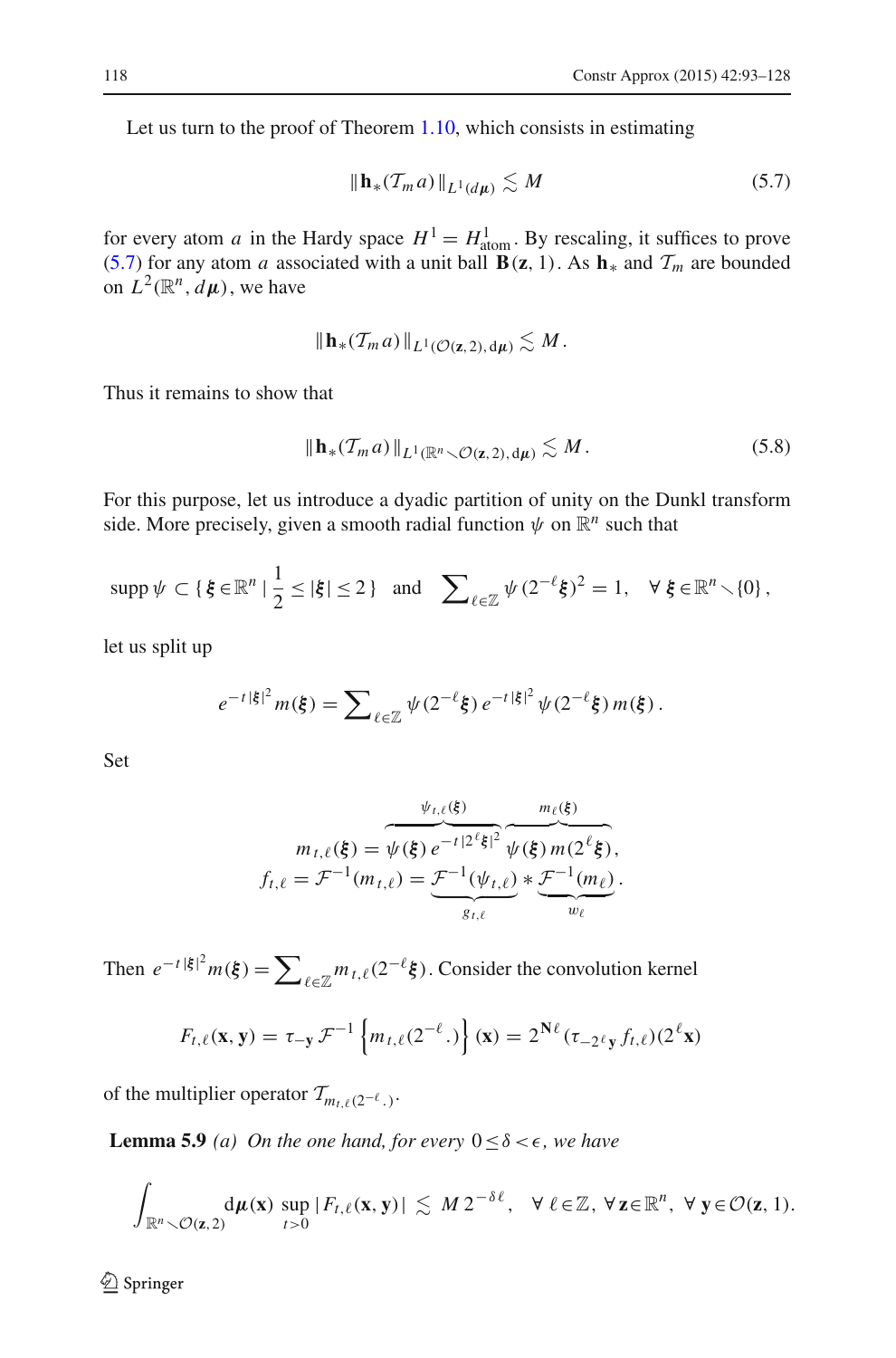*(b) On the other hand,*

$$
\int_{\mathbb{R}^n} d\mu(\mathbf{x}) \sup_{t>0} |F_{t,\ell}(\mathbf{x},\mathbf{y}) - F_{t,\ell}(\mathbf{x},\mathbf{y}')| \lesssim M 2^{\ell} |\mathbf{y}-\mathbf{y}'|, \quad \forall \ell \in \mathbb{Z}, \ \forall \mathbf{y},\mathbf{y}' \in \mathbb{R}^n.
$$

*Proof* On the one hand, as

$$
\left|\partial_{\xi}^{\alpha}\left(\psi(\xi)e^{-t|\xi|^{2}}\right)\right|\leq C_{\alpha}, \qquad \forall t>0, \ \forall \xi\in\mathbb{R}^{n},
$$

Lemma [5.1](#page-21-1) yields the estimate

$$
|g_{t,\ell}(\mathbf{x})| \leq C_d \left(1+|\mathbf{x}|\right)^{-d}, \qquad \forall \mathbf{x} \in \mathbb{R}^n,
$$

which holds for any  $d \in \mathbb{N}$  and which is uniform in  $t > 0$  and  $\ell \in \mathbb{Z}$ . On the other hand, Corollary [5.4](#page-22-0) yields the estimate

$$
\int_{\mathbb{R}^n} d\mu(\mathbf{x}) \left(1+|\mathbf{x}|\right)^{\delta} |w_{\ell}(\mathbf{x})| \lesssim M,
$$

<span id="page-26-0"></span>which holds uniformly in  $\ell \in \mathbb{Z}$ . By resuming the proof of Lemma [5.5,](#page-23-0) we deduce that

$$
\int_{\mathbb{R}^n} d\mu(\mathbf{x}) \left(1+|\mathbf{x}|\right)^{\delta} \sup_{t>0} |f_{t,\ell}(\mathbf{x})| \lesssim M. \tag{5.10}
$$

We reach our first conclusion by rescaling and by using Lemma [5.6:](#page-24-0)

$$
\int_{\mathbb{R}^n \setminus \mathcal{O}(\mathbf{z},2)} d\mu(\mathbf{x}) \sup_{t>0} |F_{t,\ell}(\mathbf{x},\mathbf{y})| \leq \int_{\mathbb{R}^n \setminus \mathcal{O}(\mathbf{y},1)} d\mu(\mathbf{x}) \sup_{t>0} |F_{t,\ell}(\mathbf{x},\mathbf{y})|
$$
\n
$$
= \int_{\mathbb{R}^n \setminus \mathcal{O}(2^{\ell}\mathbf{y},2^{\ell})} d\mu(\mathbf{x}) \sup_{t>0} |(\tau_{-2^{\ell}\mathbf{y}} f_{t,\ell})(\mathbf{x})| \lesssim M 2^{-\delta \ell}.
$$

Let us turn to the proof of (b). This time we factorize

$$
m_{t,\ell}(\xi) = \underbrace{\overbrace{\psi(\xi) e^{\left|\xi\right|^{2}} e^{-t\left|2^{\ell}\xi\right|^{2}} \overbrace{\psi(\xi) m(2^{\ell}\xi)}^{m_{\ell}(\xi)}}_{\widetilde{m}_{t,\ell}(\xi)} e^{-\left|\xi\right|^{2}},
$$

and accordingly

$$
f_{t,\ell} = \mathcal{F}^{-1}(m_{t,\ell}) = \underbrace{\mathcal{F}^{-1}(\widetilde{m}_{t,\ell})}_{\widetilde{f}_{t,\ell}} * \underbrace{\mathcal{F}^{-1}(e^{-|\xi|^2})}_{h}.
$$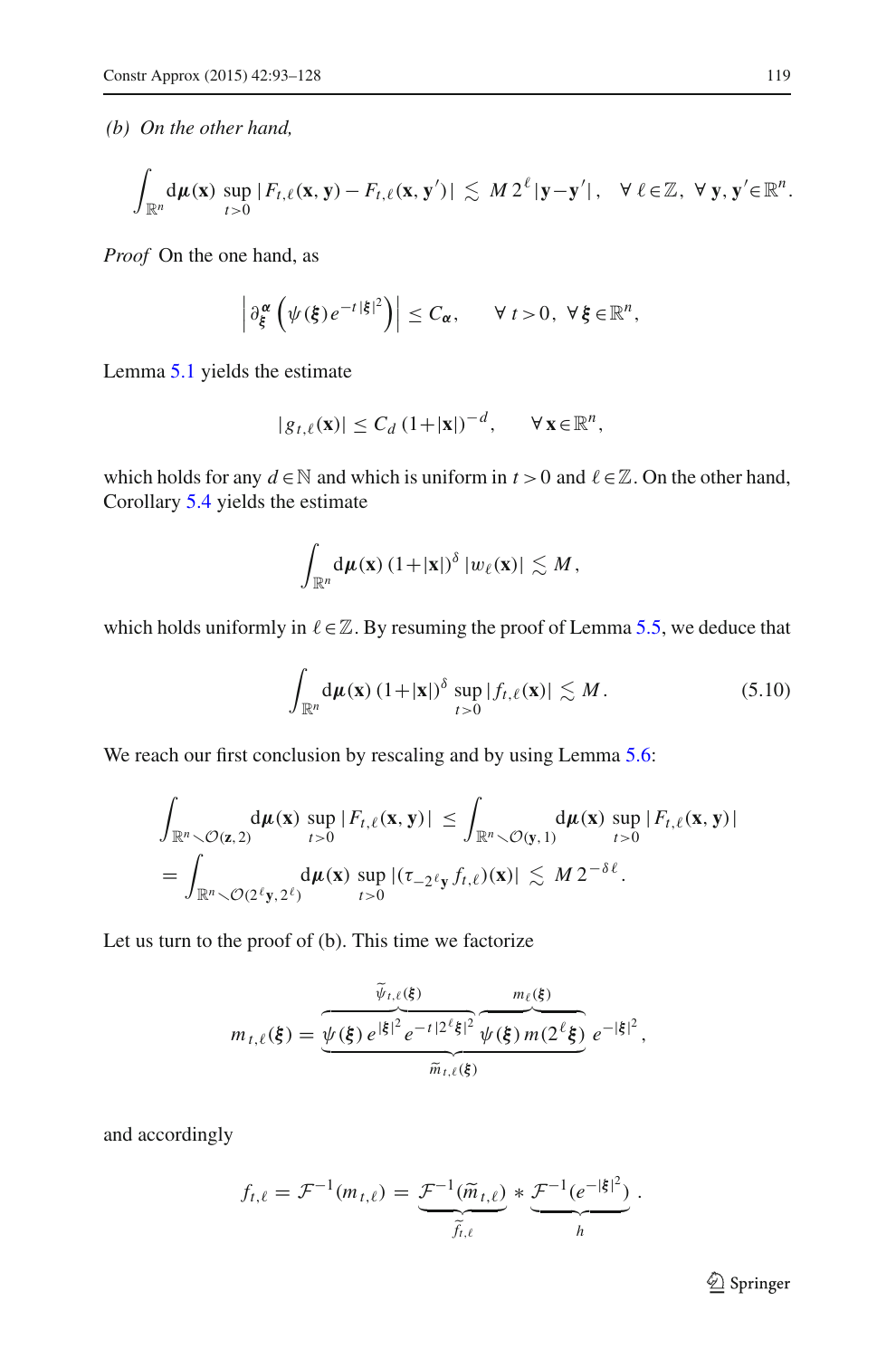On the one hand, by resuming the proof of  $(5.10)$ , we get

$$
\int_{\mathbb{R}^n} d\mu(\mathbf{x}) \sup_{t>0} |\widetilde{f}_{t,\ell}(\mathbf{x})| \lesssim M.
$$

On the other hand,  $h(x, y) = (\tau_{-y} h)(x)$  is the heat kernel at time  $t = 1$ , which satisfies

$$
\int_{\mathbb{R}^n} d\mu(\mathbf{x}) |\mathbf{h}(\mathbf{x}, \mathbf{y}) - \mathbf{h}(\mathbf{x}, \mathbf{y}')| \lesssim |\mathbf{y} - \mathbf{y}'|, \quad \forall \mathbf{y}, \mathbf{y}' \in \mathbb{R}^n,
$$

according to the next lemma. After rescaling, we reach our second conclusion:

$$
\int_{\mathbb{R}^n} d\mu(\mathbf{x}) \sup_{t>0} |F_{t,\ell}(\mathbf{x}, \mathbf{y}) - F_{t,\ell}(\mathbf{x}, \mathbf{y}')| \lesssim M 2^{\ell} |\mathbf{y} - \mathbf{y}'|.
$$

**Lemma 5.11** *The following gradient estimate holds for the heat kernel*:

$$
\int_{\mathbb{R}^n} d\mu(\mathbf{x}) \left| \nabla_{\mathbf{y}} \mathbf{h}_t(\mathbf{x}, \mathbf{y}) \right| \lesssim t^{-\frac{1}{2}}, \quad \forall t > 0, \ \forall \mathbf{y} \in \mathbb{R}^n.
$$

*Proof* We can reduce to the one-dimensional case and moreover to  $t = 1$  by rescaling. It follows from our gradient estimates for the heat kernel in dimension 1 (see Proposition [2.3\)](#page-6-1) that

$$
\left|\frac{\partial}{\partial y}h_1(x, y)\right| \lesssim \frac{1}{1+|xy|^k} e^{-\frac{1}{8}(|x|-|y|)^2}.
$$

• *Case 1*: Assume that  $|y| \le 2$ . Then  $|\partial_y h_1(x, y)| \lesssim e^{-x^2/16}$ , hence

$$
\int_{-\infty}^{+\infty} dx \, |x|^{2k} \left| \frac{\partial}{\partial y} h_1(x, y) \right| \lesssim 1.
$$

• *Case 2*: Assume that  $|y| \ge 2$ . Then  $|x|/|y| \le 1 + \frac{1}{2} ||x| - |y||$ , hence

$$
|x|^{2k} \left| \frac{\partial}{\partial y} h_1(x, y) \right| \lesssim \left( \frac{|x|}{|y|} \right)^k e^{-\frac{1}{8} (|x| - |y|)^2}
$$
  
 
$$
\lesssim (1 + ||x| - |y||)^k e^{-\frac{1}{8} (|x| - |y|)^2} \lesssim e^{-\frac{1}{16} (|x| - |y|)^2}
$$

and

$$
\int_{-\infty}^{+\infty} \mathrm{d} x \, |x|^{2k} \, \left| \frac{\partial}{\partial y} h_1(x, y) \right| \lesssim \int_0^{+\infty} \mathrm{d} x \, e^{-\frac{1}{16} (x - |y|)^2} \lesssim \int_{-\infty}^{+\infty} \mathrm{d} z \, e^{-\frac{1}{16} z^2} \lesssim 1 \, .
$$

<sup>2</sup> Springer

 $\overline{a}$ 

 $\Box$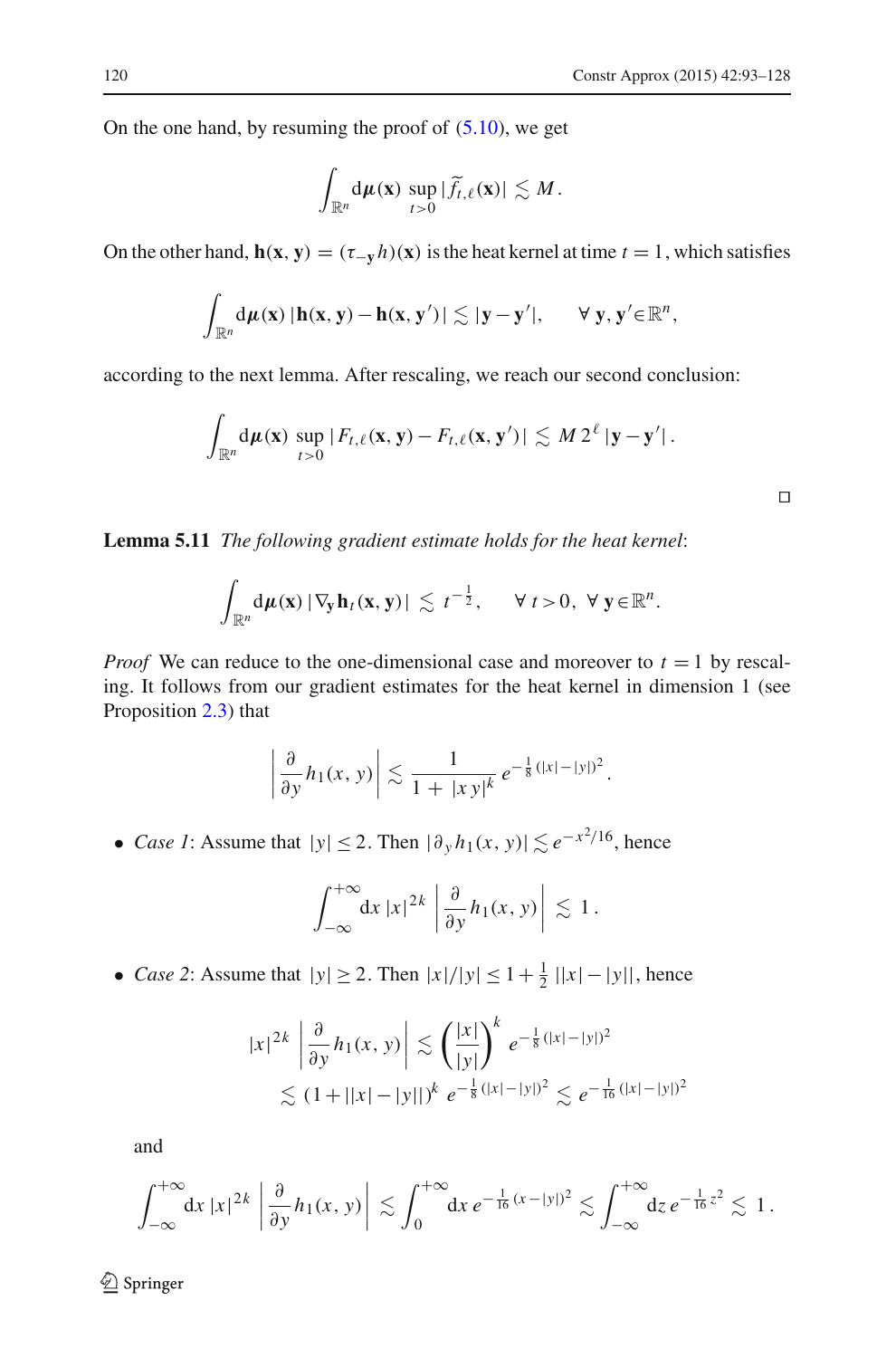*Conclusion of proof of Theorem 1.10* Let us split up and estimate

$$
|\mathbf{h}_{*}(\mathcal{T}_{m} a)(\mathbf{x})| \leq \sum_{\ell \geq 0} |\mathbf{h}_{*}(\mathcal{T}_{\psi(2^{-\ell},2^{2}m} a)(\mathbf{x})| + \sum_{\ell < 0} |\mathbf{h}_{*}(\mathcal{T}_{\psi(2^{-\ell},2^{2}m} a)(\mathbf{x})|
$$
\n
$$
= \sum_{\ell \geq 0} \sup_{t > 0} \left| \int_{\mathbf{B}(\mathbf{z},1)} d\mu(\mathbf{y}) F_{t,\ell}(\mathbf{x}, \mathbf{y}) a(\mathbf{y}) \right|
$$
\n
$$
+ \sum_{\ell < 0} \sup_{t > 0} \left| \int_{\mathbf{B}(\mathbf{z},1)} d\mu(\mathbf{y}) \left\{ F_{t,\ell}(\mathbf{x}, \mathbf{y}) - F_{t,\ell}(\mathbf{x}, \mathbf{z}) \right\} a(\mathbf{y}) \right|
$$
\n
$$
\leq \sum_{\ell \geq 0} \int_{\mathbf{B}(\mathbf{z},1)} d\mu(\mathbf{y}) |a(\mathbf{y})| \sup_{t > 0} |F_{t,\ell}(\mathbf{x}, \mathbf{y})|
$$
\n
$$
+ \sum_{\ell < 0} \int_{\mathbf{B}(\mathbf{z},1)} d\mu(\mathbf{y}) |a(\mathbf{y})| \sup_{t > 0} |F_{t,\ell}(\mathbf{x}, \mathbf{y}) - F_{t,\ell}(\mathbf{x}, \mathbf{z})|.
$$

Then  $(5.8)$  follows from Lemma [5.9.](#page-25-2)

*Example 5.1* The Riesz transforms  $\mathcal{R}_i = D_i(-L)^{-1/2}$  in the Dunkl setting correspond to the multipliers  $\xi_i/|\xi|$ , up to a constant. Hence, by Theorem [1.10,](#page-4-1) they are bounded operators on the Hardy space *H*1.

**Acknowledgments** JPA and JD were partially supported by the European Commission (European program ToK *HANAP* 2005–2009, Polish doctoral program SSDNM 2010–2013) and by a French–Polish cooperation program (PHC Polonium 22529RF 2010–2011). JPA, NBS, NH partially supported by a French–Tunisian cooperation program (PHC Utique/CMCU 10G1503 2010–2013). JD was supported by the Polish National Science Centre (Narodowe Centrum Nauki, Grant DEC-2012/05/B/ST1/00672) and by the University of Orléans. The third author wishes to thank Paweł Głowacki and Jacek Zienkiewicz for conversations on the subject of the paper.

<span id="page-28-0"></span>**Open Access** This article is distributed under the terms of the Creative Commons Attribution License which permits any use, distribution, and reproduction in any medium, provided the original author(s) and the source are credited.

#### **Appendices**

Appendix 1: Measure of Balls

Recall that  $k_1, \ldots, k_n \geq 0$  and  $\mathbf{N} = n + \sum_{j=1}^n 2k_j$ . On  $\mathbb{R}^n$ , equipped with the Euclidean distance, the product measure  $d\mu(x)$  (see [\(1.4\)](#page-2-2)) has the following rescaling properties:

$$
d\mu(\lambda x) = |\lambda|^N d\mu(x), \quad \forall \lambda \in \mathbb{R}^*
$$

and

$$
\boldsymbol{\mu}(\mathbf{B}(\lambda \mathbf{x}, |\lambda| r)) = |\lambda|^{\mathbf{N}} \boldsymbol{\mu}(\mathbf{B}(\mathbf{x}, r)), \qquad \forall \mathbf{x} \in \mathbb{R}^n, \ \forall \ \lambda \in \mathbb{R}^*.
$$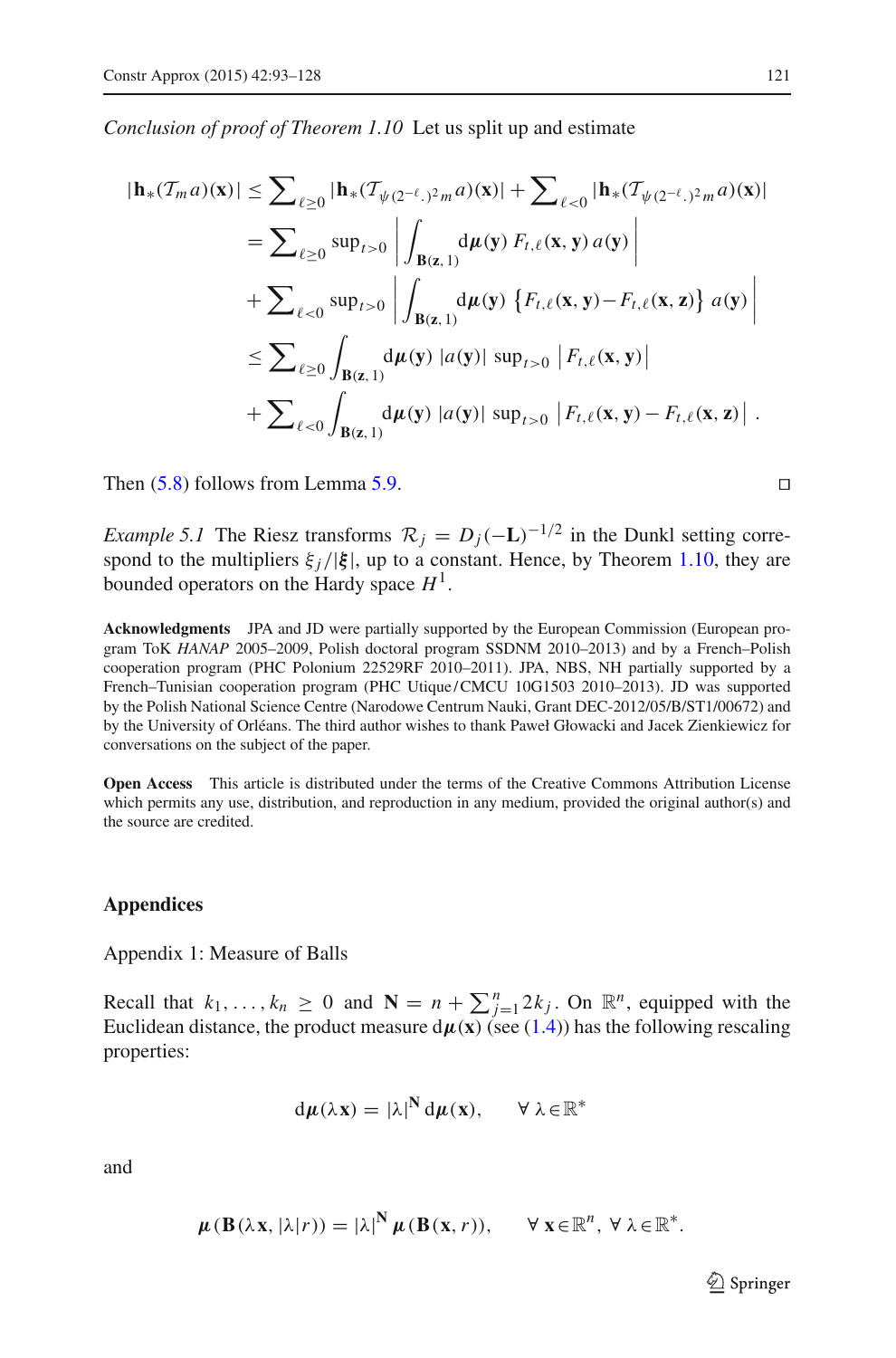<span id="page-29-1"></span>Moreover,

$$
\mu(\mathbf{B}(\mathbf{x},r)) \asymp r^n \prod_{j=1}^n (|x_j|+r)^{2k_j}.
$$
 (6.1)

Hence

$$
\left(\frac{R}{r}\right)^n \lesssim \frac{\mu(\mathbf{B}(\mathbf{x}, R))}{\mu(\mathbf{B}(\mathbf{x}, r))} \lesssim \left(\frac{R}{r}\right)^N, \qquad \forall \ \mathbf{x} \in \mathbb{R}^n, \ \forall \ R \ge r > 0. \tag{6.2}
$$

<span id="page-29-0"></span>In particular,  $\mu$  is doubling, i.e.,

$$
\mu(\mathbf{B}(\mathbf{x}, 2r)) \asymp \mu(\mathbf{B}(\mathbf{x}, r)), \qquad \forall \mathbf{x} \in \mathbb{R}^n, \forall r > 0.
$$
 (6.3)

Let us prove  $(6.1)$  and  $(6.2)$ . In dimension  $n = 1$ , we have

$$
\mu(B(x,r)) = \int_{|x|-r}^{|x|+r} dy \, |y|^{2k}.
$$

On the one hand, if  $r \leq \frac{|x|}{2}$ , we deduce that

$$
\mu(B(x,r)) \asymp |x|^{2k} \int_{|x|=r}^{|x|+r} dy \asymp |x|^{2k} r.
$$

On the other hand, if  $|x| \leq 2r$ , we estimate from above

$$
\mu(B(x,r)) \le \int_{-r}^{3r} dy \, |y|^{2k} \asymp r^{2k+1}
$$

and from below

$$
\mu(B(x,r)) \ge \int_0^r dy y^{2k} \approx r^{2k+1}.
$$

Thus  $\mu(B(x, r)) \asymp (|x|+r)^{2k} r$  in all cases and

$$
\frac{\mu(B(x,R))}{\mu(B(x,r))} \asymp \left(\frac{|x|+R}{|x|+r}\right)^{2k} \frac{R}{r} \asymp \begin{cases} \left(\frac{R}{r}\right)^{2k+1} & \text{if } |x| \leq r, \\ \left(\frac{R}{|x|}\right)^{2k} \frac{R}{r} & \text{if } r \leq |x| \leq R, \\ \frac{R}{r} & \text{if } |x| \geq R. \end{cases}
$$

The product case follows from the one-dimensional case, since the ball  $\mathbf{B}(\mathbf{x},r)$  and the cube

$$
\mathbf{Q}(\mathbf{x}, r) = \prod_{j=1}^{n} B(x_j, r)
$$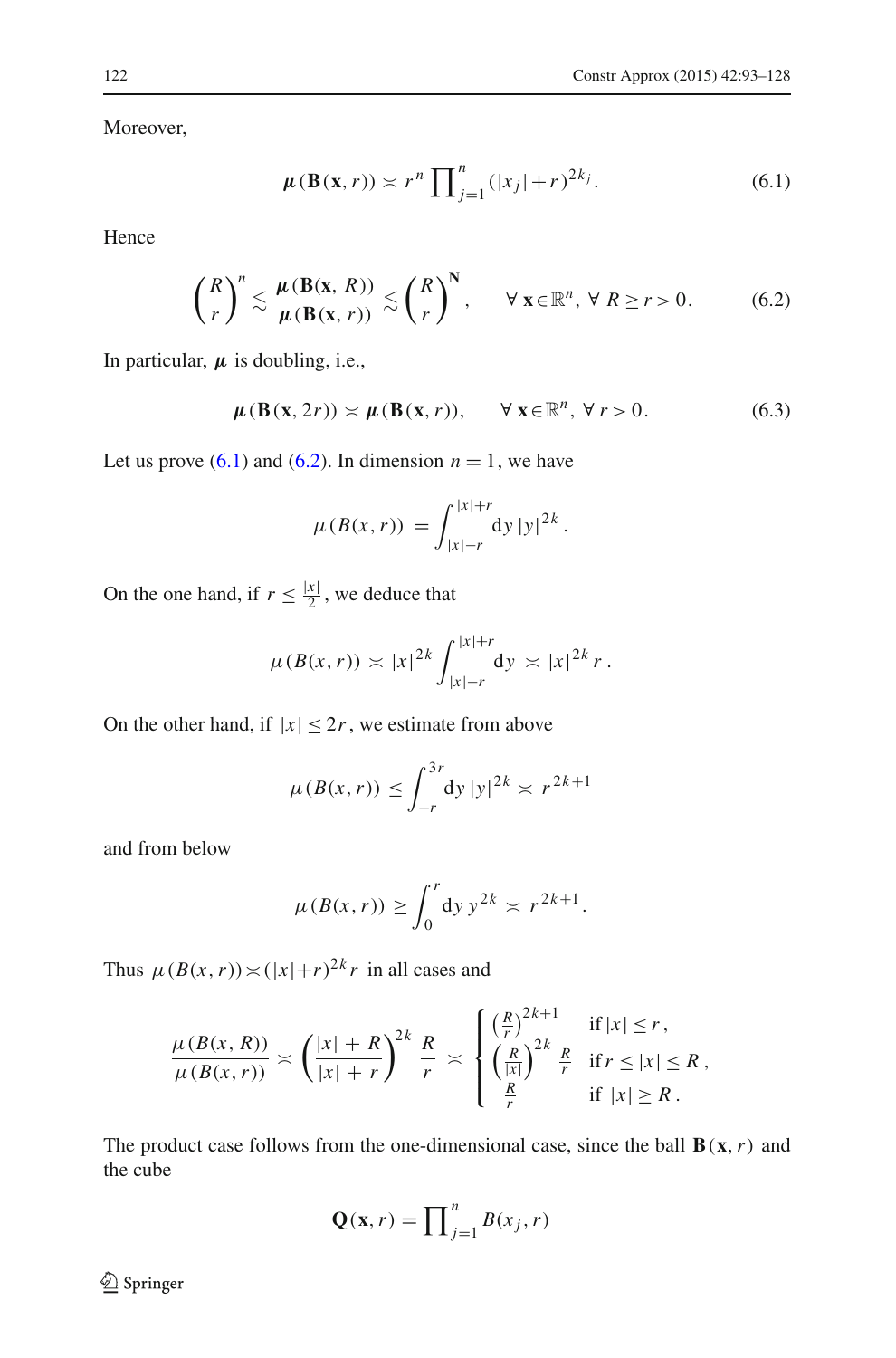have comparable measures. More precisely, we have

$$
Q\left(x,\frac{r}{\sqrt{n}}\right) \subset B(x,r) \subset Q(x,r),
$$

with

$$
\mu\left(\mathbf{Q}\left(\mathbf{x},\frac{r}{\sqrt{n}}\right)\right) \asymp \mu\left(\mathbf{Q}(\mathbf{x},r)\right) \asymp r^n \prod_{j=1}^n (|x_j|+r)^{2k_j}.
$$

Appendix 2: Distances

The following result, which is used in Sect. [4,](#page-19-0) is certainly known among specialists. We include nevertheless a proof for lack of reference and for the reader's convenience.

<span id="page-30-0"></span>**Lemma 6.4** *Let*  $(X, d, \mu)$  *be a metric measure space such that balls have finite positive measure and satisfy the* doubling property*, i.e.,*

$$
\exists C > 0, \forall x \in X, \forall r > 0, \mu(B(x, 2r)) \le C \mu(B(x, r)).
$$

*Set*

$$
\widetilde{d}(x, y) = \inf \mu(B),
$$

*where the infimum is taken over all closed balls B containing x and y. Then*

*(a) d is a quasi-distance,*

*(b)*  $d(x, y) \asymp \mu(B(x, d(x, y)))$  ∀ *x*, *y*∈ *X*,

*Moreover, if the measure*  $\mu$  *has no atoms and*  $\mu(X) = +\infty$ *, then* 

*(c)*  $\mu(\widetilde{B}(x,r)) \simeq r$ , for every  $x \in X$  and  $r > 0$ , where  $\widetilde{B}(x,r)$  denotes the closed *quasi-ball with center x and radius r.*

*Proof* Let us first prove (b). Set  $R = d(x, y)$ . On the one hand, we have  $d(x, y) \leq$  $\mu(B(x, R))$ , as *x* and *y* belong to  $B(x, R)$ . On the other hand, if *x* and *y* belong to a ball  $B = B(z, r)$ , then  $R \le 2r$ , hence  $B(x, R) \subset B(z, 3r)$  and  $\mu(B(x, R)) \le$  $\mu(B(z, 3r)) \approx \mu(B(z, r))$ . By taking the infimum over all balls *B* containing both *x* and *y*, we conclude that  $\mu(B(x, R)) \lesssim d(x, y)$ . Let us next prove (a). For every *x*, *y*, *z*∈ *X*, we have  $d(x, y) ≤ d(x, z) + d(z, y)$ . Assume that  $r = d(x, z) ≥ d(z, y)$ . Then  $x, y \in B(z, r)$ . By using (b), we deduce that

$$
\widetilde{d}(x, y) \le \mu(B(z, r)) \asymp \widetilde{d}(z, x) \le \max \left\{ \widetilde{d}(x, z), \widetilde{d}(z, y) \right\} \le \widetilde{d}(x, z) + \widetilde{d}(z, y).
$$

Let us finally prove (c). Given  $x \in X$ , notice that  $\mu(B(x, r))$  is an increasing càdlàg function of  $r \in (0, +\infty)$  such that

$$
\begin{cases} \mu(B(x,r)) \searrow 0 & \text{as } r \searrow 0, \\ \mu(B(x,r)) \nearrow +\infty & \text{as } r \nearrow +\infty. \end{cases}
$$

 $\mathcal{D}$  Springer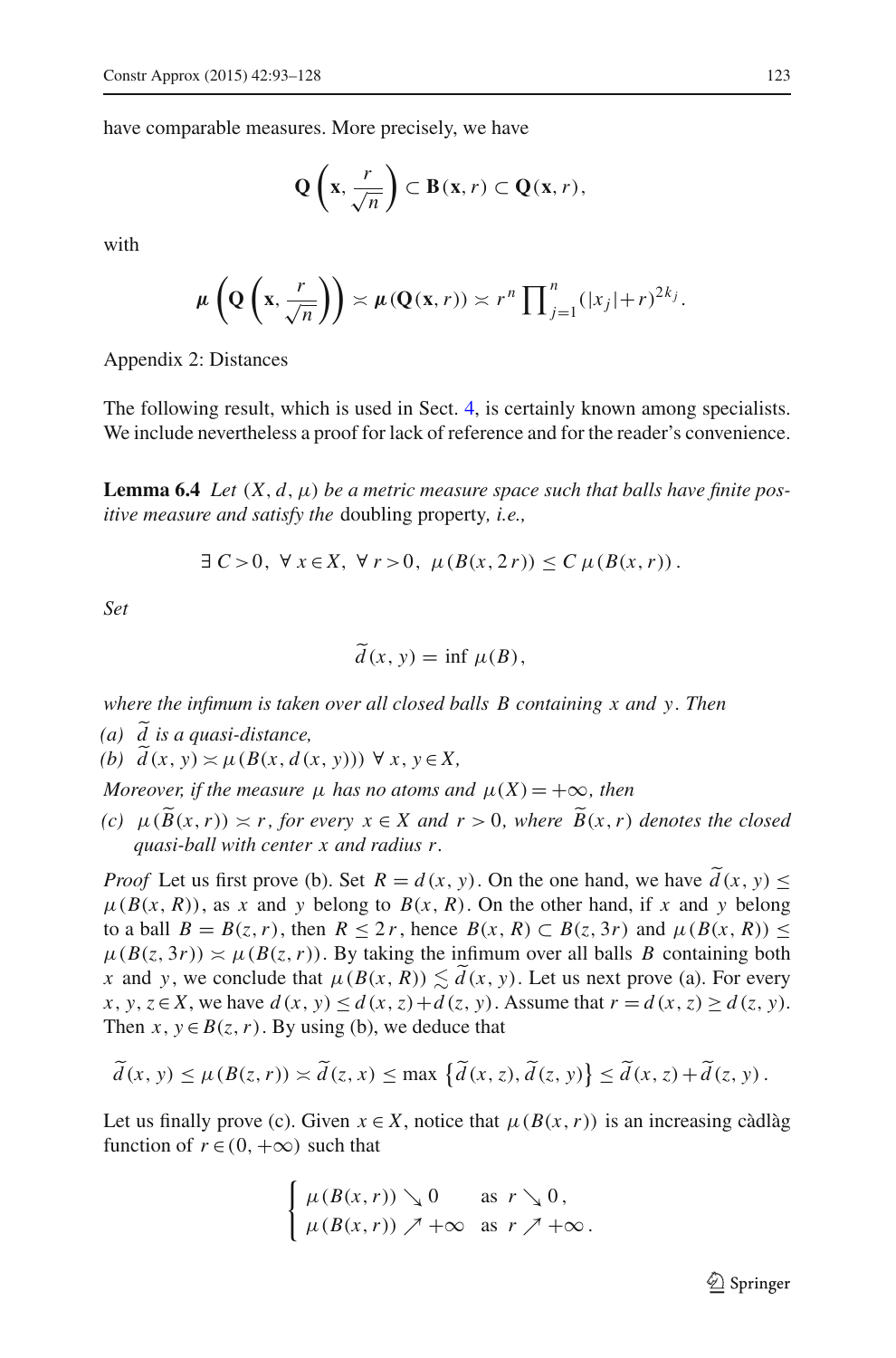Here we have used our additional assumptions. Let  $x \in X$  and  $r > 0$ . On the one hand, for every  $y \in B(x, r)$ , we have  $\mu(B(x, d(x, y)) \asymp d(x, y) \le r$ . Hence

$$
R = \sup \left\{ d(x, y) \, | \, y \in \widetilde{B}(x, r) \right\} < +\infty \, .
$$

Let  $y \in \widetilde{B}(x, r)$  such that  $d(x, y) \ge \frac{R}{2}$ . Then  $\widetilde{B}(x, r) \subset B(x, R) \subset B(x, 2d(x, y))$ . Hence

$$
\mu(B(x,r)) \leq \mu(B(x,2d(x,y)) \approx \mu(B(x,d(x,y)) \approx d(x,y) \leq r.
$$

On the other hand,

$$
T = \inf \{ t > 0 \mid \mu(B(x, t)) \ge r \} > 0.
$$

As  $\mu(B(x, T/2))$ , we have  $d(x, y) < r$  for every  $y \in B(x, T/2)$ , hence  $B(x, T/2) \subset \tilde{B}(x, n)$ . Consequently,  $B(x, r)$ . Consequently,

$$
r \leq \mu(B(x,T)) \asymp \mu\left(B\left(x,\frac{T}{2}\right)\right) \leq \mu(\widetilde{B}(x,r)).
$$

Appendix 3: Kernel bounds

Recall from Sect. [4](#page-19-0) that the kernels  $K_r(\mathbf{x}, \mathbf{y})$  and  $\mathbf{H}_t(\mathbf{x}, \mathbf{y})$  are related by [\(4.4\)](#page-20-0). In this appendix, we check that the Gaussian estimates of  $H_t(x, y)$  in Theorem [3.2](#page-15-2) imply the estimates of  $K_r(\mathbf{x}, \mathbf{y})$  required in Uchiyama's theorem (Theorem [4.1\)](#page-19-3). This result is certainly well known among specialists. We include nevertheless a proof for lack of reference and for the reader's convenience.

According to Appendices 1 and 2, we may consider the quasi-distance  $\tilde{d}$  on  $\mathbb{R}^n$ associated with the Euclidean distance  $d(x, y) = |x - y|$  and the product measure [\(1.4\)](#page-2-2). The on-diagonal lower estimate

$$
K_r(\mathbf{x}, \mathbf{x}) \geq \frac{C_1}{r}
$$

<span id="page-31-0"></span>is an immediate consequence of Theorem [3.2\(](#page-15-2)a). For every  $\delta > 0$ , the upper estimate

$$
K_r(\mathbf{x}, \mathbf{y}) \le \frac{C_2}{r} \left( 1 + \frac{\tilde{d}(\mathbf{x}, \mathbf{y})}{r} \right)^{-1-\delta} \tag{6.5}
$$

follows from Theorem [3.2\(](#page-15-2)b), more precisely by combining

$$
K_r(\mathbf{x}, \mathbf{y}) \lesssim r^{-1} e^{-\frac{|\mathbf{x} - \mathbf{y}|^2}{ct}}
$$

 $\Box$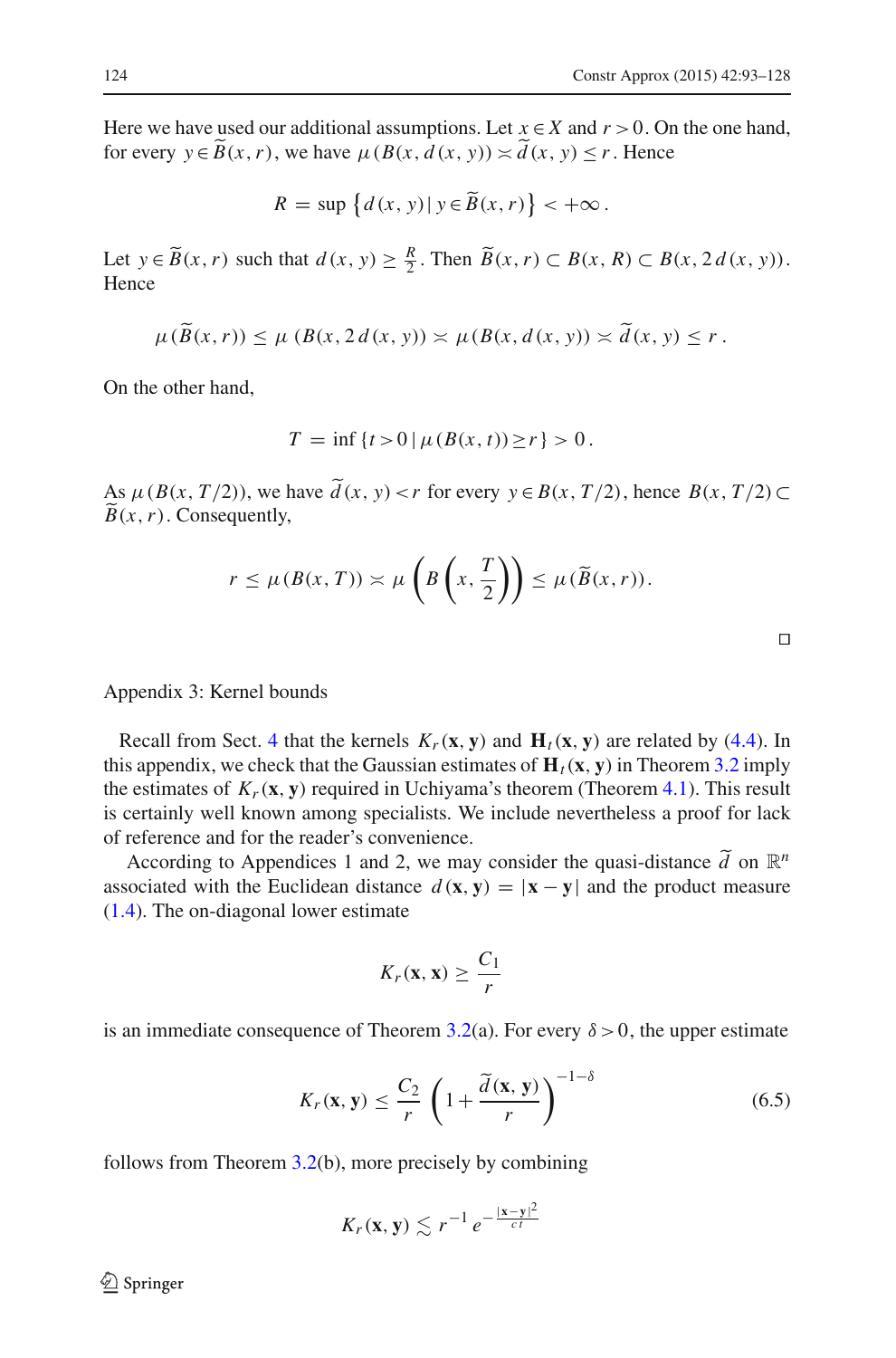with

<span id="page-32-1"></span>
$$
\left(1+\frac{\widetilde{d}\left(\mathbf{x},\,\mathbf{y}\right)}{r}\right)^{1+\delta}\leq\left(1+\frac{\mu\left(\mathbf{B}(\mathbf{x},\,\left|\mathbf{x}-\mathbf{y}\right|\right))}{\mu\left(\mathbf{B}(\mathbf{x},\,\sqrt{t}\,)\right)}\right)^{1+\delta}\lesssim\left(1+\frac{\left|\mathbf{x}-\mathbf{y}\right|}{\sqrt{t}}\right)^{\mathbf{N}\left(1+\delta\right)}\lesssim e^{\frac{\left|\mathbf{x}-\mathbf{y}\right|^{2}}{ct}}.\tag{6.6}
$$

<span id="page-32-2"></span>The main problem consists in checking the following Lipschitz estimate.

<span id="page-32-0"></span>**Lemma 6.7** *There exists*  $C_3 > 0$ *, and, for every*  $\delta > 0$ *, there exists*  $C_4 > 0$  *such that* 

$$
\left| K_r(\mathbf{x}, \mathbf{y}) - K_r(\mathbf{x}, \mathbf{y}') \right| \le \frac{C_4}{r} \left( 1 + \frac{\tilde{d}(\mathbf{x}, \mathbf{y})}{r} \right)^{-1-\delta} \left( \frac{\tilde{d}(\mathbf{y}, \mathbf{y}')}{r} \right)^{\frac{1}{N}} \tag{6.8}
$$

*if*  $d$  (**y**, **y**')  $\leq C_3$  max {*r*,  $d$  (**x**, **y**)}.

*Proof* Let us begin with some observations. First of all,  $(6.8)$  follows from  $(6.5)$ , as long as  $d(\mathbf{y}, \mathbf{y}') \approx r$ . In this case, we have indeed

$$
1+\frac{\widetilde{d}(\mathbf{x},\mathbf{y})}{r}\asymp 1+\frac{\widetilde{d}(\mathbf{x},\mathbf{y}')}{r}.
$$

Next, notice that

$$
\begin{cases} |\mathbf{x} - \mathbf{y}| \lesssim \sqrt{t} & \Longleftrightarrow \widetilde{d}(\mathbf{x}, \mathbf{y}) \lesssim r, \\ |\mathbf{x} - \mathbf{y}| \gtrsim \sqrt{t} & \Longleftrightarrow \widetilde{d}(\mathbf{x}, \mathbf{y}) \gtrsim r. \end{cases}
$$

This follows indeed from  $(6.2)$  and the estimates

$$
\frac{d(\mathbf{x}, \mathbf{y})}{r} \approx \frac{\mu(\mathbf{B}(\mathbf{x}, |\mathbf{x} - \mathbf{y}|))}{\mu(\mathbf{B}(\mathbf{x}, \sqrt{t}))}.
$$

Similarly, we have

$$
|\mathbf{y}-\mathbf{y}'|\lesssim |\mathbf{y}-\mathbf{x}| \iff \widetilde{d}(\mathbf{y},\mathbf{y}')\lesssim \widetilde{d}(\mathbf{y},\mathbf{x}).
$$

In particular, there exists  $C_3 > 0$  such that

$$
|\mathbf{y}-\mathbf{y}'| \leq \frac{1}{2}|\mathbf{x}-\mathbf{y}|
$$
 if  $\tilde{d}(\mathbf{y}, \mathbf{y}') \leq C_3 \tilde{d}(\mathbf{x}, \mathbf{y})$ .

Let us turn to the proof of  $(6.8)$  and assume first that  $d(\mathbf{x}, \mathbf{y}) \ge r$ . In this case,  $|\mathbf{x} - \mathbf{y}| \gtrsim \sqrt{t}$  and  $\frac{d(\mathbf{y}, \mathbf{y}')}{d(\mathbf{x}, \mathbf{y})}$ , hence  $|\mathbf{y} - \mathbf{y}'| \leq \frac{1}{2} |\mathbf{x} - \mathbf{y}|$ . Thus, according to Theorem [3.2\(](#page-15-2)d),

$$
|K_r(\mathbf{x}, \mathbf{y}) - K_r(\mathbf{x}, \mathbf{y}')| = |\mathbf{H}_t(\mathbf{x}, \mathbf{y}) - \mathbf{H}_t(\mathbf{x}, \mathbf{y}')|
$$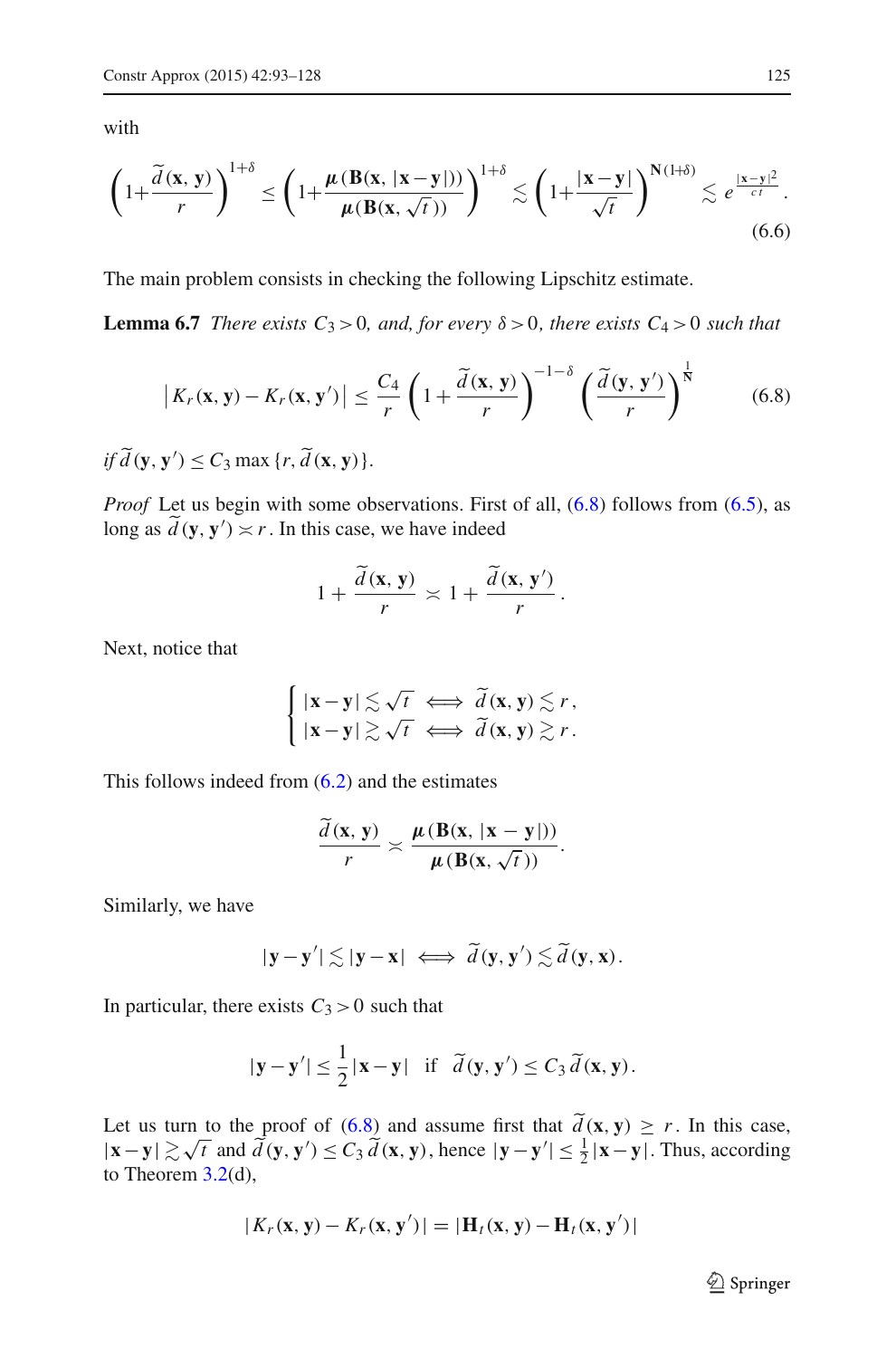is bounded above by

$$
\mu\left(\mathbf{B}\left(\mathbf{x},\sqrt{t}\right)\right)^{-1}e^{-\frac{|\mathbf{x}-\mathbf{y}|^2}{ct}}\frac{|\mathbf{y}-\mathbf{y}'|}{\sqrt{t}}.
$$

After substituting  $r = \mu \left( \mathbf{B} \left( \mathbf{x}, \sqrt{t} \right) \right)$  and estimating

$$
\left(1+\frac{\widetilde{d}(\mathbf{x}, \mathbf{y})}{r}\right)^{1+\delta} \lesssim e^{\frac{|\mathbf{x}-\mathbf{y}|^2}{2ct}}
$$

as in  $(6.6)$ , it remains to show that

$$
\frac{|\mathbf{y}-\mathbf{y}'|}{\sqrt{t}} \lesssim \left(\frac{\widetilde{d}\left(\mathbf{y},\mathbf{y}'\right)}{r}\right)^{\frac{1}{N}} e^{\frac{|\mathbf{x}-\mathbf{y}|^2}{2ct}}.
$$

If  $|\mathbf{y} - \mathbf{y}'| \leq \sqrt{t}$ , then

$$
\frac{\widetilde{d}(y, y')}{r} \asymp \frac{\mu (B(y, |y - y'|))}{\mu (B(x, \sqrt{t}))} = \frac{\mu (B(y, |y - y'|))}{\mu (B(y, \sqrt{t}))} \frac{\mu (B(y, \sqrt{t}))}{\mu (B(x, \sqrt{t}))}
$$

with

$$
\frac{\mu\left(\mathbf{B}\left(\mathbf{y},\,|\mathbf{y}-\mathbf{y}'|\right)\right)}{\mu\left(\mathbf{B}\left(\mathbf{y},\,\sqrt{t}\,\right)\right)}\gtrsim\left(\frac{|\mathbf{y}-\mathbf{y}'|}{\sqrt{t}}\right)^{N}
$$

and

$$
\frac{\mu(\mathbf{B}(\mathbf{y},\sqrt{t}))}{\mu(\mathbf{B}(\mathbf{x},\sqrt{t}))} \geq \frac{\mu(\mathbf{B}(\mathbf{y},\sqrt{t}))}{\mu(\mathbf{B}(\mathbf{y},|\mathbf{x}-\mathbf{y}|+\sqrt{t}))} \gtrsim \left(\frac{\sqrt{t}}{|\mathbf{x}-\mathbf{y}|+\sqrt{t}}\right)^{N}
$$

$$
= \left(1 + \frac{|\mathbf{x}-\mathbf{y}|}{\sqrt{t}}\right)^{-N} \gtrsim e^{-\frac{N}{2}\frac{|\mathbf{x}-\mathbf{y}|^{2}}{ct}}.
$$

If  $|\mathbf{y} - \mathbf{y}'| \ge \sqrt{t}$ , we argue similarly, estimating this time

$$
\frac{\mu\left(B\left(y,\,|y-y'|\right)\right)}{\mu\left(B\left(y,\,\sqrt{t}\right)\right)} \gtrsim \left(\frac{|y-y'|}{\sqrt{t}}\right)^n \gtrsim \left(\frac{|y-y'|}{\sqrt{t}}\right)^N \left(\frac{|x-y|}{\sqrt{t}}\right)^{-(N-n)} \gtrsim \left(\frac{|y-y'|}{\sqrt{t}}\right)^N e^{-\frac{N}{4}\frac{|x-y|^2}{ct}}
$$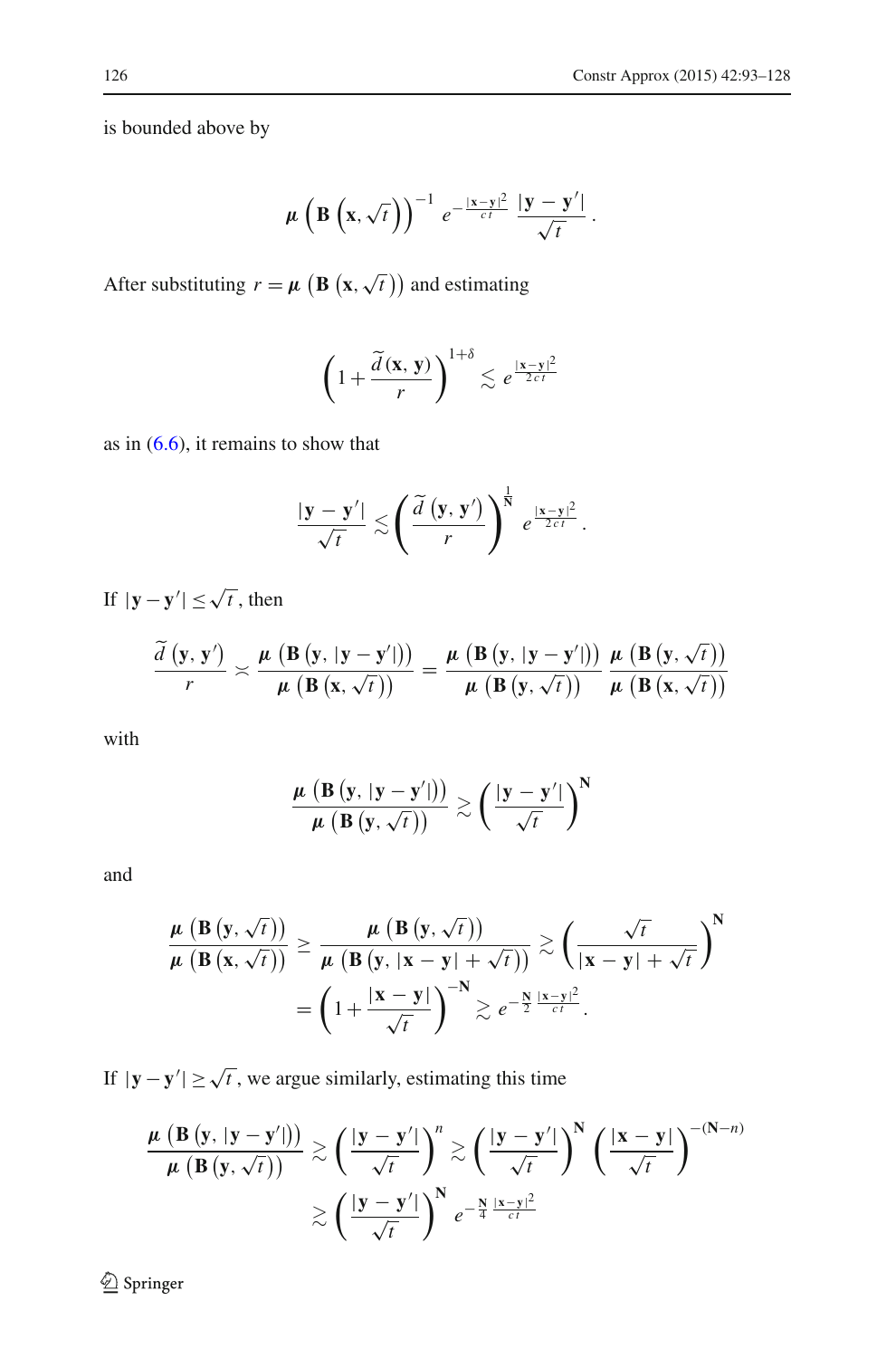and

$$
\frac{\mu\left(B\left(y,\sqrt{t}\right)\right)}{\mu\left(B\left(x,\sqrt{t}\right)\right)} \gtrsim e^{-\frac{N}{4}\frac{|x-y|^2}{ct}}.
$$

Assume next that  $\tilde{d}(\mathbf{x}, \mathbf{y}) \le r$ . Then  $|\mathbf{x} - \mathbf{y}| \lesssim \sqrt{t}$ ,  $\tilde{d}(\mathbf{y}, \mathbf{y}') \le C_3 r$  and [\(6.8\)](#page-32-0) amounts to

$$
\left|K_r(\mathbf{x}, \mathbf{y}) - K_r(\mathbf{x}, \mathbf{y}')\right| \lesssim r^{-1} \left(\frac{\widetilde{d}(\mathbf{y}, \mathbf{y}')}{r}\right)^{\frac{1}{N}}.
$$

According to Theorem [3.2\(](#page-15-2)d),

$$
|K_r(\mathbf{x}, \mathbf{y}) - K_r(\mathbf{x}, \mathbf{y}')| = |\mathbf{H}_t(\mathbf{x}, \mathbf{y}) - \mathbf{H}_t(\mathbf{x}, \mathbf{y}')| \lesssim \mu \left( \mathbf{B}\left(\mathbf{x}, \sqrt{t}\right) \right)^{-1} \frac{|\mathbf{y} - \mathbf{y}'|}{\sqrt{t}}.
$$

As

$$
\mu\left(\mathbf{B}\left(\mathbf{y},\sqrt{t}\right)\right)\asymp\mu\left(\mathbf{B}\left(\mathbf{x},\sqrt{t}\right)\right)=r,
$$

we have

$$
\frac{\widetilde{d}\left(\mathbf{y},\,\mathbf{y}'\right)}{r} \asymp \frac{\mu\,\left(\mathbf{B}\left(\mathbf{y},\,|\mathbf{y}-\mathbf{y}'|\right)\right)}{\mu\,\left(\mathbf{B}\left(\mathbf{y},\,\sqrt{t}\,\right)\right)}\,.
$$

 $\frac{d(y, y')}{dt} \leq C_3$  and  $\frac{\mu(B(y, |y-y'|))}{\mu(B(y, \sqrt{t}))}$  is bounded below by a power of  $\frac{|y-y'|}{\sqrt{t}}$ , we deduce first that  $|\mathbf{y} - \mathbf{y}'| \lesssim \sqrt{t}$  and next that

$$
\frac{\widetilde{d}(\mathbf{y}, \mathbf{y}')}{r} \gtrsim \left(\frac{|\mathbf{y} - \mathbf{y}'|}{\sqrt{t}}\right)^{\mathbf{N}}.
$$

This concludes the proof of Lemma [6.7.](#page-32-2)

# <span id="page-34-4"></span>**References**

- 1. Abramowitz, M., Stegun, I.A.: Handbook of Mathematical Functions (with Formulas, Graphs, and Mathematical Tables). Dover Publications, Mineola (1972)
- <span id="page-34-5"></span>2. Amri, B., Anker, J-Ph, Sifi, M.: Three results in Dunkl analysis. Colloq. Math. **118**(1), 299–312 (2010)
- <span id="page-34-1"></span>3. Burkholder, D.L., Gundy, R.F., Silverstein, M.L.: A maximal function characterisation of the class *H <sup>p</sup>*. Trans. Am. Math. Soc. **157**, 137–153 (1971)
- <span id="page-34-0"></span>4. Cherednik, I.: Double Affine Hecke Algebras. London Mathematical Society Lecture Note Series, vol. 319. Cambridge University Press, Cambridge (2005)
- <span id="page-34-2"></span>5. Coifman, R.R.: A real variable characterization of *H <sup>p</sup>*. Stud. Math. **51**, 269–274 (1974)
- <span id="page-34-3"></span>6. Coifman, R.R., Weiss, G.L.: Extensions of Hardy spaces and their use in analysis. Bull. Am. Math. Soc. **83**, 569–615 (1977)